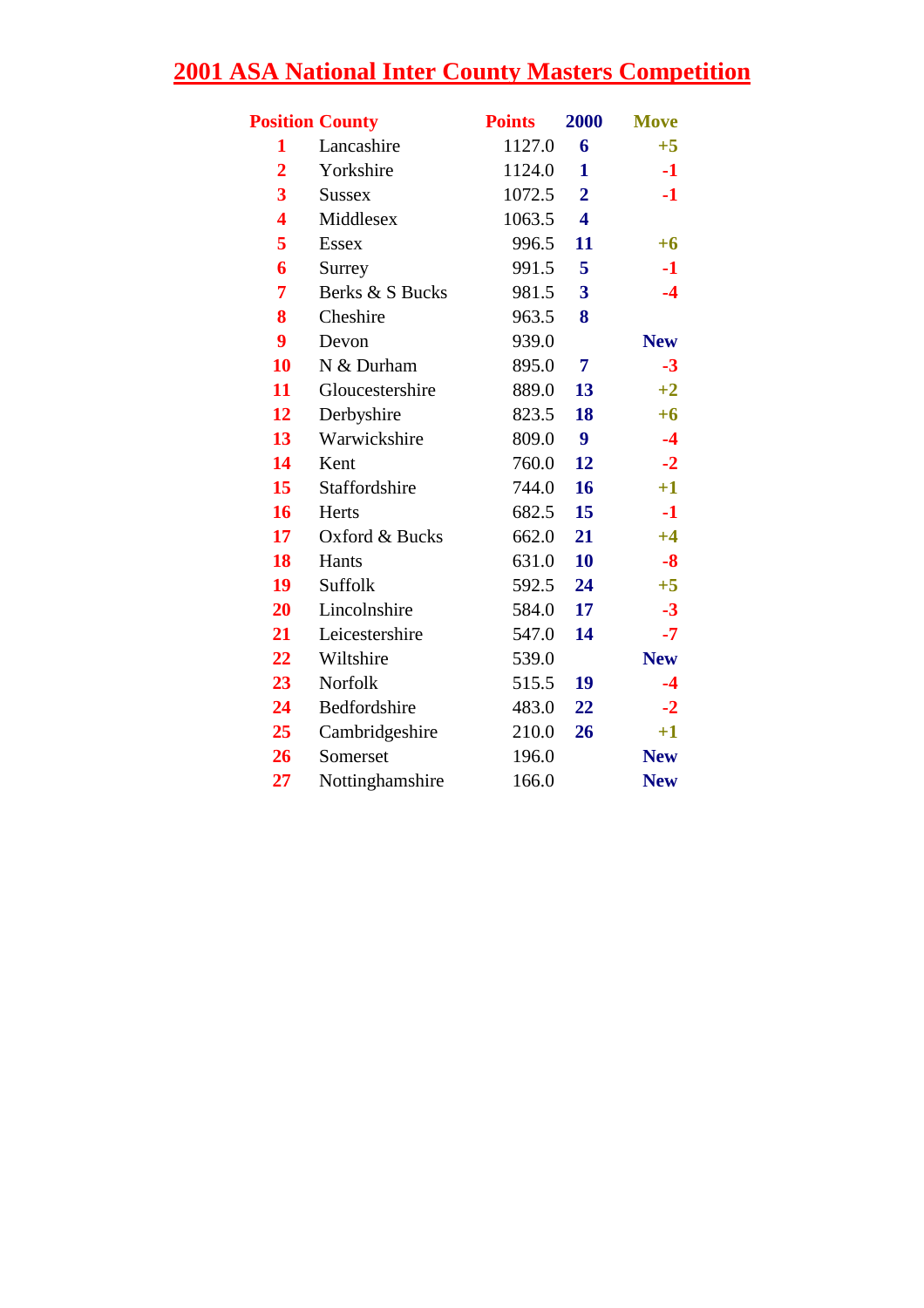| <u>Event</u>              |                | <b>Place Swimmer Name</b> | $\overline{\text{Club}}$ | <u>Race</u><br><b>Time</b> |
|---------------------------|----------------|---------------------------|--------------------------|----------------------------|
| 1 Male 50m Back - $25+$   | $\mathbf{1}$   | <b>Mark Rose</b>          | Yorkshire                | 29.06                      |
|                           | $\mathbf{2}$   | <b>Martin Gale</b>        | Norfolk                  | 29.12                      |
|                           | 3              | <b>Ben Winter</b>         | Devon                    | 29.65                      |
|                           | $\overline{4}$ | <b>Andrew Allum</b>       | Berks & S Bucks          | 30.19                      |
|                           | $5=$           | Ian Hardern               | Cheshire                 | 30.66                      |
|                           | $5=$           | <b>Stephen Barry</b>      | <b>Essex</b>             | 30.66                      |
|                           | 7              | Colin Ovington            | N & Durham               | 30.86                      |
|                           | 8              | S Anderton                | Leicestershire           | 31.09                      |
|                           | 9              | Mark Osterritter          | Suffolk                  | 31.11                      |
|                           | 10             | Rob Wood                  | Gloucestershire          | 31.23                      |
|                           | 11             | <b>Adam Acland</b>        | Middlesex                | 31.38                      |
|                           | 12             | T Fry                     | Surrey                   | 31.54                      |
|                           | 13             | Neil Meadows              | Derbyshire               | 31.86                      |
|                           | 14             | Chris Travis              | Lancashire               | 31.91                      |
|                           | 15             | <b>Tim Roberts</b>        | Nottinghamshire          | 32.20                      |
|                           | 16             | Simon Mullinger           | Kent                     | 32.47                      |
|                           | 17             | Ian Wilkes                | Staffordshire            | 32.53                      |
|                           | 18             | Darren Frowen             | Warwickshire             | 33.00                      |
|                           | 19             | <b>Richards Apps</b>      | Lincolnshire             | 33.20                      |
|                           | 20             | M Richardson              | Oxford & Bucks           | 33.51                      |
|                           | 21             | <b>Andrew Dunmall</b>     | <b>Sussex</b>            | 33.61                      |
|                           | 22             | Robbie Dixon              | Bedfordshire             | 33.75                      |
|                           | 23             | Jamie Webb                | Wiltshire                | 34.80                      |
|                           | 24             | Kevin Cooper              | Herts                    | 34.96                      |
|                           | 25             | Dirk Cox                  | Hants                    | 37.30                      |
|                           | 26             | <b>Bryn Dymott</b>        | Cambridgeshire           | 41.69                      |
| 2 Female 50m Back - $25+$ | $\mathbf{1}$   | Jo-Anne Collins           | Derbyshire               | 32.06                      |
|                           | $\overline{2}$ | Nadine Thrower            | Yorkshire                | 32.38                      |
|                           | 3              | Helen Sadler              | Cheshire                 | 32.94                      |
|                           | 4              | S Hanscombe               | Leicestershire           | 33.92                      |
|                           | 5              | Emma Webster              | <b>Sussex</b>            | 33.98                      |
|                           | 6              | Lesley Cordial            | Middlesex                | 34.00                      |
|                           | 7              | <b>Alison Brown</b>       | Suffolk                  | 34.07                      |
|                           | 8              | Alison Usher              | N & Durham               | 34.35                      |
|                           | 9              | <b>Emily Reid</b>         | Berks & S Bucks          | 34.70                      |
|                           | 10             | <b>Rachel Horrocks</b>    | Lancashire               | 35.04                      |
|                           | 11             | Sue Fawn                  | Hants                    | 35.08                      |
|                           | 12             | K Mccarthy                | Surrey                   | 35.20                      |
|                           | 13             | <b>Tracey Cawthan</b>     | Nottinghamshire          | 35.85                      |
|                           | 14             | <b>Mandy Thomas</b>       | Kent                     | 36.13                      |
|                           | 15             | Lorna Sainsbury           | Bedfordshire             | 36.24                      |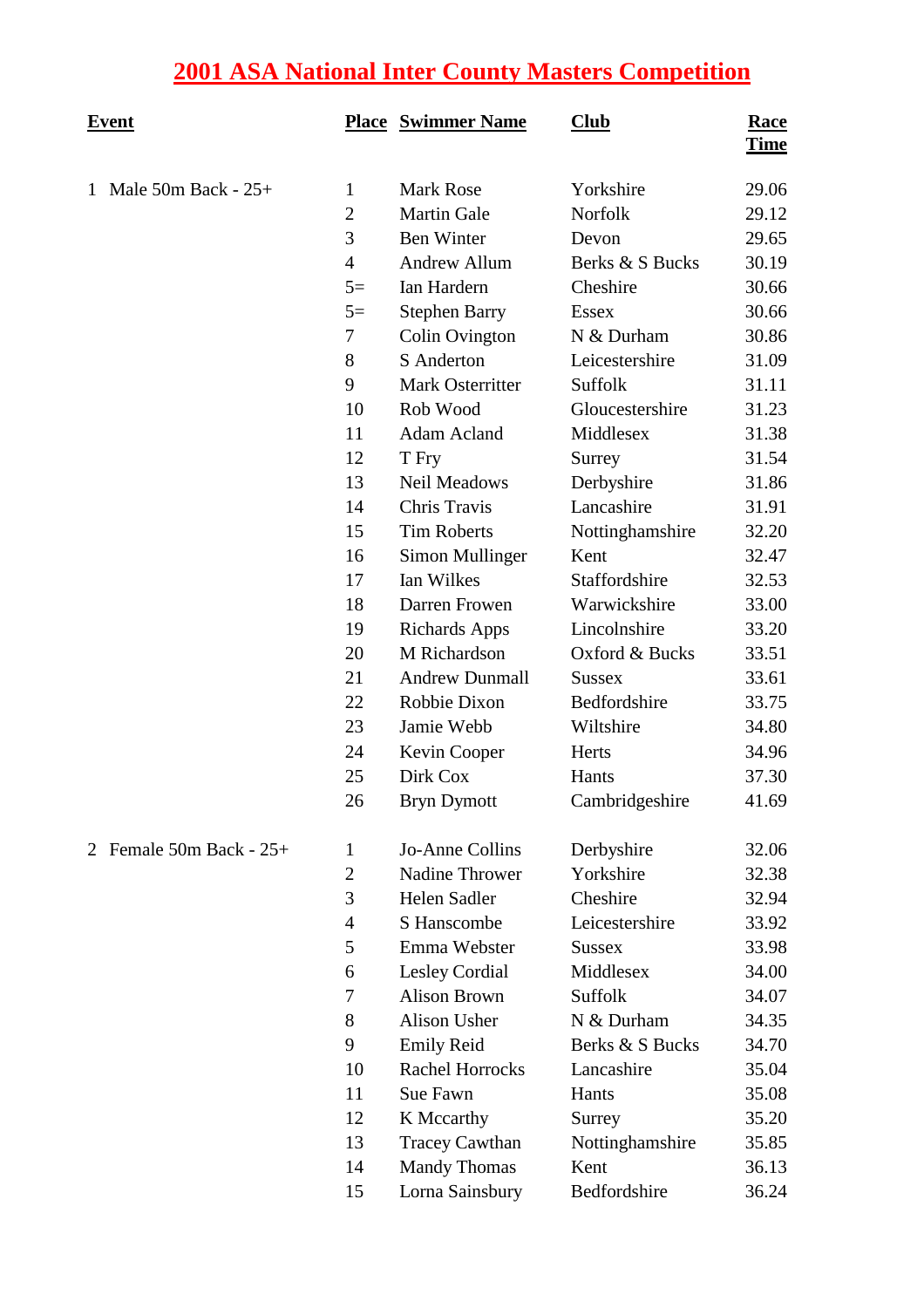|                              | 16             | Sonia Sharp             | Cambridgeshire  | 36.43 |
|------------------------------|----------------|-------------------------|-----------------|-------|
|                              | 17             | <b>Hayley Fountain</b>  | Lincolnshire    | 36.59 |
|                              | 18             | Janette Ashton          | Oxford & Bucks  | 36.75 |
|                              | 19             | <b>Romary Cotton</b>    | Devon           | 36.94 |
|                              | 20             | Michele Hewson          | Herts           | 37.16 |
|                              | 21             | Victoria Hobday         | Gloucestershire | 37.70 |
|                              | 22             | Helen Gilman            | Staffordshire   | 38.01 |
|                              | 23             | <b>Karen Stacey</b>     | Warwickshire    | 38.65 |
|                              | 24             | Rebacca Appleby         | Norfolk         | 38.84 |
|                              | 25             | <b>Teresa Masters</b>   | Wiltshire       | 40.69 |
| Male $50m$ Back - $35+$<br>3 | $\mathbf{1}$   | <b>Jason Burke</b>      | Yorkshire       | 30.36 |
|                              | $\mathbf{2}$   | <b>Martin Fenner</b>    | N & Durham      | 30.77 |
|                              | 3              | Roger Wellman           | Berks & S Bucks | 30.99 |
|                              | $\overline{4}$ | Dave Cartledge          | Bedfordshire    | 31.00 |
|                              | 5              | Paul Morris             | <b>Essex</b>    | 31.27 |
|                              | 6              | <b>Anton Kiss</b>       | <b>Sussex</b>   | 32.20 |
|                              | 7              | David Galimore          | Staffordshire   | 32.22 |
|                              | 8              | David Thurgood          | Derbyshire      | 32.43 |
|                              | 9              | <b>Iain Binns</b>       | Lancashire      | 32.48 |
|                              | 10             | M Sussmes               | Surrey          | 32.50 |
|                              | 11             | <b>Richard Roberts</b>  | Nottinghamshire | 33.18 |
|                              | 12             | Ken Oliphant            | Gloucestershire | 33.29 |
|                              | 13             | <b>Courtney Sheets</b>  | Middlesex       | 33.44 |
|                              | 14             | Colin Hall              | Warwickshire    | 33.56 |
|                              | 15             | <b>Steve Hammond</b>    | Devon           | 33.69 |
|                              | 16             | M Ward                  | Leicestershire  | 33.91 |
|                              | 17             | I Harding               | Herts           | 33.92 |
|                              | 18             | John Foskett            | Cheshire        | 34.21 |
|                              | 19             | <b>Rory Fitzgerald</b>  | Hants           | 34.27 |
|                              | 20             | Gavin Kilpatrick        | Cambridgeshire  | 34.47 |
|                              | 21             | <b>Andrew Gristwood</b> | Lincolnshire    | 34.86 |
|                              | 22             | Paul Caller             | Kent            | 35.05 |
|                              | 23             | <b>Andrew Lawrence</b>  | Norfolk         | 35.77 |
|                              | 24             | J Lawrence              | Wiltshire       | 35.97 |
|                              | 25             | Evin Braitawate         | Oxford & Bucks  | 36.15 |
|                              | 26             | Martin Gallagher        | <b>Suffolk</b>  | 43.96 |
|                              | 27             | M Daniel                | Somerset        | 55.73 |
| 4 Female 50m Back - 35+      | $\mathbf{1}$   | Kate Veale              | Devon           | 32.95 |
|                              | $\overline{2}$ | <b>Tracey Maloney</b>   | Cheshire        | 33.48 |
|                              | 3              | Freda Ross              | Kent            | 33.98 |
|                              | $\overline{4}$ | Nuala Muir-C            | Middlesex       | 34.06 |
|                              | 5              | Julie Bennett           | Yorkshire       | 34.58 |
|                              | 6              | Angela Wilson           | Berks & S Bucks | 35.25 |
|                              | 7              | <b>Tracey Ellis</b>     | Staffordshire   | 36.25 |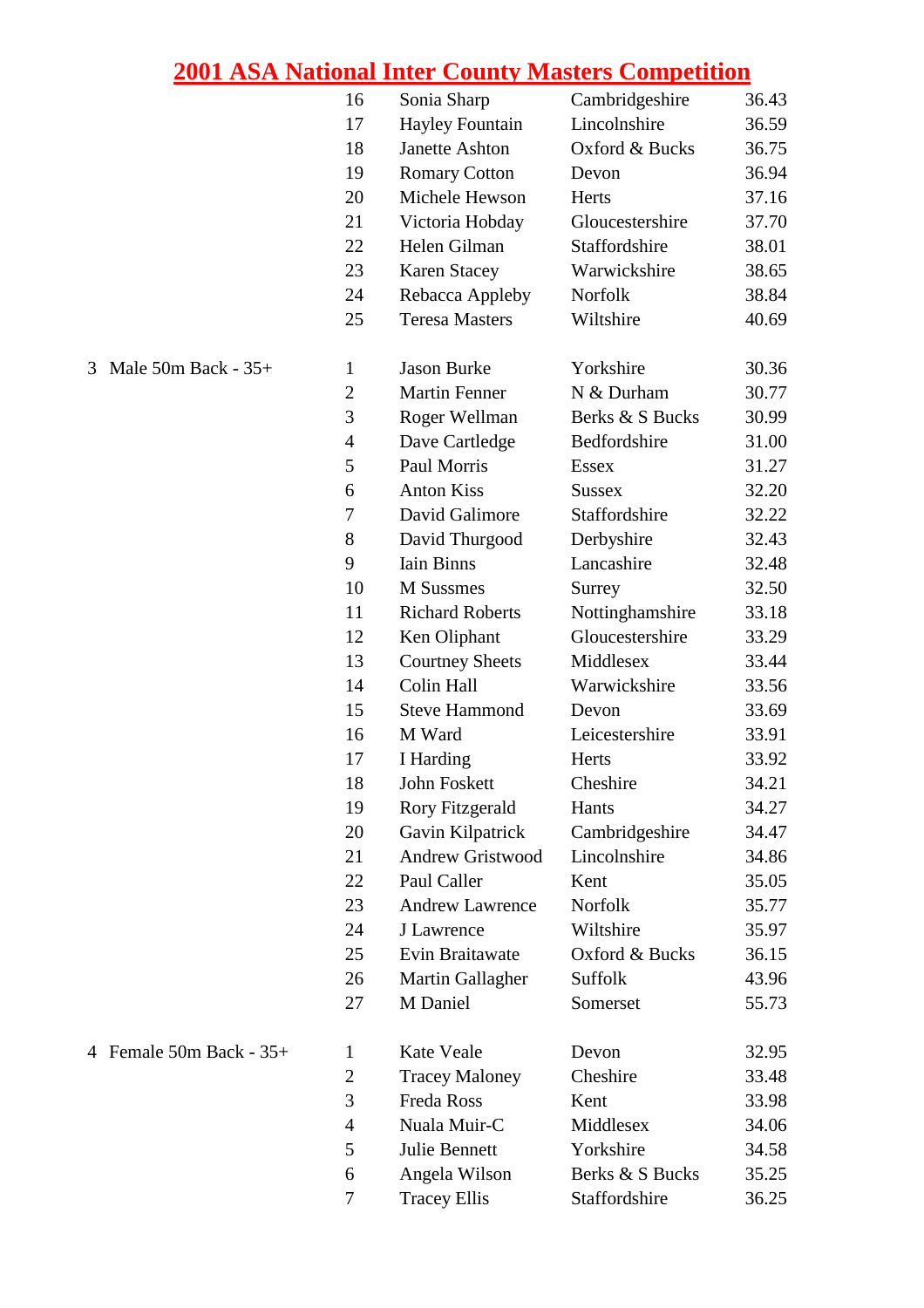|                       | 8                | <b>Karen Barton</b>                  | Lancashire      | 36.59 |
|-----------------------|------------------|--------------------------------------|-----------------|-------|
|                       | 9                | Liz Dyer                             | <b>Essex</b>    | 36.71 |
|                       | 10               | <b>Sally Winter</b>                  | Herts           | 37.02 |
|                       | 11               | Eileen Luther                        | <b>Sussex</b>   | 37.07 |
|                       | 12               | Natalie Heath                        | N & Durham      | 37.19 |
|                       | 13               | <b>Lindsey Edwards</b>               | Hants           | 37.81 |
|                       | 14               | Carolyn Riley                        | Lincolnshire    | 38.42 |
|                       | 15               | Linden Jack                          | Oxford & Bucks  | 39.42 |
|                       | 16               | J Dolglesh                           | Wiltshire       | 39.53 |
|                       | 17               | D Haughli                            | Surrey          | 39.75 |
|                       | 18               | Hannah Birch                         | Suffolk         | 40.68 |
|                       | 19               | Mia Bratt                            | Warwickshire    | 41.03 |
|                       | 20               | Marian Belsten                       | Derbyshire      | 41.34 |
|                       | 21               | J Fisher                             | Leicestershire  | 41.79 |
|                       | 22               | Sue Taylor                           | Cambridgeshire  | 42.01 |
|                       | 23               | Vall Bull                            | Norfolk         | 42.50 |
|                       | 24               | Mary Jane Hutchinson Gloucestershire |                 | 48.56 |
|                       | 25               | Jeanette Ward                        | Bedfordshire    | 52.85 |
|                       | 26               | Jo Firth                             | Somerset        | 57.56 |
|                       |                  |                                      |                 |       |
| 5 Male 50m Back - 45+ | $\mathbf{1}$     | Simon Veale                          | Devon           | 31.17 |
|                       | $\mathbf{2}$     | <b>Christopher Brown</b>             | Yorkshire       | 31.49 |
|                       | 3                | Clive Whitelock                      | Gloucestershire | 31.70 |
|                       | $\overline{4}$   | <b>Trevor Clark</b>                  | Warwickshire    | 31.81 |
|                       | 5                | David Hamm                           | <b>Sussex</b>   | 32.85 |
|                       | 6                | Roman Walczak                        | Oxford & Bucks  | 32.88 |
|                       | $\boldsymbol{7}$ | Frank Rowbotham                      | Lancashire      | 34.09 |
|                       | 8                | Tony Ward                            | Staffordshire   | 34.16 |
|                       | 9                | Malcolm Wilson                       | Berks & S Bucks | 34.39 |
|                       | 10               | <b>Tony Meek</b>                     | Kent            | 34.87 |
|                       | 11               | John Foskett                         | Cheshire        | 35.11 |
|                       | 12               | <b>Philip Cotton</b>                 | Norfolk         | 35.20 |
|                       | 13               | <b>Edward Clarke</b>                 | <b>Essex</b>    | 35.28 |
|                       | 14               | <b>Richard Gilbey</b>                | Hants           | 35.34 |
|                       | 15               | M Graves                             | Surrey          | 35.89 |
|                       | 16               | C Holden                             | Leicestershire  | 36.19 |
|                       | 17               | Len Pheonix                          | Suffolk         | 36.47 |
|                       | 18               | David Hills                          | N & Durham      | 36.55 |
|                       | 19               | Ian Woollard                         | Middlesex       | 36.88 |
|                       | 20               | <b>Kevin Sellors</b>                 | Derbyshire      | 36.94 |
|                       | 21               | Mike Keeble                          | Lincolnshire    | 37.39 |
|                       | 22               | Tony Weight                          | Bedfordshire    | 38.05 |
|                       | 23               | Paul Mathews                         | Wiltshire       | 38.26 |
|                       | 24               | <b>Graham Teeson</b>                 | Herts           | 39.38 |
|                       | 25               | <b>Ted Farrier</b>                   | Cambridgeshire  | 40.50 |
|                       | 26               | Tim Man                              | Somerset        | 49.40 |
|                       |                  |                                      |                 |       |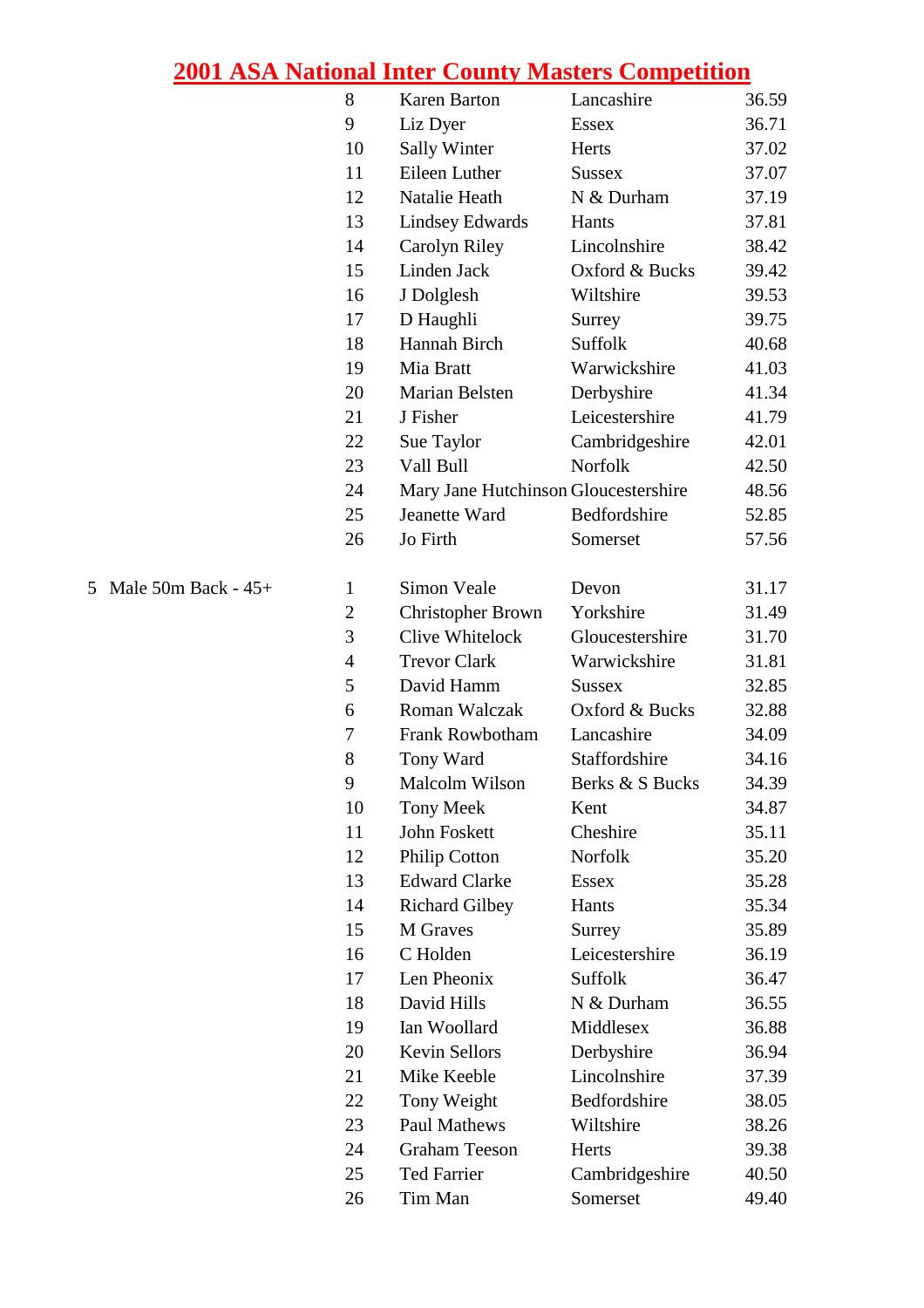| 6 Female 50m Back - $45+$ | 1              | <b>Rachel Barton</b>    | Lancashire      | 35.95 |
|---------------------------|----------------|-------------------------|-----------------|-------|
|                           | $\overline{2}$ | Kathy Tunicliff         | Staffordshire   | 36.35 |
|                           | 3              | Anne Cork               | Berks & S Bucks | 36.36 |
|                           | $\overline{4}$ | Pat Warren              | Devon           | 37.24 |
|                           | 5              | E Rutherford            | Surrey          | 38.00 |
|                           | 6              | <b>Margaret Wilding</b> | <b>Sussex</b>   | 38.43 |
|                           | $\tau$         | <b>Annette Thatcher</b> | Middlesex       | 39.85 |
|                           | 8              | J Kemp                  | Wiltshire       | 40.56 |
|                           | 9              | Ann Bourne              | Warwickshire    | 40.93 |
|                           | 10             | Jane Crisp              | Kent            | 40.94 |
|                           | 11             | Pauline Inwood          | Derbyshire      | 41.08 |
|                           | 12             | Wendy Offord            | Yorkshire       | 41.21 |
|                           | 13             | Pippa Lesage            | Lincolnshire    | 41.64 |
|                           | 14             | N Thomas                | Leicestershire  | 41.72 |
|                           | 15             | <b>Janet Gardner</b>    | Herts           | 41.87 |
|                           | 16             | Karen Billington        | Suffolk         | 41.95 |
|                           | 17             | Jane Brown              | Gloucestershire | 42.06 |
|                           | 18             | <b>Jill Ellis</b>       | <b>Norfolk</b>  | 42.94 |
|                           | 19             | <b>Carole Faichney</b>  | N & Durham      | 43.10 |
|                           | 20             | Pam Russell             | Bedfordshire    | 44.20 |
|                           | 21             | Liz Harrison            | Nottinghamshire | 45.69 |
|                           | 22             | Liz Reid                | Cambridgeshire  | 46.04 |
|                           | 23             | Carol Hullett           | <b>Essex</b>    | 48.98 |
|                           | 24             | Jane Fairman            | Somerset        | 50.14 |
|                           | 25             | Eva Palmer              | Cheshire        | 50.92 |
|                           | 26             | <b>Barbara</b> Legg     | Oxford & Bucks  | 52.05 |
| 7 Male 50m Back - 55+     | $\mathbf{1}$   | Neil Jackson            | Hants           | 34.57 |
|                           | $\mathbf{2}$   | Dave Langley            | Gloucestershire | 34.61 |
|                           | $3=$           | <b>Bill Redfern</b>     | Cheshire        | 35.40 |
|                           | $3=$           | Chris Dunn              | Herts           | 35.40 |
|                           | 5              | <b>Johnny Lake</b>      | Middlesex       | 36.14 |
|                           | 6              | Philip Harper           | <b>Essex</b>    | 36.22 |
|                           | $\tau$         | <b>Mike Daniell</b>     | Berks & S Bucks | 36.35 |
|                           | 8              | Peter Kendrew           | Yorkshire       | 36.95 |
|                           | 9              | <b>Tony Catterall</b>   | Lancashire      | 37.13 |
|                           | 10             | Alan Jackson            | Bedfordshire    | 37.81 |
|                           | 11             | R Billing               | Surrey          | 38.29 |
|                           | 12             | John Holding            | Devon           | 39.18 |
|                           | 13             | <b>Tim Pearce</b>       | <b>Sussex</b>   | 39.43 |
|                           | 14             | David Hardy             | Kent            | 40.87 |
|                           | 15             | Chris Srotcher          | Oxford & Bucks  | 40.96 |
|                           | 16             | <b>Chris Staines</b>    | Norfolk         | 41.80 |
|                           | 17             | Norman Stephenson       | N & Durham      | 43.64 |
|                           | 18             | Peter Atkinson          | Suffolk         | 45.47 |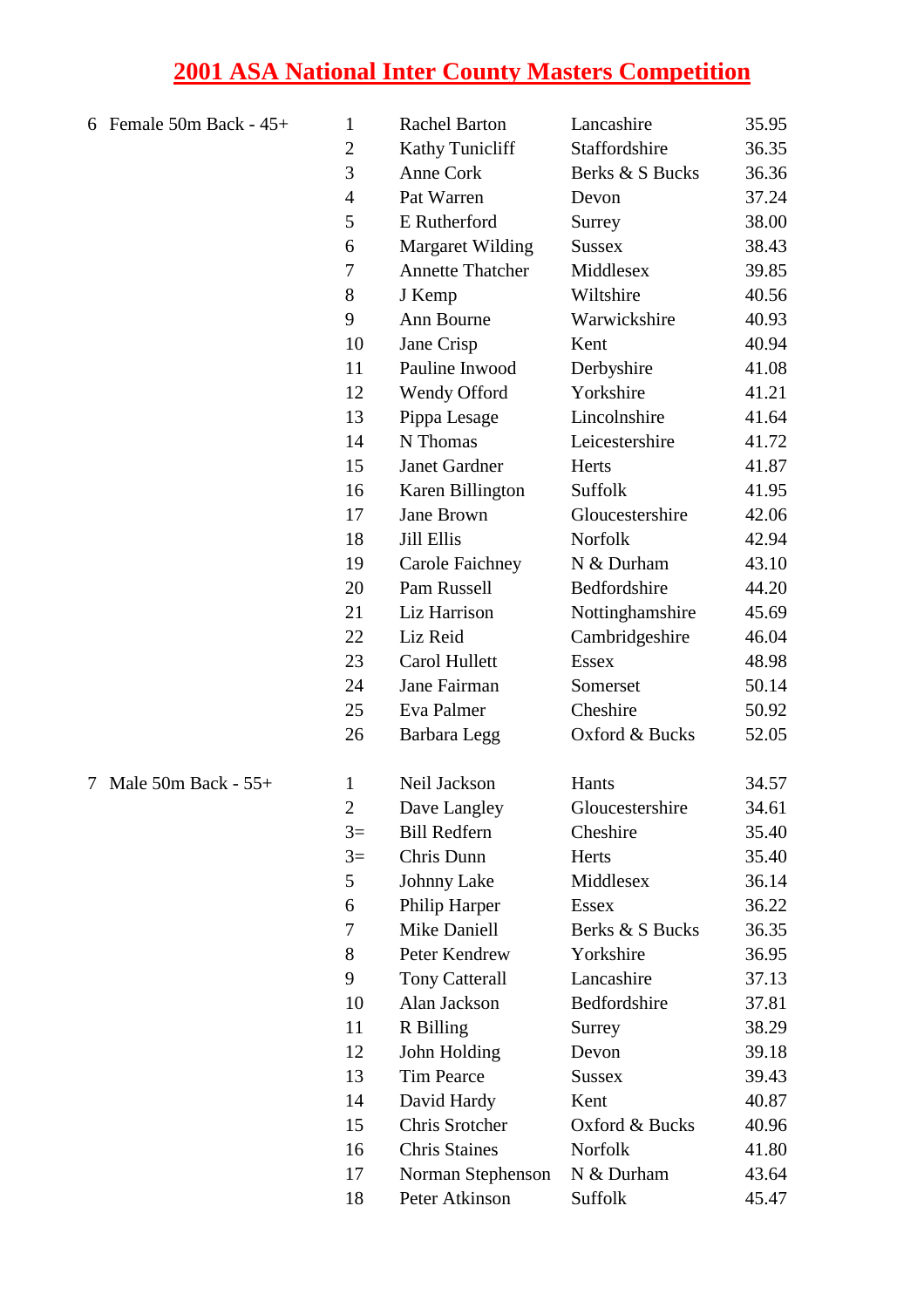|                            | $19=$            | G Oxley                 | Somerset        | 46.83   |
|----------------------------|------------------|-------------------------|-----------------|---------|
|                            | $19=$            | <b>B</b> Davies         | Wiltshire       | 46.83   |
|                            | 21               | Gordon Sylvester        | Lincolnshire    | 48.50   |
|                            | 22               | <b>Robert Casey</b>     | Staffordshire   | 49.16   |
|                            | 23               | S Murphy                | Leicestershire  | 51.38   |
|                            | 24               | <b>Terry Moore</b>      | Cambridgeshire  | 55.22   |
|                            | 25               | <b>Colin Mcchesney</b>  | Derbyshire      | 1 01.45 |
| Female 50m Back - 55+<br>8 | $\mathbf{1}$     | <b>Margaret Wilding</b> | <b>Sussex</b>   | 38.78   |
|                            | $\boldsymbol{2}$ | Cordelia Martin Dye     | Herts           | 40.19   |
|                            | 3                | Janet Brown             | Gloucestershire | 40.83   |
|                            | $\overline{4}$   | <b>Elaine Blower</b>    | Middlesex       | 42.36   |
|                            | 5                | P Palmer                | Oxford & Bucks  | 43.04   |
|                            | 6                | Susie Holdich           | Suffolk         | 43.30   |
|                            | 7                | Sylvia Bramham          | Lancashire      | 44.83   |
|                            | 8                | <b>Susan Dewar</b>      | Hants           | 46.92   |
|                            | 9                | Mary Holland            | Derbyshire      | 48.31   |
|                            | 10               | Nina Savory             | Lincolnshire    | 48.94   |
|                            | 11               | Gill Vinten             | Yorkshire       | 49.27   |
|                            | 12               | <b>Brenda Halland</b>   | Warwickshire    | 49.57   |
|                            | 13               | Sue Talbot              | Staffordshire   | 50.47   |
|                            | 14               | E Mcgowan               | Surrey          | 50.85   |
|                            | 15               | Grace Isaac             | Somerset        | 51.46   |
|                            | 16               | Anne Morris             | Berks & S Bucks | 51.91   |
|                            | 17               | Sybil Warn              | <b>Essex</b>    | 52.09   |
|                            | 18               | Veronica Blackmore      | Devon           | 53.07   |
|                            | 19               | Carol Vaughan           | Wiltshire       | 53.31   |
|                            | 20               | Jenni Martin            | Cheshire        | 1 00.37 |
|                            | 21               | Wendy Mill              | N & Durham      | 1 00.87 |
|                            | 22               | <b>Anne Martin</b>      | Norfolk         | 1 04.33 |
| 9 Male 50m Back - 65+      | 1                | Cliff Ward              | N & Durham      | 38.90   |
|                            | $\mathbf{2}$     | <b>Ted Evans</b>        | Derbyshire      | 40.32   |
|                            | 3                | Tom Walker              | Cheshire        | 42.75   |
|                            | $\overline{4}$   | John Harrington         | Middlesex       | 43.35   |
|                            | 5                | <b>Basil Gell</b>       | Bedfordshire    | 43.80   |
|                            | 6                | Mick Kelly              | Yorkshire       | 44.17   |
|                            | 7                | Rod Poulter             | Warwickshire    | 44.67   |
|                            | 8                | Neil Chapman            | <b>Sussex</b>   | 44.91   |
|                            | 9                | Norman Trusty           | Kent            | 45.68   |
|                            | 10               | I Dixon                 | Surrey          | 46.33   |
|                            | 11               | Neil Blake              | Herts           | 46.38   |
|                            | 12               | Peter Tucker            | Lancashire      | 47.58   |
|                            | 13               | Janos Leigh             | <b>Essex</b>    | 48.58   |
|                            | 14               | Raoul Feld              | Lincolnshire    | 48.84   |
|                            | 15               | Woodstone               | Wiltshire       | 51.59   |
|                            |                  |                         |                 |         |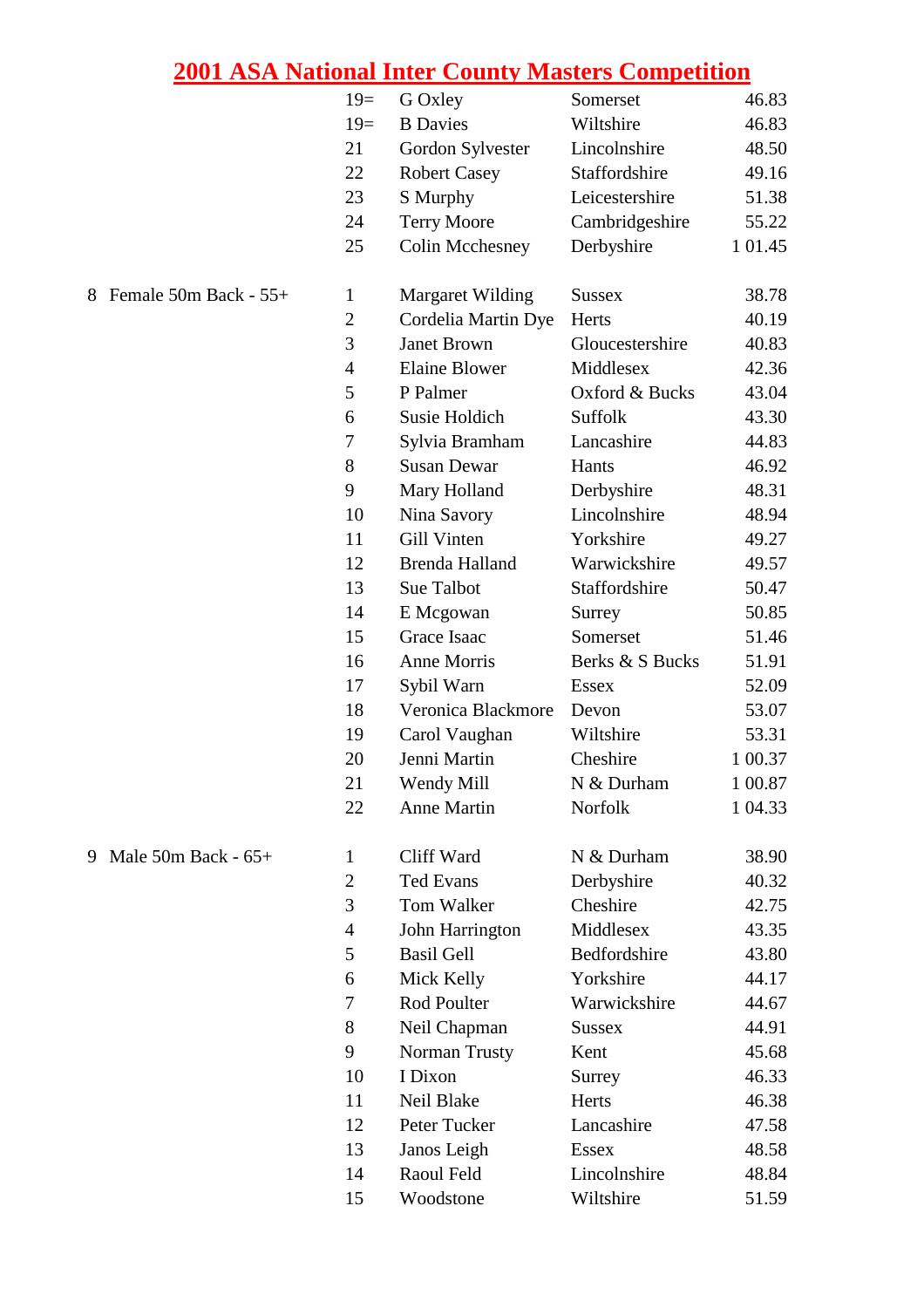|                              | 16             | Gordon Lovell                        | Gloucestershire | 51.60      |
|------------------------------|----------------|--------------------------------------|-----------------|------------|
|                              | 17             | Cyril Tonry                          | Staffordshire   | 52.42      |
|                              | 18             | John Jeffery                         | Berks & S Bucks | 53.27      |
|                              | 19             | Neil Howell                          | Suffolk         | 54.53      |
|                              | 20             | Frank Taylor                         | Hants           | 55.89      |
|                              | 21             | John Harper                          | Devon           | 59.67      |
|                              | 22             | Valantine Burchard                   | Somerset        | 1 04.62    |
|                              | 23             | Gordon Chapman                       | Oxford & Bucks  | 1 05.24    |
| 10 Female 50m Back - 65+     | $\mathbf{1}$   | Laurna Harday                        | Wiltshire       | 49.59      |
|                              | $\overline{2}$ | Jean Kitson                          | Devon           | 51.96      |
|                              | 3              | Grace Issac                          | Somerset        | 52.04      |
|                              | $\overline{4}$ | V Preston                            | Surrey          | 53.21      |
|                              | 5              | <b>Rosemary Mcchesney Derbyshire</b> |                 | 53.39      |
|                              | 6              | Pat Baxter                           | Yorkshire       | 53.71      |
|                              | $\tau$         | Olive Hale                           | Kent            | 54.47      |
|                              | $8=$           | Joan Kidd                            | Hants           | 55.83      |
|                              | $8=$           | <b>Betty Rose</b>                    | <b>Sussex</b>   | 55.83      |
|                              | 10             | Pauline Brand                        | Lincolnshire    | 56.14      |
|                              | 11             | Mairi Mclellan                       | Berks & S Bucks | 56.54      |
|                              | 12             | Helen Stacker                        | Warwickshire    | 57.30      |
|                              | 13             | <b>Susan Halter</b>                  | Middlesex       | 57.63      |
|                              | 14             | Dorothy Wilkie                       | Cheshire        | 58.53      |
|                              | 15             | Daphne Gilbert                       | <b>Essex</b>    | 58.98      |
|                              | 16             | <b>Kathy Saunders</b>                | Herts           | 59.04      |
|                              | 17             | Sabrina Carr                         | Lancashire      | 59.42      |
|                              | 18             | Jean Dance                           | Gloucestershire | 1 08.41    |
|                              | 19             | <b>June Hawkins</b>                  | Suffolk         | 1 1 1 . 67 |
|                              | 20             | <b>Betty Sands</b>                   | N & Durham      | 1 13.99    |
|                              | 21             | <b>Margaret Holmes</b>               | Staffordshire   | 1 16.65    |
|                              | 22             | <b>Lilian Stowe</b>                  | Norfolk         | 1 26.86    |
| 11 Male 4x2 F/S Relay - 160+ | $\mathbf{1}$   |                                      | Lancashire      | 144.58     |
|                              | $\overline{2}$ |                                      | Surrey          | 149.63     |
|                              | 3              |                                      | Staffordshire   | 1 50.07    |
|                              | $\overline{4}$ |                                      | <b>Sussex</b>   | 150.11     |
|                              | 5              |                                      | Devon           | 150.14     |
|                              | 6              |                                      | Cheshire        | 150.90     |
|                              | 7              |                                      | Berks & S Bucks | 151.28     |
|                              | 8              |                                      | N & Durham      | 152.68     |
|                              | 9              |                                      | Gloucestershire | 1 53.19    |
|                              | 10             |                                      | Oxford & Bucks  | 153.26     |
|                              | 11             |                                      | Warwickshire    | 153.30     |
|                              | 12             |                                      | Norfolk         | 154.38     |
|                              | 13             |                                      | Suffolk         | 1 54.73    |
|                              | 14             |                                      | Leicestershire  | 154.99     |

| 11 Male $4x2$ F/S Relay - $160+$ |  |
|----------------------------------|--|
|----------------------------------|--|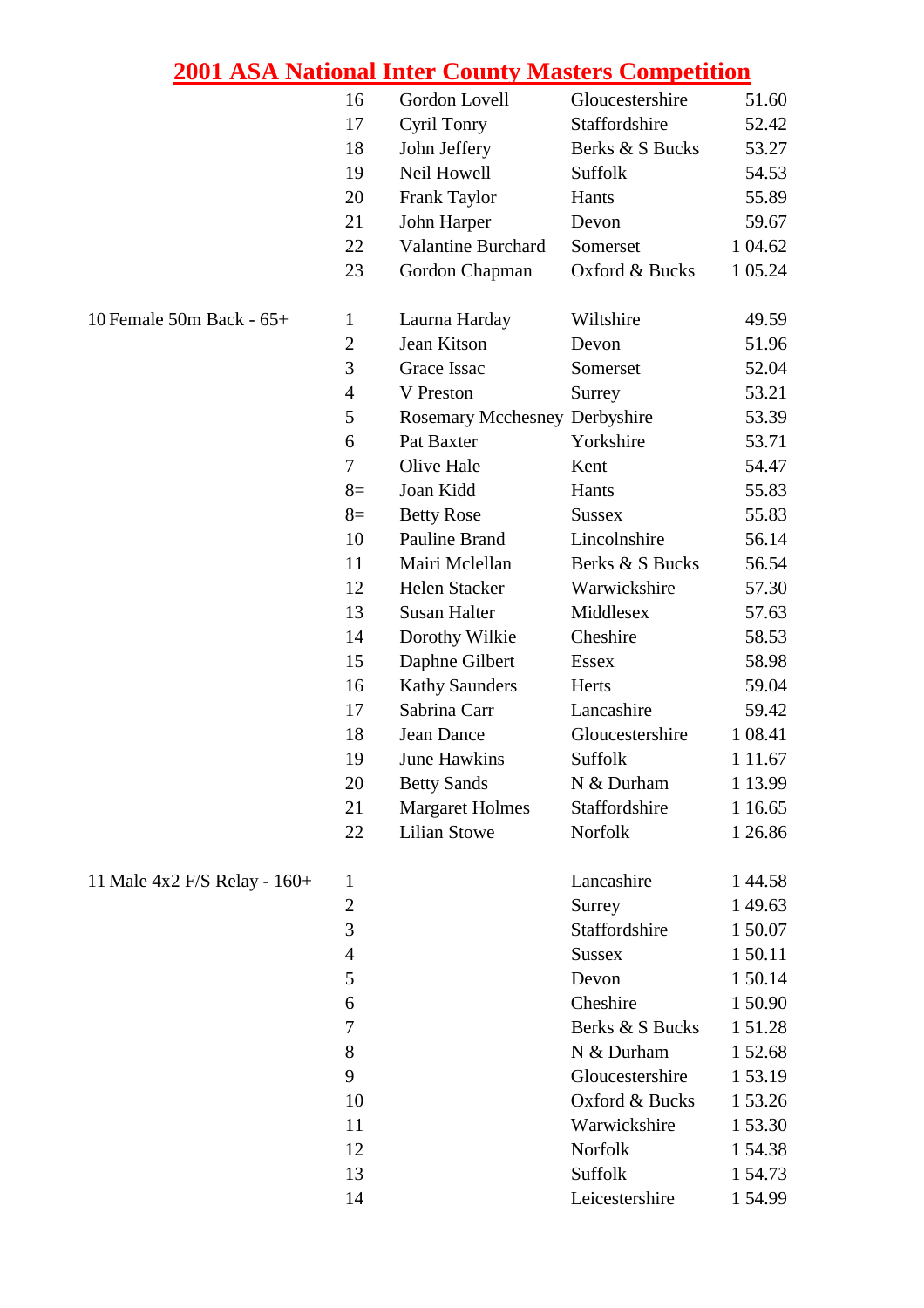|                                |                | <u>2001 ASA National Inter County Masters Competition</u> |             |
|--------------------------------|----------------|-----------------------------------------------------------|-------------|
|                                | 15             | Derbyshire                                                | 155.28      |
|                                | 16             | Middlesex                                                 | 156.07      |
|                                | 17             | Essex                                                     | 156.13      |
|                                | 18             | Kent                                                      | 156.71      |
|                                | 19             | Bedfordshire                                              | 157.10      |
|                                | 20             | Lincolnshire                                              | 1 57.44     |
|                                | 21             | Herts                                                     | 1 59.44     |
|                                | 22             | Wiltshire                                                 | 159.46      |
|                                | 23             | Cambridgeshire                                            | 2 05.45     |
|                                | 24             | Hants                                                     | 2 17.28     |
|                                | 25             | Somerset                                                  | 2 3 4 . 6 9 |
|                                | 26             | Yorkshire                                                 | 99 DSQ      |
| 12 Female 4x2 F/S Relay - 160+ | $\mathbf{1}$   | Staffordshire                                             | 202.98      |
|                                | $\overline{c}$ | Cheshire                                                  | 2 03.82     |
|                                | $\overline{3}$ | Middlesex                                                 | 204.97      |
|                                | $\overline{4}$ | Yorkshire                                                 | 205.38      |
|                                | 5              | N & Durham                                                | 2 08.14     |
|                                | 6              | <b>Essex</b>                                              | 2 08:30     |
|                                | 7              | Lancashire                                                | 2 08.57     |
|                                | 8              | Devon                                                     | 209.76      |
|                                | 9              | <b>Sussex</b>                                             | 209.79      |
|                                | 10             | Surrey                                                    | 2 10.34     |
|                                | 11             | Leicestershire                                            | 2 11.19     |
|                                | 12             | Suffolk                                                   | 2 1 1 . 5 1 |
|                                | 13             | Hants                                                     | 2 12.63     |
|                                | 14             | Berks & S Bucks                                           | 2 13.44     |
|                                | 15             | Warwickshire                                              | 2 14.03     |
|                                | 16             | Lincolnshire                                              | 2 16.46     |
|                                | 17             | Derbyshire                                                | 2 18.46     |
|                                | 18             | Norfolk                                                   | 2 2 1 .0 3  |
|                                | 19             | Herts                                                     | 2 2 2.51    |
|                                | 20             | Wiltshire                                                 | 2 24.90     |
|                                | 21             | Oxford & Bucks                                            | 2 2 6.66    |
|                                | 22             | Kent                                                      | 2 2 6.77    |
|                                | 23             | Cambridgeshire                                            | 2 2 9 . 2 1 |
|                                | 24             | Bedfordshire                                              | 242.37      |
|                                | 25             | Somerset                                                  | 254.92      |
|                                | 26             | Gloucestershire                                           | 99 DSQ      |
| 13 Mixed 4x2 F/S Relay - 240+  | $\mathbf{1}$   | Surrey                                                    | 2 14.49     |
|                                | $\overline{c}$ | Middlesex                                                 | 2 15.20     |
|                                | 3              | Lancashire                                                | 2 15.94     |
|                                | $\overline{4}$ | <b>Sussex</b>                                             | 2 16.19     |
|                                | 5              | <b>Essex</b>                                              | 2 2 2 . 3 5 |
|                                | 6              | Hants                                                     | 2 2 8 .00   |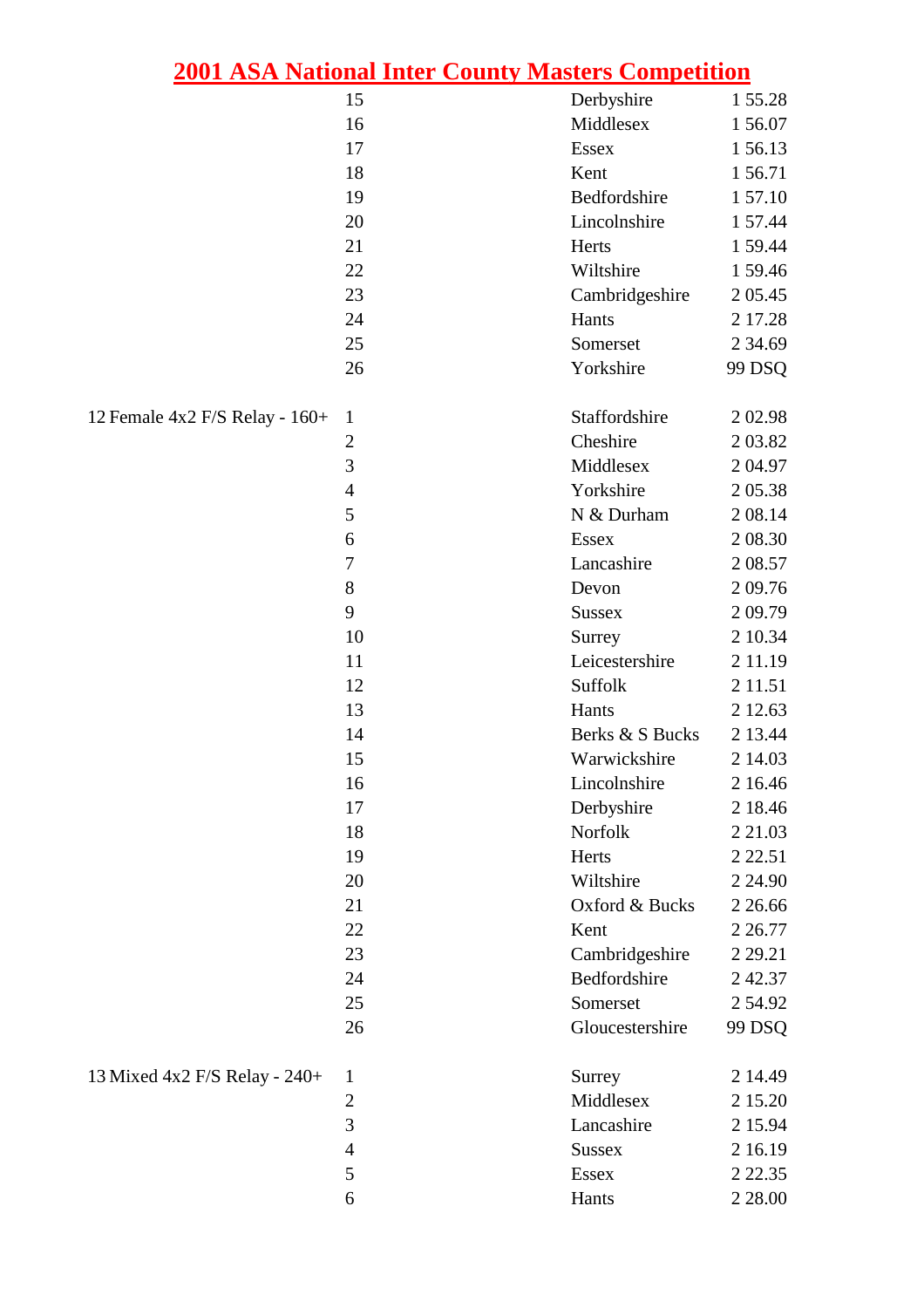|                            | 7              |                            | Yorkshire       | 2 2 9.51    |
|----------------------------|----------------|----------------------------|-----------------|-------------|
|                            | 8              |                            | Berks & S Bucks | 2 31.66     |
|                            | 9              |                            | Devon           | 2 3 3.28    |
|                            | 10             |                            | Derbyshire      | 2 38.38     |
|                            | 11             |                            | N & Durham      | 2 3 8 . 4 9 |
|                            | 12             |                            | Oxford & Bucks  | 2 4 0.47    |
|                            | 13             |                            | Cheshire        | 2 4 0.96    |
|                            | 14             |                            | Warwickshire    | 244.17      |
|                            | 15             |                            | Kent            | 246.62      |
|                            | 16             |                            | Lincolnshire    | 248.82      |
|                            | 17             |                            | Wiltshire       | 2 49.60     |
|                            | 18             |                            | Suffolk         | 3 02.02     |
|                            | 19             |                            | Somerset        | 3 03.15     |
|                            | 20             |                            | Herts           | 3 18.53     |
|                            | 21             |                            | Gloucestershire | 3 24.93     |
|                            | 22             |                            | Leicestershire  | 3 3 7 . 5 2 |
| 14 Female 50m Breast - 25+ | 1              | <b>Helen Douthwaite</b>    | Yorkshire       | 35.95       |
|                            | $\overline{2}$ | Siobhan Hartley            | Berks & S Bucks | 36.89       |
|                            | 3              | <b>Sharon Crowhurst</b>    | <b>Sussex</b>   | 37.13       |
|                            | $\overline{4}$ | H Bird                     | Leicestershire  | 37.24       |
|                            | 5              | <b>Helen Ramsey</b>        | Hants           | 37.66       |
|                            | 6              | Laura Chidgey              | Devon           | 38.06       |
|                            | 7              | <b>Julie Sanders</b>       | <b>Essex</b>    | 38.62       |
|                            | 8              | <b>Susie Collier</b>       | Middlesex       | 38.71       |
|                            | 9              | Sarah Wedgbury             | Derbyshire      | 39.04       |
|                            | 10             | Katherine Whithead Suffolk |                 | 39.93       |
|                            | 11             | Helen Walker               | Staffordshire   | 40.01       |
|                            | 12             | Emma Jenkins               | Lancashire      | 40.11       |
|                            | $13=$          | Diane Chaney               | N & Durham      | 40.45       |
|                            | $13=$          | Jo Johnson                 | Norfolk         | 40.45       |
|                            | 15             | <b>Caroline Patch</b>      | Lincolnshire    | 40.61       |
|                            | 16             | A Carderoy                 | Surrey          | 40.78       |
|                            | 17             | Michele Hewson             | Herts           | 40.79       |
|                            | 18             | Gail Bryant                | Kent            | 41.25       |

19 Helen Tappin Oxford & Bucks 41.56 20 Karen Taylor Gloucestershire 41.98 21 Amanda Schofeild Bedfordshire 42.07 22 Emma Blower Cheshire 42.63 23 Carolyn Lucas Wiltshire 42.81 24 Paula Collier Cambridgeshire 43.12 25 Alison Wolstenholme Warwickshire 44.60 26 Joy Finley Somerset 48.03

15 Male 50m Breast - 25+ 1 Matt Chappell Middlesex 30.67

2 Martin Douglas N & Durham 31.27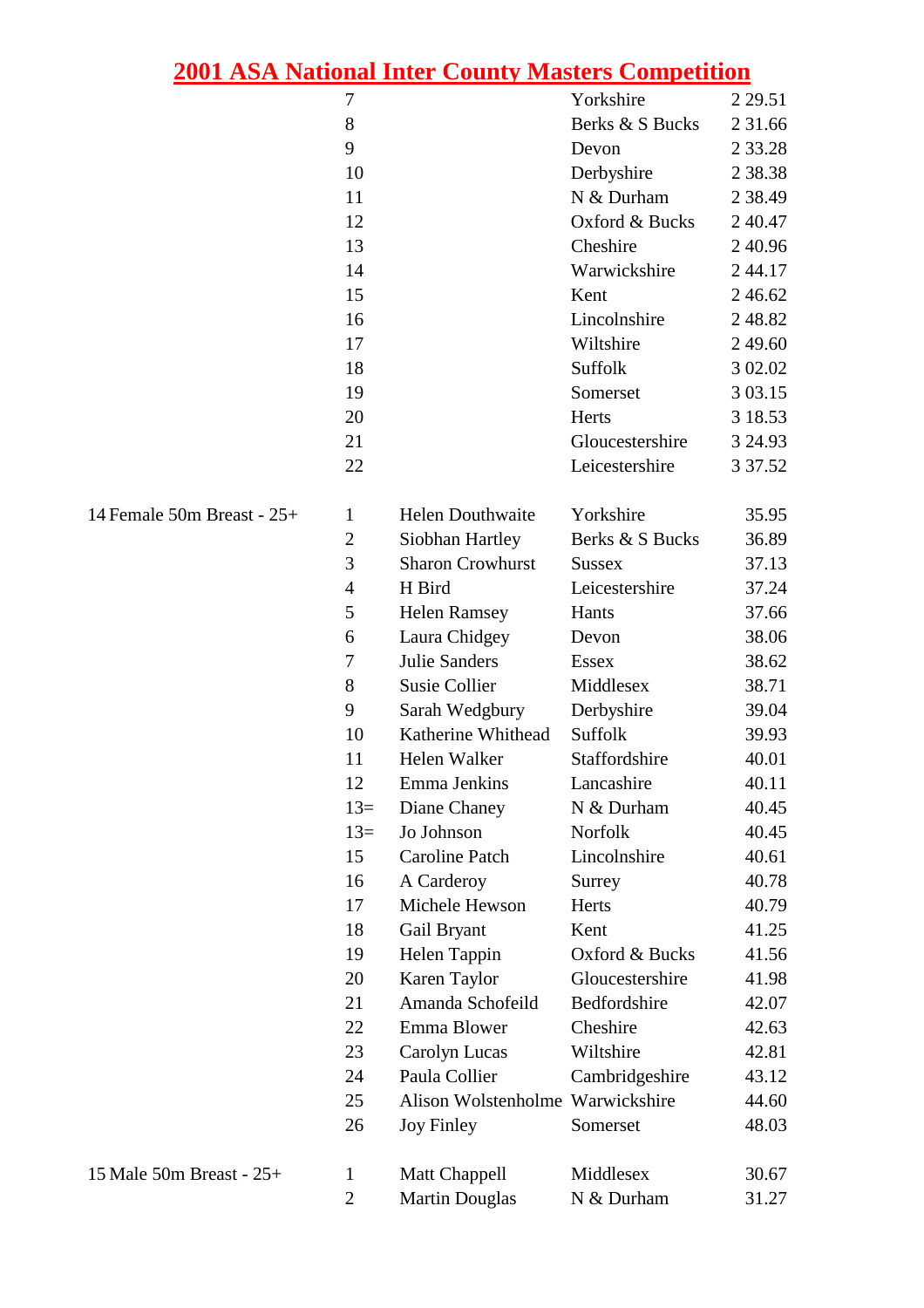|                            | $\mathfrak{Z}$ | Philip Cropper          | Lancashire      | 31.79 |
|----------------------------|----------------|-------------------------|-----------------|-------|
|                            | 4              | <b>Matt Robinson</b>    | Cheshire        | 32.13 |
|                            | 5              | <b>Steve Mott</b>       | Berks & S Bucks | 32.74 |
|                            | 6              | R Scott                 | Leicestershire  | 32.90 |
|                            | 7              | Chris Ryall             | Warwickshire    | 33.44 |
|                            | 8              | <b>Simeon Hemming</b>   | Staffordshire   | 33.47 |
|                            | 9              | Alex Drury              | Gloucestershire | 33.56 |
|                            | 10             | M Jurco                 | Surrey          | 33.73 |
|                            | 11             | Mark Baker              | <b>Essex</b>    | 33.93 |
|                            | $12=$          | <b>Neil Paling</b>      | Derbyshire      | 34.22 |
|                            | $12=$          | <b>Sam Parkes</b>       | Yorkshire       | 34.22 |
|                            | 14             | N Masters               | Wiltshire       | 34.29 |
|                            | 15             | J Ginch                 | Oxford & Bucks  | 34.34 |
|                            | 16             | Paul Jackson            | Nottinghamshire | 34.43 |
|                            | 17             | Paul Bickell            | Devon           | 34.45 |
|                            | 18             | <b>James Davies</b>     | <b>Sussex</b>   | 35.05 |
|                            | 19             | Sam Hayes               | Kent            | 35.07 |
|                            | 20             | Martin Gallagher        | Suffolk         | 36.01 |
|                            | 21             | <b>Bryn Dymott</b>      | Cambridgeshire  | 36.29 |
|                            | 22             | <b>Andrew Lally</b>     | Norfolk         | 37.09 |
|                            | 23             | <b>Martin Siddle</b>    | Lincolnshire    | 37.54 |
|                            | 24             | Chris Hunt              | Hants           | 38.35 |
|                            | 25             | Peter Clark             | Herts           | 39.70 |
|                            | 26             | Chris Jessup            | Bedfordshire    | 44.87 |
| 16 Female 50m Breast - 35+ | 1              | <b>Verity Dobbie</b>    | N & Durham      | 37.63 |
|                            | $\mathbf{2}$   | Karen Elly              | Cheshire        | 38.08 |
|                            | 3              | Luciana Cowell          | Kent            | 38.16 |
|                            | $\overline{4}$ | Kate Veale              | Devon           | 38.29 |
|                            | 5              | Linda Blinch            | <b>Sussex</b>   | 38.85 |
|                            | 6              | Carolyn Riley           | Lincolnshire    | 39.46 |
|                            | 7              | <b>Karen Stacey</b>     | Warwickshire    | 39.71 |
|                            | 8              | <b>Lindsey Gowland</b>  | Staffordshire   | 40.02 |
|                            | 9              | Isobel Robson           | Norfolk         | 40.41 |
|                            | 10             | Julie Beaumont          | Yorkshire       | 40.51 |
|                            | 11             | <b>Courtney Sheets</b>  | Middlesex       | 40.76 |
|                            | 12             | Lynn Hill               | Berks & S Bucks | 41.10 |
|                            | 13             | Jaqui Pipe              | <b>Essex</b>    | 41.41 |
|                            | 14             | S Durant                | Leicestershire  | 41.61 |
|                            | 15             | Ann Graham              | Lancashire      | 41.85 |
|                            | 16             | S Bamford               | Gloucestershire | 42.93 |
|                            | 17             | <b>Janet Warrington</b> | Herts           | 43.10 |
|                            | 18             | <b>Anne Pearson</b>     | Derbyshire      | 43.26 |
|                            | 19             | Karen Lyons             | Hants           | 43.42 |
|                            | 20             | Haughli                 | Surrey          | 44.72 |
|                            | 21             | Linden Jack             | Oxford & Bucks  | 46.45 |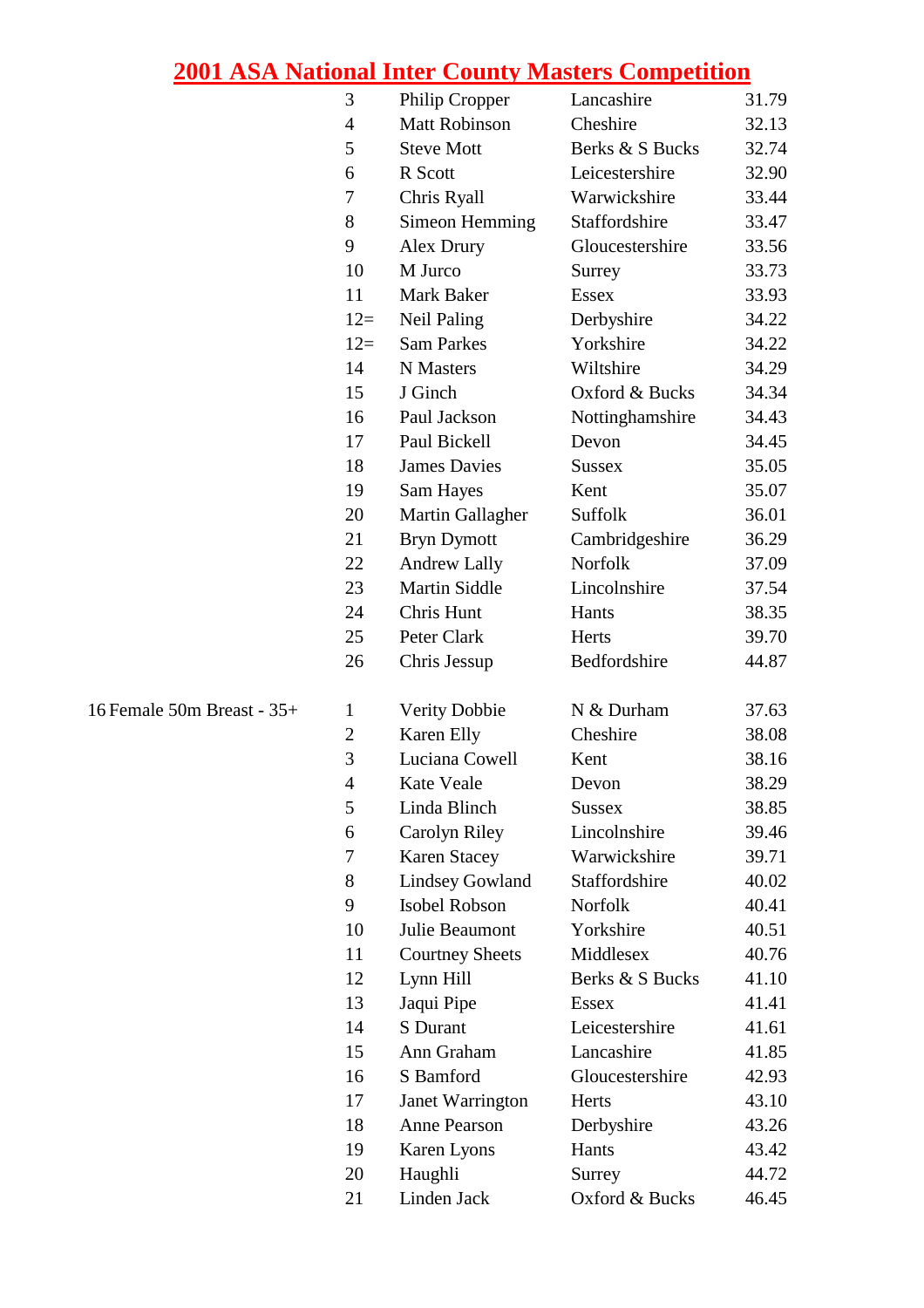|                            | 22             | Hannah Birch             | Suffolk         | 46.72     |
|----------------------------|----------------|--------------------------|-----------------|-----------|
|                            | 23             | <b>Caroline Humphrey</b> | Cambridgeshire  | 50.04     |
|                            | 24             | Mary Marshall            | Bedfordshire    | 51.15     |
|                            | 25             | Jo Firth                 | Somerset        | 1 1 1 .00 |
|                            | 26             | Klaudi Chappell          | Wiltshire       | 99 DSQ    |
| 17 Male 50m Breast - 35+   | $\mathbf{1}$   | Marcel Scholtea          | Bedfordshire    | 31.69     |
|                            | $\overline{2}$ | Dave Fereday             | Staffordshire   | 32.31     |
|                            | 3              | M Gomez                  | Oxford & Bucks  | 33.53     |
|                            | $\overline{4}$ | Chris Ryall              | Warwickshire    | 33.75     |
|                            | 5              | <b>Neville Barton</b>    | Lancashire      | 34.03     |
|                            | 6              | <b>Tim Wilkes</b>        | Kent            | 34.17     |
|                            | 7              | N Wakeham                | Wiltshire       | 34.62     |
|                            | 8              | <b>Glyn Watkins</b>      | Devon           | 34.69     |
|                            | 9              | <b>Anton Kiss</b>        | <b>Sussex</b>   | 34.74     |
|                            | 10             | <b>Graham Platt</b>      | Cheshire        | 34.96     |
|                            | 11             | Paul Morris              | <b>Essex</b>    | 35.28     |
|                            | 12             | Ian Harris               | Yorkshire       | 35.29     |
|                            | 13             | <b>Mark Partridge</b>    | Gloucestershire | 35.44     |
|                            | 14             | T Wood                   | Berks & S Bucks | 35.51     |
|                            | 15             | John Lamb                | N & Durham      | 35.79     |
|                            | 16             | P Newstead               | Derbyshire      | 36.21     |
|                            | 17             | Jim Boucher              | Herts           | 36.35     |
|                            | 18             | <b>Andy Greaves</b>      | Hants           | 36.48     |
|                            | 19             | Rob Steel                | Nottinghamshire | 36.55     |
|                            | 20             | <b>Adam Letean</b>       | Norfolk         | 36.83     |
|                            | 21             | <b>G</b> Reeve           | Surrey          | 36.91     |
|                            | 22             | David Smith              | Lincolnshire    | 36.94     |
|                            | 23             | Michael Ambrose          | Suffolk         | 37.23     |
|                            | 24             | C Sheets                 | Middlesex       | 37.91     |
|                            | 25             | <b>Andy Burns</b>        | Leicestershire  | 40.42     |
|                            | 26             | Mike Daniel              | Somerset        | 55.95     |
|                            | 27             | Colin Hookam             | Cambridgeshire  | 99 DSQ    |
| 18 Female 50m Breast - 45+ | 1              | Pat Warren               | Devon           | 38.40     |
|                            | $\mathfrak{2}$ | Jennifer Merritt         | Derbyshire      | 40.39     |
|                            | 3              | Sallyann Tutt            | Middlesex       | 40.66     |
|                            | $\overline{4}$ | <b>Sally Shields</b>     | Yorkshire       | 40.81     |
|                            | 5              | Jacqeline Hughes         | Lincolnshire    | 42.48     |
|                            | 6              | F Penwarden              | Surrey          | 42.95     |
|                            | 7              | Ro Palmer                | Oxford & Bucks  | 43.19     |
|                            | 8              | Barbara Boxall           | Essex           | 43.54     |
|                            | 9              | Chris Ayres              | Bedfordshire    | 43.93     |
|                            | 10             | <b>Gaye Nowak</b>        | Hants           | 44.55     |
|                            | 11             | Gill Ferris              | Gloucestershire | 44.96     |
|                            | 12             | Valda Davies             | Staffordshire   | 45.33     |
|                            |                |                          |                 |           |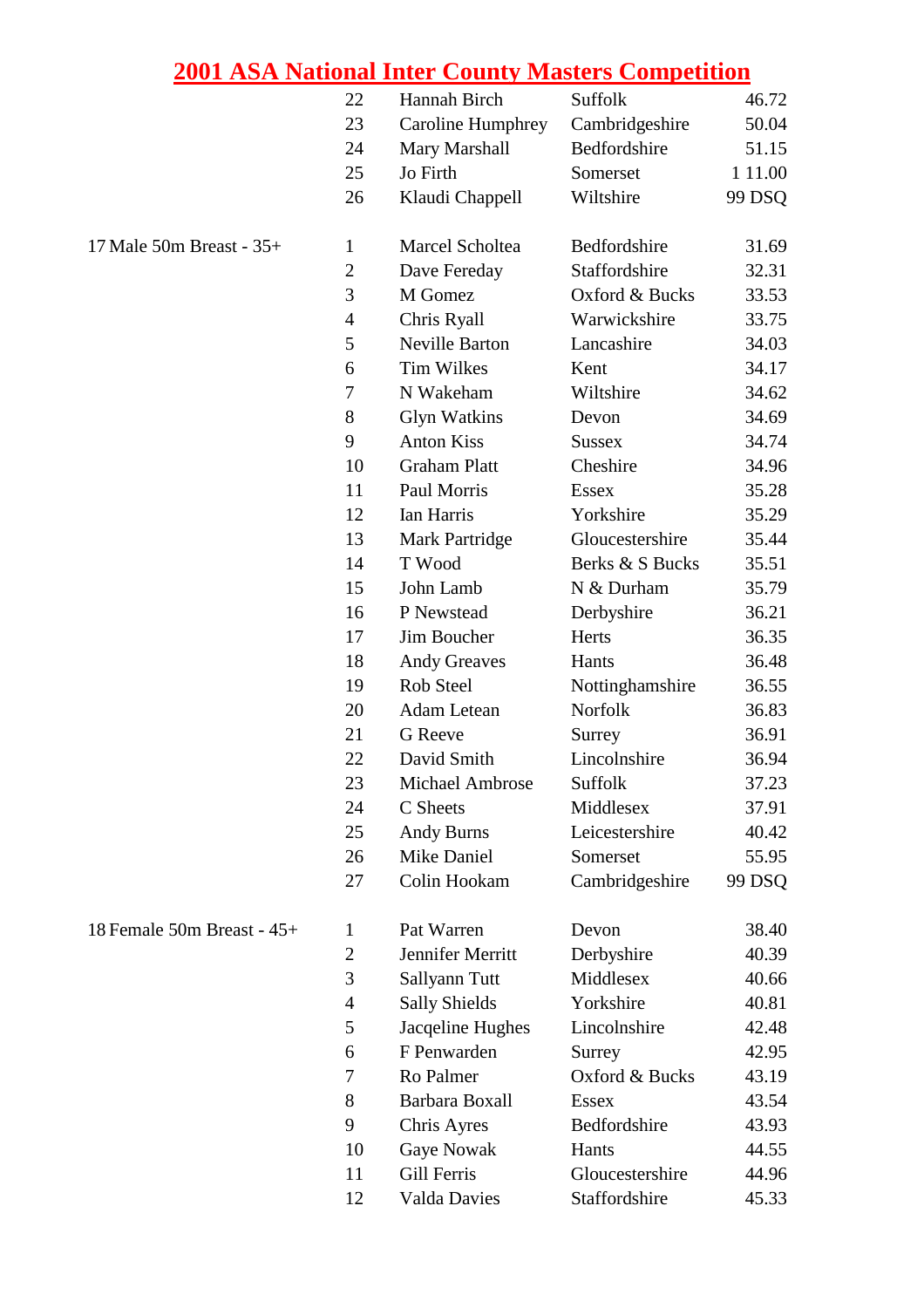| Warwickshire<br><b>Janet Porter</b><br>14<br>15<br>Pauline Holland<br>Suffolk<br><b>Margaret Carrier</b><br>Herts<br>16<br>17<br><b>Sharon Carling</b><br>Wiltshire<br>18<br>Chris Case<br>Kent<br><b>Margaret Wilding</b><br>19<br><b>Sussex</b><br>20<br><b>Judy Smither</b><br>Norfolk<br>21<br><b>Hilary Cockcraft</b><br>Somerset<br><b>Margaret Rouse</b><br>Cheshire<br>22<br>23<br>Helen Baker<br>Berks & S Bucks<br>Pauline Lockwood<br>24<br>Nottinghamshire<br>N & Durham<br>25<br><b>Carole Faichney</b><br>26<br>Cambridgeshire<br><b>Margaret Ely</b><br>Leicestershire<br>27<br>N Thomas<br>Nick Hunt<br>19 Male 50m Breast - 45+<br><b>Essex</b><br>$\mathbf{1}$<br>$\mathbf{2}$<br><b>Neville Barton</b><br>Lancashire<br>3<br>John Moore<br>Cheshire<br>N & Durham<br>$\overline{4}$<br><b>Graham Pearson</b><br>5<br>Warwickshire<br><b>Frank Stoney</b><br>Yorkshire<br>6<br><b>Brian Taylor</b><br>Staffordshire<br>7<br>Tony Ward<br>8<br>David Hamm<br><b>Sussex</b><br>9<br>Norfolk<br><b>Phillip Cotton</b><br>10<br><b>Malcolm Coker</b><br>Berks & S Bucks<br>11<br><b>Terry Windeatt</b><br>Devon<br>Robert Hutchinson<br>Gloucestershire<br>12<br>13<br><b>Steve Harris</b><br>Kent<br>14<br><b>Adrian Pyke</b><br>Cambridgeshire<br>15<br><b>Richard Mcgongle</b><br>Herts<br>Mike Skinner<br>Middlesex<br>16<br>17<br>G Dale<br>Oxford & Bucks<br>Len Pheonix<br>Suffolk<br>18<br>19<br>Kavin Sellors<br>Derbyshire<br>G Kelham<br>Leicestershire<br>20<br>21<br>R Stoyal<br>Surrey<br>Lincolnshire<br>22<br>Karl Bullimore<br>23<br><b>Gerald Mcelroy</b><br>Hants<br>24<br>Paul Clarke<br>Bedfordshire<br>25<br>Wiltshire<br>D Ingram<br>Tim Man<br>26<br>Somerset<br>Diane Ford<br>20 Female 50m Breast - 55+<br>Hants<br>1<br>$\mathbf{2}$<br><b>Judy Alden</b><br>Middlesex |  | 13 | Janice Booth | Lancashire     | 45.51 |
|-----------------------------------------------------------------------------------------------------------------------------------------------------------------------------------------------------------------------------------------------------------------------------------------------------------------------------------------------------------------------------------------------------------------------------------------------------------------------------------------------------------------------------------------------------------------------------------------------------------------------------------------------------------------------------------------------------------------------------------------------------------------------------------------------------------------------------------------------------------------------------------------------------------------------------------------------------------------------------------------------------------------------------------------------------------------------------------------------------------------------------------------------------------------------------------------------------------------------------------------------------------------------------------------------------------------------------------------------------------------------------------------------------------------------------------------------------------------------------------------------------------------------------------------------------------------------------------------------------------------------------------------------------------------------------------------------------------------------------------------------------------------------------------------------------------------|--|----|--------------|----------------|-------|
|                                                                                                                                                                                                                                                                                                                                                                                                                                                                                                                                                                                                                                                                                                                                                                                                                                                                                                                                                                                                                                                                                                                                                                                                                                                                                                                                                                                                                                                                                                                                                                                                                                                                                                                                                                                                                 |  |    |              |                | 46.40 |
|                                                                                                                                                                                                                                                                                                                                                                                                                                                                                                                                                                                                                                                                                                                                                                                                                                                                                                                                                                                                                                                                                                                                                                                                                                                                                                                                                                                                                                                                                                                                                                                                                                                                                                                                                                                                                 |  |    |              |                | 46.53 |
|                                                                                                                                                                                                                                                                                                                                                                                                                                                                                                                                                                                                                                                                                                                                                                                                                                                                                                                                                                                                                                                                                                                                                                                                                                                                                                                                                                                                                                                                                                                                                                                                                                                                                                                                                                                                                 |  |    |              |                | 46.71 |
|                                                                                                                                                                                                                                                                                                                                                                                                                                                                                                                                                                                                                                                                                                                                                                                                                                                                                                                                                                                                                                                                                                                                                                                                                                                                                                                                                                                                                                                                                                                                                                                                                                                                                                                                                                                                                 |  |    |              |                | 46.76 |
|                                                                                                                                                                                                                                                                                                                                                                                                                                                                                                                                                                                                                                                                                                                                                                                                                                                                                                                                                                                                                                                                                                                                                                                                                                                                                                                                                                                                                                                                                                                                                                                                                                                                                                                                                                                                                 |  |    |              |                | 47.57 |
|                                                                                                                                                                                                                                                                                                                                                                                                                                                                                                                                                                                                                                                                                                                                                                                                                                                                                                                                                                                                                                                                                                                                                                                                                                                                                                                                                                                                                                                                                                                                                                                                                                                                                                                                                                                                                 |  |    |              |                | 47.91 |
|                                                                                                                                                                                                                                                                                                                                                                                                                                                                                                                                                                                                                                                                                                                                                                                                                                                                                                                                                                                                                                                                                                                                                                                                                                                                                                                                                                                                                                                                                                                                                                                                                                                                                                                                                                                                                 |  |    |              |                | 47.93 |
|                                                                                                                                                                                                                                                                                                                                                                                                                                                                                                                                                                                                                                                                                                                                                                                                                                                                                                                                                                                                                                                                                                                                                                                                                                                                                                                                                                                                                                                                                                                                                                                                                                                                                                                                                                                                                 |  |    |              |                | 48.53 |
|                                                                                                                                                                                                                                                                                                                                                                                                                                                                                                                                                                                                                                                                                                                                                                                                                                                                                                                                                                                                                                                                                                                                                                                                                                                                                                                                                                                                                                                                                                                                                                                                                                                                                                                                                                                                                 |  |    |              |                | 48.57 |
|                                                                                                                                                                                                                                                                                                                                                                                                                                                                                                                                                                                                                                                                                                                                                                                                                                                                                                                                                                                                                                                                                                                                                                                                                                                                                                                                                                                                                                                                                                                                                                                                                                                                                                                                                                                                                 |  |    |              |                | 49.41 |
|                                                                                                                                                                                                                                                                                                                                                                                                                                                                                                                                                                                                                                                                                                                                                                                                                                                                                                                                                                                                                                                                                                                                                                                                                                                                                                                                                                                                                                                                                                                                                                                                                                                                                                                                                                                                                 |  |    |              |                | 49.61 |
|                                                                                                                                                                                                                                                                                                                                                                                                                                                                                                                                                                                                                                                                                                                                                                                                                                                                                                                                                                                                                                                                                                                                                                                                                                                                                                                                                                                                                                                                                                                                                                                                                                                                                                                                                                                                                 |  |    |              |                | 50.35 |
|                                                                                                                                                                                                                                                                                                                                                                                                                                                                                                                                                                                                                                                                                                                                                                                                                                                                                                                                                                                                                                                                                                                                                                                                                                                                                                                                                                                                                                                                                                                                                                                                                                                                                                                                                                                                                 |  |    |              |                | 50.62 |
|                                                                                                                                                                                                                                                                                                                                                                                                                                                                                                                                                                                                                                                                                                                                                                                                                                                                                                                                                                                                                                                                                                                                                                                                                                                                                                                                                                                                                                                                                                                                                                                                                                                                                                                                                                                                                 |  |    |              |                | 51.02 |
|                                                                                                                                                                                                                                                                                                                                                                                                                                                                                                                                                                                                                                                                                                                                                                                                                                                                                                                                                                                                                                                                                                                                                                                                                                                                                                                                                                                                                                                                                                                                                                                                                                                                                                                                                                                                                 |  |    |              |                | 34.34 |
|                                                                                                                                                                                                                                                                                                                                                                                                                                                                                                                                                                                                                                                                                                                                                                                                                                                                                                                                                                                                                                                                                                                                                                                                                                                                                                                                                                                                                                                                                                                                                                                                                                                                                                                                                                                                                 |  |    |              |                | 34.43 |
|                                                                                                                                                                                                                                                                                                                                                                                                                                                                                                                                                                                                                                                                                                                                                                                                                                                                                                                                                                                                                                                                                                                                                                                                                                                                                                                                                                                                                                                                                                                                                                                                                                                                                                                                                                                                                 |  |    |              |                | 34.87 |
|                                                                                                                                                                                                                                                                                                                                                                                                                                                                                                                                                                                                                                                                                                                                                                                                                                                                                                                                                                                                                                                                                                                                                                                                                                                                                                                                                                                                                                                                                                                                                                                                                                                                                                                                                                                                                 |  |    |              |                | 35.46 |
|                                                                                                                                                                                                                                                                                                                                                                                                                                                                                                                                                                                                                                                                                                                                                                                                                                                                                                                                                                                                                                                                                                                                                                                                                                                                                                                                                                                                                                                                                                                                                                                                                                                                                                                                                                                                                 |  |    |              |                | 36.01 |
|                                                                                                                                                                                                                                                                                                                                                                                                                                                                                                                                                                                                                                                                                                                                                                                                                                                                                                                                                                                                                                                                                                                                                                                                                                                                                                                                                                                                                                                                                                                                                                                                                                                                                                                                                                                                                 |  |    |              |                | 36.30 |
|                                                                                                                                                                                                                                                                                                                                                                                                                                                                                                                                                                                                                                                                                                                                                                                                                                                                                                                                                                                                                                                                                                                                                                                                                                                                                                                                                                                                                                                                                                                                                                                                                                                                                                                                                                                                                 |  |    |              |                | 36.42 |
|                                                                                                                                                                                                                                                                                                                                                                                                                                                                                                                                                                                                                                                                                                                                                                                                                                                                                                                                                                                                                                                                                                                                                                                                                                                                                                                                                                                                                                                                                                                                                                                                                                                                                                                                                                                                                 |  |    |              |                | 36.89 |
|                                                                                                                                                                                                                                                                                                                                                                                                                                                                                                                                                                                                                                                                                                                                                                                                                                                                                                                                                                                                                                                                                                                                                                                                                                                                                                                                                                                                                                                                                                                                                                                                                                                                                                                                                                                                                 |  |    |              |                | 37.39 |
|                                                                                                                                                                                                                                                                                                                                                                                                                                                                                                                                                                                                                                                                                                                                                                                                                                                                                                                                                                                                                                                                                                                                                                                                                                                                                                                                                                                                                                                                                                                                                                                                                                                                                                                                                                                                                 |  |    |              |                | 37.79 |
|                                                                                                                                                                                                                                                                                                                                                                                                                                                                                                                                                                                                                                                                                                                                                                                                                                                                                                                                                                                                                                                                                                                                                                                                                                                                                                                                                                                                                                                                                                                                                                                                                                                                                                                                                                                                                 |  |    |              |                | 38.23 |
|                                                                                                                                                                                                                                                                                                                                                                                                                                                                                                                                                                                                                                                                                                                                                                                                                                                                                                                                                                                                                                                                                                                                                                                                                                                                                                                                                                                                                                                                                                                                                                                                                                                                                                                                                                                                                 |  |    |              |                | 38.78 |
|                                                                                                                                                                                                                                                                                                                                                                                                                                                                                                                                                                                                                                                                                                                                                                                                                                                                                                                                                                                                                                                                                                                                                                                                                                                                                                                                                                                                                                                                                                                                                                                                                                                                                                                                                                                                                 |  |    |              |                | 39.60 |
|                                                                                                                                                                                                                                                                                                                                                                                                                                                                                                                                                                                                                                                                                                                                                                                                                                                                                                                                                                                                                                                                                                                                                                                                                                                                                                                                                                                                                                                                                                                                                                                                                                                                                                                                                                                                                 |  |    |              |                | 39.86 |
|                                                                                                                                                                                                                                                                                                                                                                                                                                                                                                                                                                                                                                                                                                                                                                                                                                                                                                                                                                                                                                                                                                                                                                                                                                                                                                                                                                                                                                                                                                                                                                                                                                                                                                                                                                                                                 |  |    |              |                | 40.13 |
|                                                                                                                                                                                                                                                                                                                                                                                                                                                                                                                                                                                                                                                                                                                                                                                                                                                                                                                                                                                                                                                                                                                                                                                                                                                                                                                                                                                                                                                                                                                                                                                                                                                                                                                                                                                                                 |  |    |              |                | 40.29 |
|                                                                                                                                                                                                                                                                                                                                                                                                                                                                                                                                                                                                                                                                                                                                                                                                                                                                                                                                                                                                                                                                                                                                                                                                                                                                                                                                                                                                                                                                                                                                                                                                                                                                                                                                                                                                                 |  |    |              |                | 40.68 |
|                                                                                                                                                                                                                                                                                                                                                                                                                                                                                                                                                                                                                                                                                                                                                                                                                                                                                                                                                                                                                                                                                                                                                                                                                                                                                                                                                                                                                                                                                                                                                                                                                                                                                                                                                                                                                 |  |    |              |                | 41.31 |
|                                                                                                                                                                                                                                                                                                                                                                                                                                                                                                                                                                                                                                                                                                                                                                                                                                                                                                                                                                                                                                                                                                                                                                                                                                                                                                                                                                                                                                                                                                                                                                                                                                                                                                                                                                                                                 |  |    |              |                | 41.50 |
|                                                                                                                                                                                                                                                                                                                                                                                                                                                                                                                                                                                                                                                                                                                                                                                                                                                                                                                                                                                                                                                                                                                                                                                                                                                                                                                                                                                                                                                                                                                                                                                                                                                                                                                                                                                                                 |  |    |              |                | 41.72 |
|                                                                                                                                                                                                                                                                                                                                                                                                                                                                                                                                                                                                                                                                                                                                                                                                                                                                                                                                                                                                                                                                                                                                                                                                                                                                                                                                                                                                                                                                                                                                                                                                                                                                                                                                                                                                                 |  |    |              |                | 41.79 |
|                                                                                                                                                                                                                                                                                                                                                                                                                                                                                                                                                                                                                                                                                                                                                                                                                                                                                                                                                                                                                                                                                                                                                                                                                                                                                                                                                                                                                                                                                                                                                                                                                                                                                                                                                                                                                 |  |    |              |                | 42.34 |
|                                                                                                                                                                                                                                                                                                                                                                                                                                                                                                                                                                                                                                                                                                                                                                                                                                                                                                                                                                                                                                                                                                                                                                                                                                                                                                                                                                                                                                                                                                                                                                                                                                                                                                                                                                                                                 |  |    |              |                | 42.78 |
|                                                                                                                                                                                                                                                                                                                                                                                                                                                                                                                                                                                                                                                                                                                                                                                                                                                                                                                                                                                                                                                                                                                                                                                                                                                                                                                                                                                                                                                                                                                                                                                                                                                                                                                                                                                                                 |  |    |              |                | 44.18 |
|                                                                                                                                                                                                                                                                                                                                                                                                                                                                                                                                                                                                                                                                                                                                                                                                                                                                                                                                                                                                                                                                                                                                                                                                                                                                                                                                                                                                                                                                                                                                                                                                                                                                                                                                                                                                                 |  |    |              |                | 44.71 |
|                                                                                                                                                                                                                                                                                                                                                                                                                                                                                                                                                                                                                                                                                                                                                                                                                                                                                                                                                                                                                                                                                                                                                                                                                                                                                                                                                                                                                                                                                                                                                                                                                                                                                                                                                                                                                 |  |    |              |                | 47.35 |
|                                                                                                                                                                                                                                                                                                                                                                                                                                                                                                                                                                                                                                                                                                                                                                                                                                                                                                                                                                                                                                                                                                                                                                                                                                                                                                                                                                                                                                                                                                                                                                                                                                                                                                                                                                                                                 |  |    |              |                | 42.03 |
|                                                                                                                                                                                                                                                                                                                                                                                                                                                                                                                                                                                                                                                                                                                                                                                                                                                                                                                                                                                                                                                                                                                                                                                                                                                                                                                                                                                                                                                                                                                                                                                                                                                                                                                                                                                                                 |  |    |              |                | 42.37 |
|                                                                                                                                                                                                                                                                                                                                                                                                                                                                                                                                                                                                                                                                                                                                                                                                                                                                                                                                                                                                                                                                                                                                                                                                                                                                                                                                                                                                                                                                                                                                                                                                                                                                                                                                                                                                                 |  | 3  | Ro Palmer    | Oxford & Bucks | 43.99 |

| $20$ Female 50m Breast - 55+ |  |  |
|------------------------------|--|--|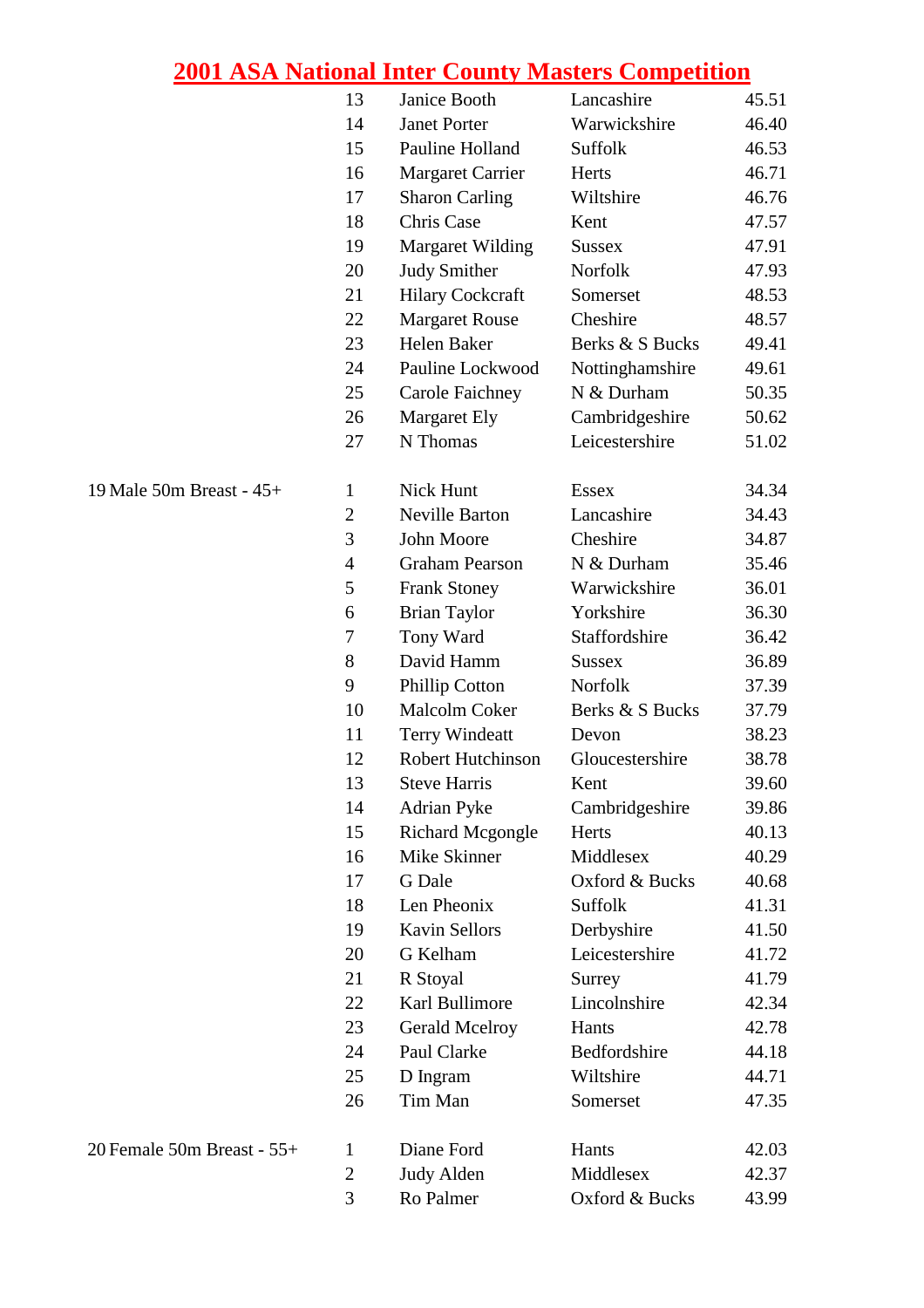|                          | $\overline{4}$ | <b>Christine Parfect</b> | <b>Sussex</b>   | 44.20   |
|--------------------------|----------------|--------------------------|-----------------|---------|
|                          | 5              | Helen Jenkins            | Lancashire      | 45.99   |
|                          | 6              | <b>Glenys France</b>     | Wiltshire       | 46.59   |
|                          | 7              | Kate Whitfield           | Gloucestershire | 48.08   |
|                          | 8              | <b>Brenda Halland</b>    | Warwickshire    | 48.13   |
|                          | 9              | Pam Bristow              | Kent            | 48.23   |
|                          | 10             | Sue Holdich              | Suffolk         | 48.30   |
|                          | 11             | Georgie Hamilton         | Herts           | 48.40   |
|                          | 12             | Nina Savory              | Lincolnshire    | 49.91   |
|                          | 13             | A Reader                 | Surrey          | 50.63   |
|                          | 14             | Ann Grantham             | Devon           | 51.46   |
|                          | 15             | Joan Jessop              | Yorkshire       | 52.28   |
|                          | 16             | Wendy Mill               | N & Durham      | 53.62   |
|                          | 17             | <b>Susan Stewart</b>     | <b>Essex</b>    | 54.83   |
|                          | 18             | Anne Edwards             | Norfolk         | 56.34   |
|                          | 19             | <b>Shirley Williams</b>  | Berks & S Bucks | 57.40   |
|                          | 20             | Jenni Martin             | Cheshire        | 1 00.35 |
|                          | 21             | Sue Talbot               | Staffordshire   | 1 12.29 |
| 21 Male 50m Breast - 55+ | 1              | Duncan Mccreadie         | Berks & S Bucks | 37.28   |
|                          | $\mathbf{2}$   | Chris Jones              | <b>Sussex</b>   | 37.38   |
|                          | 3              | <b>Stan Clarke</b>       | <b>Essex</b>    | 38.16   |
|                          | 4              | George Jackson           | Norfolk         | 38.33   |
|                          | 5              | Andy Wilson              | Warwickshire    | 38.51   |
|                          | 6              | <b>Eddie Sawyers</b>     | N & Durham      | 38.71   |
|                          | 7              | Chris Dunn               | Herts           | 38.72   |
|                          | 8              | Ron Pimm                 | Gloucestershire | 39.32   |
|                          | 9              | Neil Mackinnon           | Cheshire        | 39.95   |
|                          | 10             | Alan Berry               | Yorkshire       | 40.23   |
|                          | 11             | <b>Rodney Barton</b>     | Lancashire      | 40.54   |
|                          | 12             | <b>B</b> Twigg           | Leicestershire  | 40.69   |
|                          | 13             | Peter Atkinson           | Suffolk         | 41.04   |
|                          | 14             | <b>B</b> Reed            | Oxford & Bucks  | 42.38   |
|                          | 15             | C Lock                   | Wiltshire       | 42.43   |
|                          | 16             | Alan Jackson             | Bedfordshire    | 42.70   |
|                          | 17             | T Lazenby                | Surrey          | 43.12   |
|                          | 18             | <b>Charles Swann</b>     | Hants           | 43.14   |
|                          | 19             | Norman Storey            | Devon           | 44.62   |
|                          | 20             | Derek Parr               | Middlesex       | 45.23   |
|                          | 21             | <b>Stephen Hawkins</b>   | Kent            | 45.51   |
|                          | 22             | Mike Mccall              | Lincolnshire    | 46.01   |
|                          | 23             | <b>Jim Blackwell</b>     | Derbyshire      | 46.76   |
|                          | 24             | <b>Terry Moore</b>       | Cambridgeshire  | 46.92   |
|                          | 25             | <b>Robert Casey</b>      | Staffordshire   | 48.53   |
|                          |                |                          |                 |         |

22 Female 50m Breast - 65+ 1 Margaret Wilkinson Wiltshire 48.92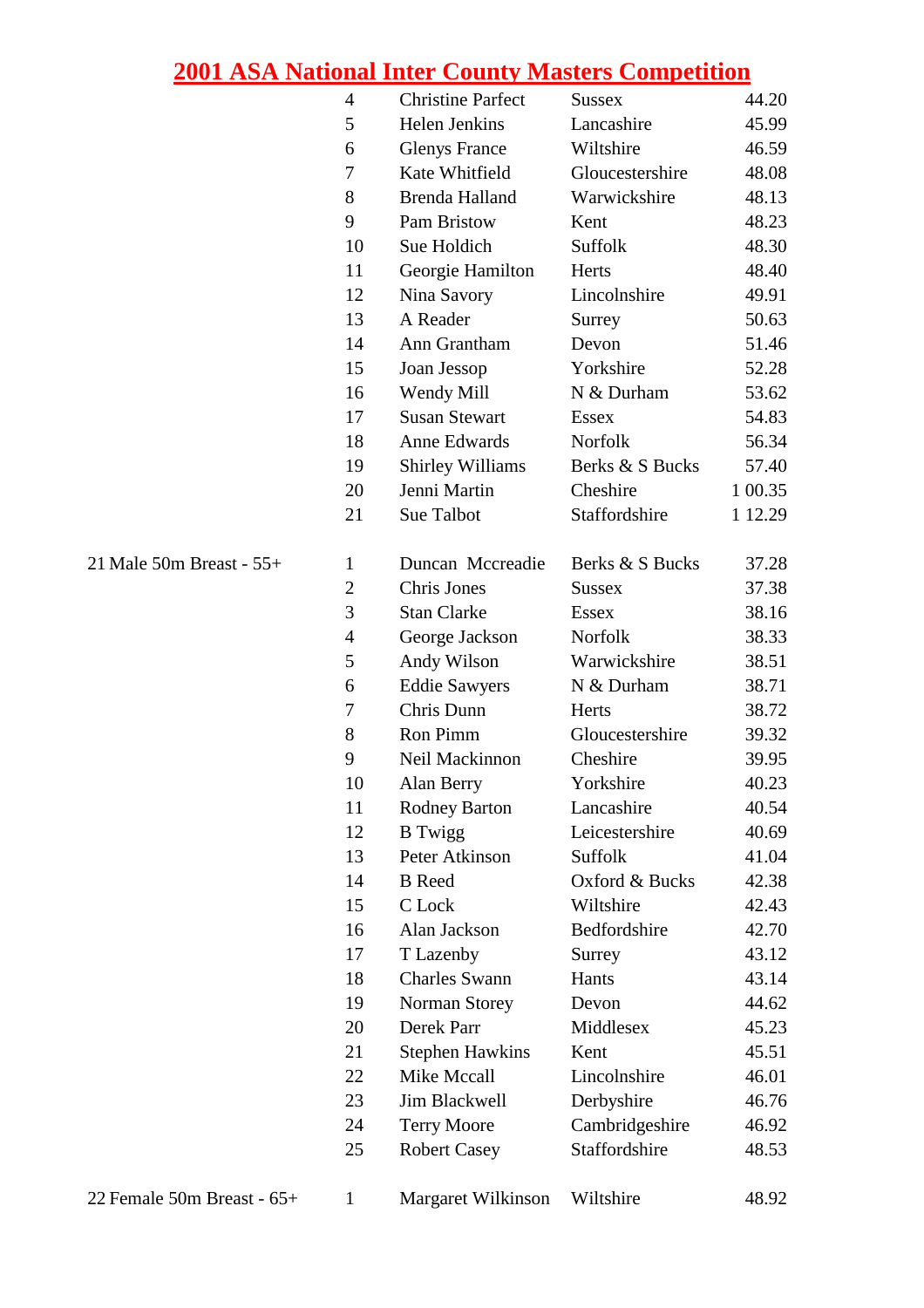|                          | $\mathfrak{2}$ | Jane Asher                    | Surrey          | 49.55    |
|--------------------------|----------------|-------------------------------|-----------------|----------|
|                          | 3              | <b>Carol Bates</b>            | Gloucestershire | 51.47    |
|                          | $\overline{4}$ | <b>Violette Casey</b>         | Lincolnshire    | 53.96    |
|                          | 5              | Jean Kitson                   | Devon           | 55.57    |
|                          | 6              | Pat Baxter                    | Yorkshire       | 55.73    |
|                          | 7              | Shirley Williams              | Berks & S Bucks | 57.19    |
|                          | 8              | <b>Audrey Taylor</b>          | <b>Sussex</b>   | 57.69    |
|                          | 9              | <b>Kathy Saunders</b>         | Herts           | 58.53    |
|                          | 10             | Joan Kidd                     | Hants           | 58.66    |
|                          | 11             | Rosemary Mcchesney Derbyshire |                 | 58.74    |
|                          | 12             | Sabrina Carr                  | Lancashire      | 58.91    |
|                          | 13             | <b>Maud Povey</b>             | Kent            | 1 01.63  |
|                          | $14=$          | Elizabeth Bainbridge          | Middlesex       | 1 04.06  |
|                          | $14=$          | Grace Isaac                   | Somerset        | 1 04.06  |
|                          | 16             | Jenny Wall                    | N & Durham      | 1 07.94  |
|                          | 17             | Peggy Hill                    | Warwickshire    | 1 08.31  |
|                          | 18             | <b>June Hawkins</b>           | Suffolk         | 1 09.56  |
|                          | 19             | <b>Margaret Holmes</b>        | Staffordshire   | 1 15.20  |
|                          | 20             | <b>Claire Charlton</b>        | Cheshire        | 1 1 6.35 |
|                          | 21             | S Smith                       | Leicestershire  | 1 36.08  |
|                          |                |                               |                 |          |
| 23 Male 50m Breast - 65+ | $\mathbf{1}$   | Tom Walker                    | Cheshire        | 42.16    |
|                          | $\overline{2}$ | Paul Alvarez                  | <b>Essex</b>    | 43.66    |
|                          | 3              | Colin Sage                    | Yorkshire       | 43.94    |
|                          | $\overline{4}$ | <b>Basil Geil</b>             | Bedfordshire    | 44.09    |
|                          | 5              | Ian Young                     | N & Durham      | 44.44    |
|                          | 6              | <b>Ted Evans</b>              | Derbyshire      | 45.09    |
|                          | $\overline{7}$ | <b>Geoff Graves</b>           | Kent            | 45.11    |
|                          | 8              | John Walker                   | Sussex          | 46.46    |
|                          | 9              | Peter Tucker                  | Lancashire      | 46.70    |
|                          | 10             | John Harrington               | Middlesex       | 47.09    |
|                          | 11             | Neil Howell                   | Suffolk         | 47.20    |
|                          | 12             | Tony Holmyard                 | Gloucestershire | 47.45    |
|                          | 13             | Bryan Ferryman                | Warwickshire    | 48.29    |
|                          | 14             | J Green                       | Surrey          | 48.43    |
|                          | 15             | John Jeffery                  | Berks & S Bucks | 50.46    |
|                          | 16             | <b>Cyril Tonry</b>            | Staffordshire   | 54.87    |
|                          | 17             | Neil Blake                    | Herts           | 55.15    |
|                          | 18             | Peter Pummell                 | Norfolk         | 57.11    |
|                          | 19             | Ian Wilkinson                 | Wiltshire       | 57.14    |
|                          | 20             | Don Leader                    | Devon           | 57.18    |
|                          | 21             | Raoul Feld                    | Lincolnshire    | 57.94    |
|                          |                |                               | Oxford & Bucks  |          |
|                          | 22             | G Chapman                     |                 | 58.00    |
|                          | 23             | Frank Taylor                  | Hants           | 58.87    |
|                          | 24             | <b>Valantine Burchard</b>     | Somerset        | 1 00.65  |
|                          | 25             | L Smith                       | Leicestershire  | 1 08.21  |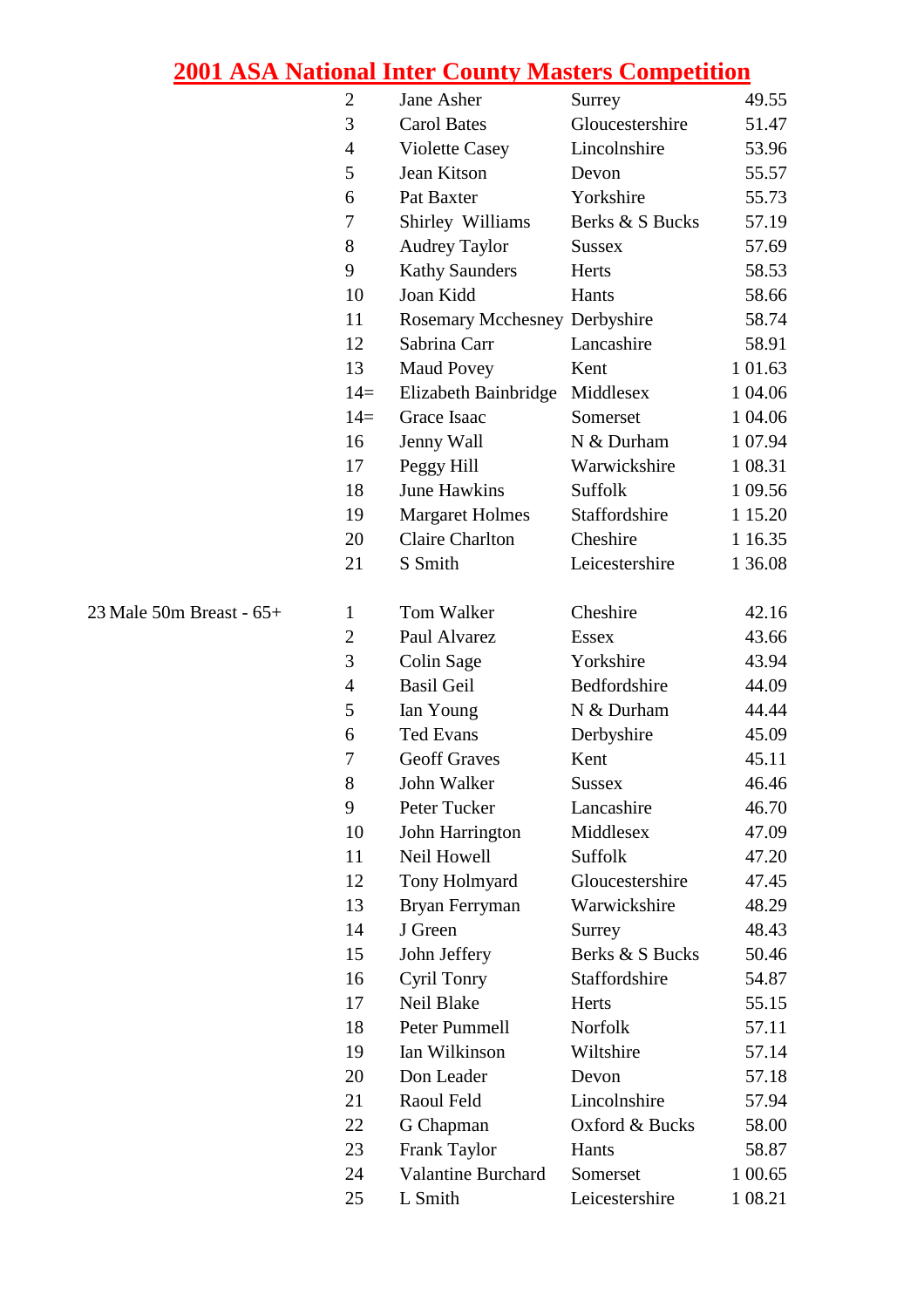| 24 Female 4x2 Med Relay - 100+ 1 |                | Yorkshire       | 2 1 1 . 1 7 |
|----------------------------------|----------------|-----------------|-------------|
|                                  | $\overline{c}$ | <b>Sussex</b>   | 2 13.69     |
|                                  | 3              | Middlesex       | 2 14.24     |
|                                  | $\overline{4}$ | Berks & S Bucks | 2 15.28     |
|                                  | 5              | <b>Essex</b>    | 2 15.44     |
|                                  | 6              | Derbyshire      | 2 15.47     |
|                                  | $\overline{7}$ | Cheshire        | 2 17.15     |
|                                  | 8              | N & Durham      | 2 18.08     |
|                                  | 9              | Kent            | 2 18.55     |
|                                  | 10             | Lancashire      | 2 18.61     |
|                                  | 11             | Hants           | 2 19.45     |
|                                  | 12             | Leicestershire  | 2 19.75     |
|                                  | 13             | Herts           | 2 2 0.16    |
|                                  | 14             | Devon           | 2 2 0.36    |
|                                  | 15             | Suffolk         | 2 2 2 .60   |
|                                  | 16             | Bedfordshire    | 2 2 3.73    |
|                                  | 17             | Gloucestershire | 2 2 5 . 2 8 |
|                                  | 18             | Norfolk         | 2 2 5 . 3 5 |
|                                  | 19             | Cambridgeshire  | 2 2 5 .60   |
|                                  | 20             | Lincolnshire    | 2 2 6.24    |
|                                  | 21             | Oxford & Bucks  | 2 2 6.28    |
|                                  | 22             | Surrey          | 2 2 6.56    |
|                                  | 23             | Staffordshire   | 2 2 9.95    |
|                                  | 24             | Wiltshire       | 2 37.88     |
|                                  | 25             | Warwickshire    | 2 38.28     |
| 25 Male 4x2 Med Relay - 100+     | $\mathbf{1}$   | N & Durham      | 1 55.59     |
|                                  | $2=$           | <b>Essex</b>    | 1 5 6.97    |
|                                  | $2=$           | Surrey          | 156.97      |
|                                  | 4              | Lancashire      | 1 57.10     |
|                                  | 5              | Middlesex       | 157.34      |
|                                  | 6              | Yorkshire       | 157.93      |
|                                  | 7              | Gloucestershire | 159.39      |
|                                  | 8              | Derbyshire      | 159.42      |
|                                  | 9              | Leicestershire  | 1 59.57     |
|                                  | 10             | Berks & S Bucks | 2 00.23     |
|                                  | 11             | Staffordshire   | 201.27      |
|                                  | 12             | Cheshire        | 2 02.21     |
|                                  | 13             | Devon           | 2 02.23     |
|                                  | 14             | Oxford & Bucks  | 204.76      |
|                                  | 15             | Kent            | 2 05.92     |
|                                  | 16             | <b>Sussex</b>   | 2 06.17     |
|                                  | 17             | Norfolk         | 2 06.52     |
|                                  | 18             | Bedfordshire    | 2 06.64     |
|                                  | 19             | Nottinghamshire | 2 07.27     |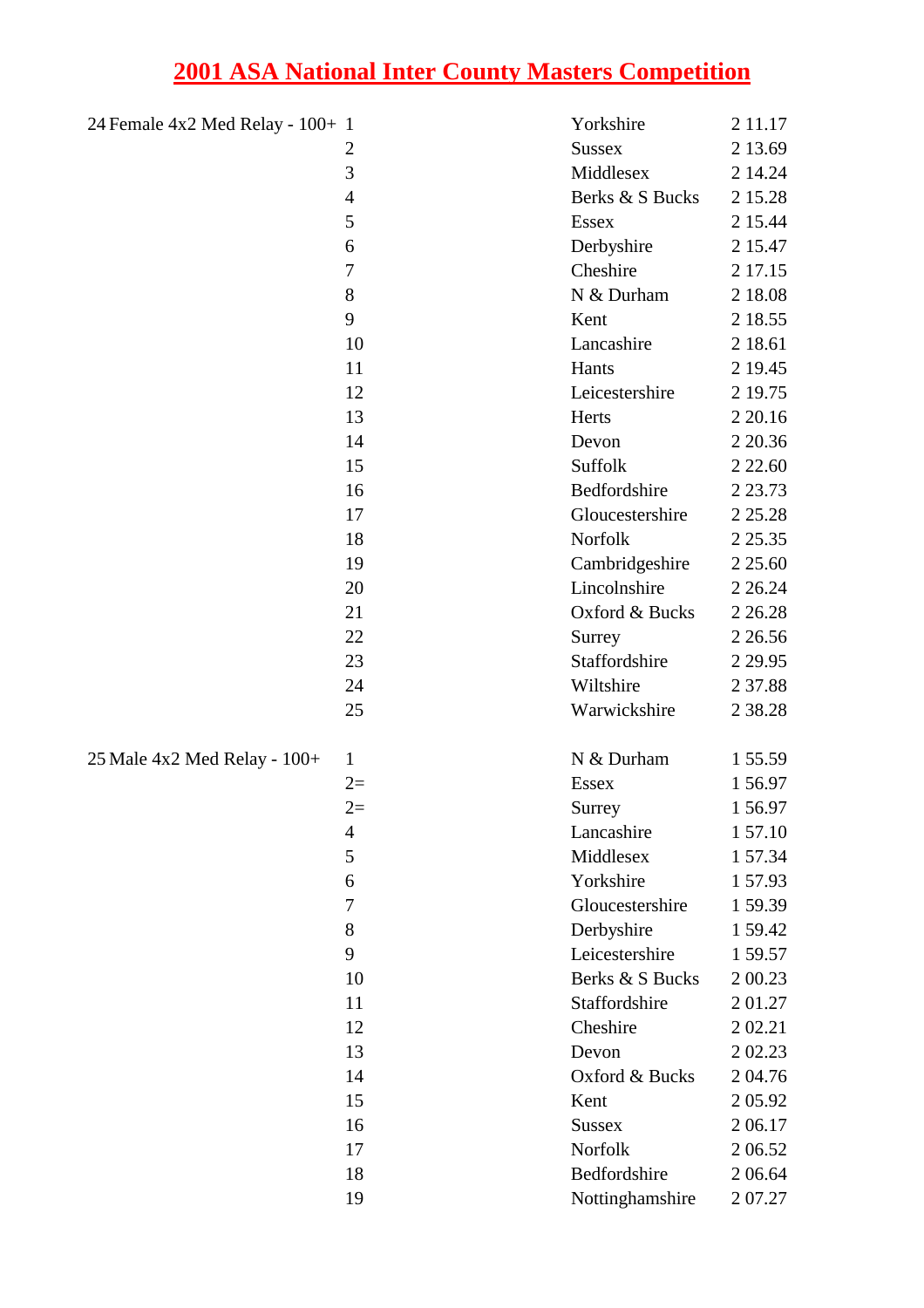|                                  | 2001 ASA National Inter County Masters Competition |                 |             |
|----------------------------------|----------------------------------------------------|-----------------|-------------|
|                                  | 20                                                 | Warwickshire    | 2 08.95     |
|                                  | 21                                                 | Lincolnshire    | 2 10.20     |
|                                  | 22                                                 | Hants           | 2 11.29     |
|                                  | 23                                                 | Suffolk         | 2 12.85     |
|                                  | 24                                                 | Wiltshire       | 2 16.52     |
|                                  | 25                                                 | Herts           | 2 18.13     |
|                                  | 26                                                 | Cambridgeshire  | 2 2 0.13    |
| 26 Female 4x2 Med Relay - 200+ 1 |                                                    | <b>Sussex</b>   | 2 2 9 . 3 6 |
|                                  | $\overline{2}$                                     | Middlesex       | 2 3 1 . 2 7 |
|                                  | 3                                                  | Surrey          | 2 3 9.98    |
|                                  | $\overline{4}$                                     | Gloucestershire | 241.44      |
|                                  | 5                                                  | Herts           | 2 43.68     |
|                                  | 6                                                  | Wiltshire       | 244.97      |
|                                  | $\tau$                                             | Lincolnshire    | 2 45.64     |
|                                  | 8                                                  | Lancashire      | 247.09      |
|                                  | 9                                                  | Warwickshire    | 247.92      |
|                                  | 10                                                 | <b>Essex</b>    | 2 49.22     |
|                                  | 11                                                 | Devon           | 249.46      |
|                                  | 12                                                 | Derbyshire      | 249.79      |
|                                  | 13                                                 | Yorkshire       | 250.96      |
|                                  | 14                                                 | Cheshire        | 2 5 2 .0 2  |
|                                  | $15=$                                              | Berks & S Bucks | 2 52.62     |
|                                  | $15=$                                              | Hants           | 2 52.62     |
|                                  | 17                                                 | N & Durham      | 2 57.63     |
|                                  | 18                                                 | Norfolk         | 2 58.04     |
|                                  | 19                                                 | Bedfordshire    | 3 00.43     |
|                                  | $20\,$                                             | Oxford & Bucks  | 3 03.34     |
|                                  | 21                                                 | Cambridgeshire  | 3 08.66     |
|                                  | 22                                                 | Kent            | 3 11.18     |
|                                  | 23                                                 | Somerset        | 3 13.86     |
|                                  | 24                                                 | Leicestershire  | 3 3 5 . 5 7 |
|                                  | 25                                                 | Suffolk         | 99 DSQ      |
| $27$ Male 4x2 Med Relay - $200+$ | $\mathbf{1}$                                       | Yorkshire       | 2 08.20     |
|                                  | $\mathfrak{2}$                                     | Warwickshire    | 2 09.11     |
|                                  | 3                                                  | Cheshire        | 2 09.72     |
|                                  | $\overline{4}$                                     | Lancashire      | 2 09.84     |
|                                  | 5                                                  | <b>Sussex</b>   | 2 11.06     |
|                                  | 6                                                  | N & Durham      | 2 11.66     |
|                                  | $\tau$                                             | <b>Essex</b>    | 2 11.76     |
|                                  | $8\,$                                              | Berks & S Bucks | 2 12.68     |
|                                  | 9                                                  | Gloucestershire | 2 14.46     |
|                                  | 10                                                 | Oxford & Bucks  | 2 17.43     |
|                                  | 11                                                 | Surrey          | 2 19.98     |
|                                  | 12                                                 | Middlesex       | 2 2 0.40    |
|                                  |                                                    |                 |             |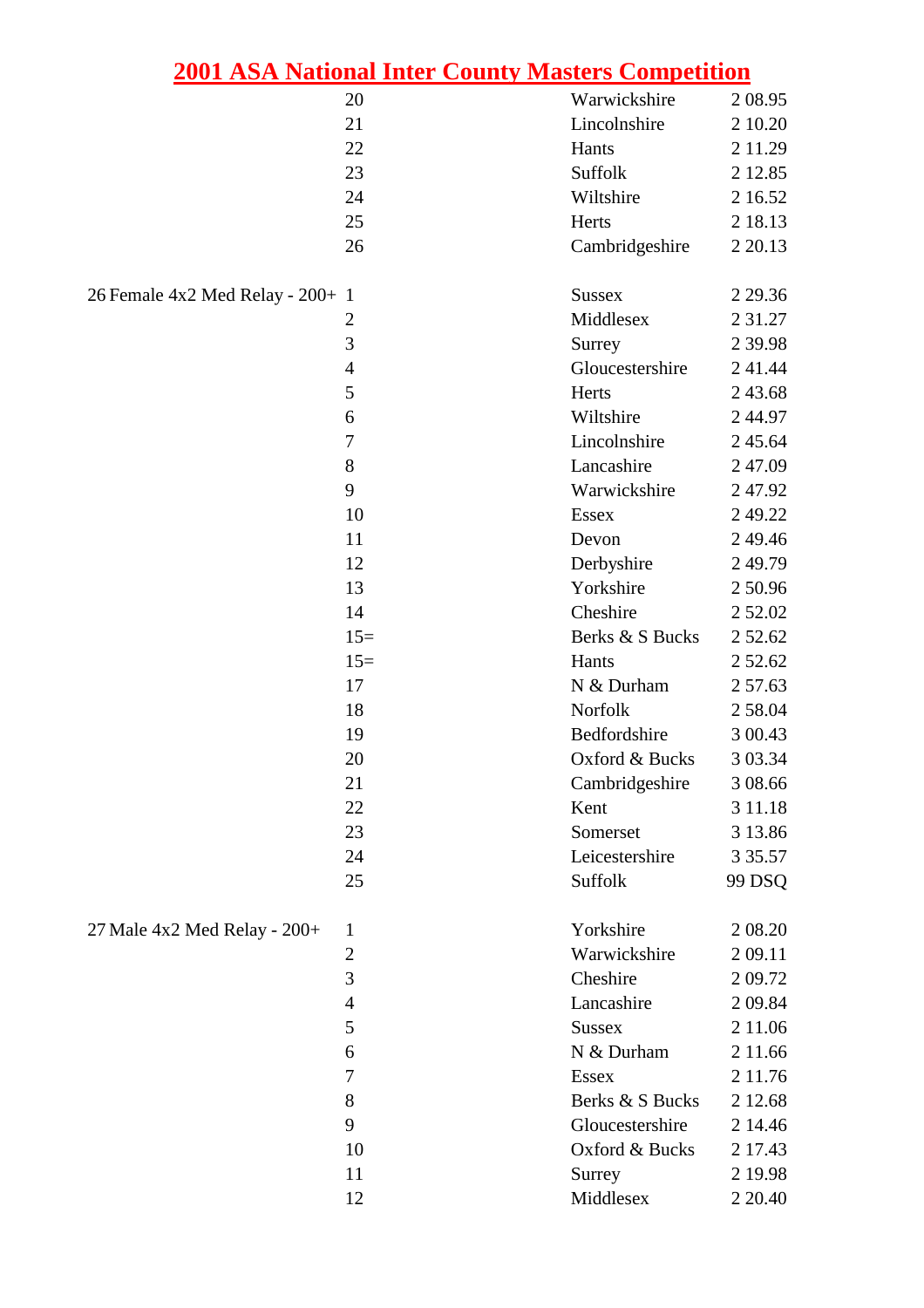|                                 |                | <u>2001 ASA National Inter County Masters Competition</u> |                 |             |
|---------------------------------|----------------|-----------------------------------------------------------|-----------------|-------------|
|                                 | 13             |                                                           | Devon           | 2 2 3 . 3 8 |
|                                 | 14             |                                                           | Leicestershire  | 2 24.61     |
|                                 | 15             |                                                           | Herts           | 2 2 4.91    |
|                                 | 16             |                                                           | Hants           | 2 2 6.23    |
|                                 | 17             |                                                           | Staffordshire   | 2 3 0.53    |
|                                 | 18             |                                                           | Norfolk         | 2 3 1 . 3 6 |
|                                 | 19             |                                                           | Lincolnshire    | 2 3 3 .5 1  |
|                                 | 20             |                                                           | Kent            | 2 3 5 . 8 5 |
|                                 | 21             |                                                           | Wiltshire       | 2 3 6.47    |
|                                 | 22             |                                                           | Cambridgeshire  | 2 3 6 . 6 9 |
|                                 | 23             |                                                           | Derbyshire      | 2 4 0.09    |
|                                 | 24             |                                                           | Bedfordshire    | 249.56      |
| 28 Male 50m Butterfly - 25+     | $\mathbf{1}$   | <b>Martin Gale</b>                                        | Norfolk         | 27.19       |
|                                 | $\mathfrak{2}$ | K Kirkwood                                                | Surrey          | 27.22       |
|                                 | 3              | David Chaney                                              | N & Durham      | 27.35       |
|                                 | $\overline{4}$ | <b>Martin Andersen</b>                                    | Yorkshire       | 28.14       |
|                                 | 5              | Philip Cropper                                            | Lancashire      | 28.28       |
|                                 | 6              | Craig Bransby                                             | Middlesex       | 28.37       |
|                                 | 7              | Ian Wilkes                                                | Staffordshire   | 28.41       |
|                                 | 8              | Mark Osteritter                                           | Suffolk         | 28.74       |
|                                 | 9              | <b>Mark Russell</b>                                       | Kent            | 28.81       |
|                                 | 10             | <b>Christian Robinson</b>                                 | <b>Essex</b>    | 28.87       |
|                                 | 11             | John Drake                                                | Gloucestershire | 28.96       |
|                                 | 12             | Greg Banham                                               | Cheshire        | 29.02       |
|                                 | 13             | <b>Andrew Allum</b>                                       | Berks & S Bucks | 29.25       |
|                                 | 14             | S Anderton                                                | Leicestershire  | 29.65       |
|                                 | 15             | <b>Richard Seals</b>                                      | Nottinghamshire | 29.74       |
|                                 | 16             | Neil Grenyer                                              | Derbyshire      | 30.09       |
|                                 | 17             | Darren Frowen                                             | Warwickshire    | 30.11       |
|                                 | 18             | Geoff Goodwin                                             | <b>Sussex</b>   | 30.65       |
|                                 | 19             | N Masters                                                 | Wiltshire       | 31.39       |
|                                 | 20             | <b>Richard Graham</b>                                     | Lincolnshire    | 31.93       |
|                                 | 21             | Mark Richardson                                           | Oxford & Bucks  | 32.80       |
|                                 | 22             | <b>Domonic Garrds</b>                                     | Devon           | 33.00       |
|                                 | 23             | Gavin Kilpatrick                                          | Cambridgeshire  | 33.58       |
|                                 | 24             | Robbie Dixon                                              | Bedfordshire    | 34.03       |
|                                 | 25             | <b>Andy Greaves</b>                                       | Hants           | 34.68       |
|                                 | 26             | <b>Brian Smith</b>                                        | Herts           | 34.71       |
| 29 Female 50m Butterfly - $25+$ | $\mathbf{1}$   | Lisa Robinson                                             | Cheshire        | 31.64       |
|                                 | $\mathbf{2}$   | Lara Clarke                                               | <b>Essex</b>    | 31.74       |
|                                 | 3              | Sue Hill                                                  | Middlesex       | 31.87       |
|                                 | $\overline{4}$ | H Bird                                                    | Leicestershire  | 32.35       |
|                                 | 5              | <b>Alison Brown</b>                                       | Suffolk         | 32.86       |
|                                 | 6              | Nadine Thrower                                            | Yorkshire       | 32.96       |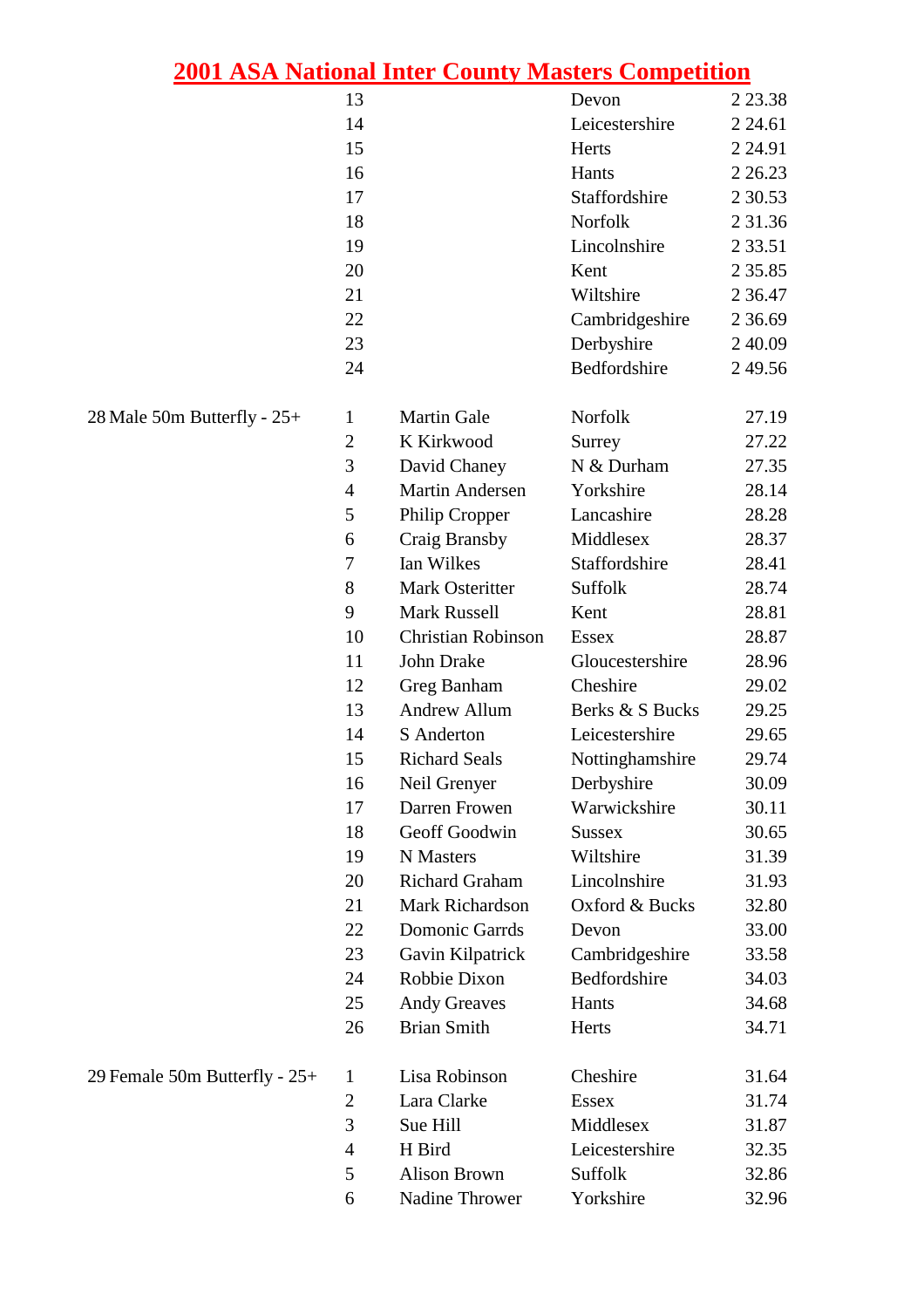|                               | 7              | K Mccarthy             | Surrey          | 33.06 |
|-------------------------------|----------------|------------------------|-----------------|-------|
|                               | 8              | Ann Vanner             | Herts           | 33.18 |
|                               | 9              | <b>Sarah Davies</b>    | Berks & S Bucks | 33.21 |
|                               | 10             | Claire Fawn            | Hants           | 33.64 |
|                               | 11             | Rachel Clinkard        | N & Durham      | 33.66 |
|                               | 12             | Helen Akers            | Derbyshire      | 33.81 |
|                               | 13             | <b>Jeanette Ashton</b> | Oxford & Bucks  | 33.83 |
|                               | 14             | Sarah Gilman           | Staffordshire   | 34.12 |
|                               | 15             | Kathryn Loosemor       | Devon           | 34.22 |
|                               | 16             | Nicola Lovelock        | <b>Sussex</b>   | 34.26 |
|                               | 17             | <b>Caroline Patch</b>  | Lincolnshire    | 34.36 |
|                               | 18             | <b>Hannah Stirley</b>  | Cambridgeshire  | 34.49 |
|                               | 19             | Karen Taylor           | Gloucestershire | 34.50 |
|                               | 20             | Lucianna Cowell        | Kent            | 34.95 |
|                               | 21             | Emma Jenkins           | Lancashire      | 35.24 |
|                               | 22             | Angela Martin          | Norfolk         | 35.69 |
|                               | 23             | <b>Tracey Cawthan</b>  | Nottinghamshire | 36.00 |
|                               | 24             | Mia Bratt              | Warwickshire    | 37.36 |
|                               | 25             | J O'Neil               | Wiltshire       | 43.20 |
|                               | 26             | Kay Klymyszyn          | Bedfordshire    | 43.52 |
| 30 Male 50m Butterfly - $35+$ | $\mathbf{1}$   | David Emerson          | Yorkshire       | 27.29 |
|                               | $\overline{2}$ | Aiden Towey            | Lancashire      | 27.39 |
|                               | 3              | Paul Morris            | <b>Essex</b>    | 28.07 |
|                               | $\overline{4}$ | <b>Timothy Fraser</b>  | <b>Sussex</b>   | 28.69 |
|                               | 5              | Kevin Braithwaite      | Oxford & Bucks  | 29.10 |
|                               | 6              | <b>Courtney Sheets</b> | Middlesex       | 29.21 |
|                               | $\overline{7}$ | Dave Cartledge         | Bedfordshire    | 29.30 |
|                               | 8              | Tom Greenwood          | Berks & S Bucks | 29.33 |
|                               | 9              | Chris Ryall            | Warwickshire    | 29.35 |
|                               | 10             | <b>G</b> Davies        | Surrey          | 29.65 |
|                               | 11             | <b>Martin Fenner</b>   | N & Durham      | 29.80 |
|                               | 12             | <b>Chris Roberts</b>   | Nottinghamshire | 29.96 |
|                               | 13             | <b>Anthony Wells</b>   | Staffordshire   | 30.32 |
|                               | 14             | Mike O'Toole           | Kent            | 30.44 |
|                               | 15             | John Anderson          | Gloucestershire | 30.62 |
|                               | 16             | <b>Andy Burns</b>      | Derbyshire      | 30.66 |
|                               | 17             | <b>Neil Roberts</b>    | Devon           | 30.75 |
|                               | 18             | <b>Martin Siddle</b>   | Lincolnshire    | 31.69 |
|                               | 19             | N Wakeham              | Wiltshire       | 31.90 |
|                               | 20             | Rob Arnold             | Cheshire        | 31.94 |
|                               | 21             | P Newstead             | Leicestershire  | 32.49 |
|                               | 22             | Chris Hunt             | Hants           | 32.65 |
|                               | 23             | <b>Andrew Lawrence</b> | Norfolk         | 32.66 |
|                               | 24             | Martin Urwin           | Herts           | 33.81 |
|                               | 25             | Michael Ambrose        | Suffolk         | 36.70 |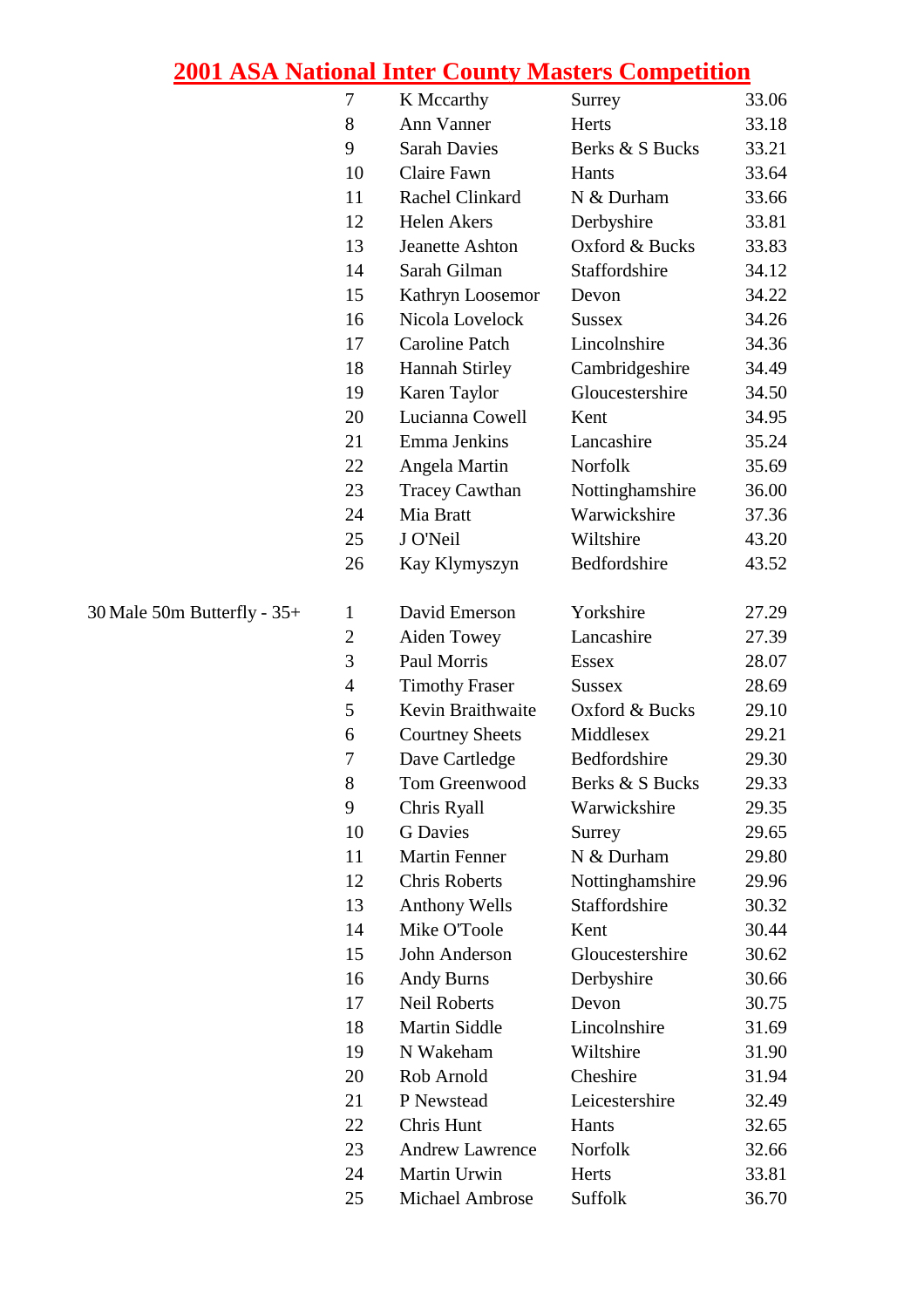|                               | 26             | <b>Bryn Dymott</b>              | Cambridgeshire  | 38.63  |
|-------------------------------|----------------|---------------------------------|-----------------|--------|
| 31 Female 50m Butterfly - 35+ | 1              | Marie Sadler                    | Devon           | 31.08  |
|                               | $\mathbf{2}$   | <b>Vicky Watson</b>             | Yorkshire       | 31.29  |
|                               | 3              | Freda Ross                      | Kent            | 31.92  |
|                               | $\overline{4}$ | Angela Wilson                   | Berks & S Bucks | 32.25  |
|                               | 5              | Karen Elly                      | Cheshire        | 32.65  |
|                               | 6              | <b>Tracey Ellis</b>             | Staffordshire   | 33.41  |
|                               | 7              | Helen Kula                      | Gloucestershire | 34.35  |
|                               | 8              | Julie Nash                      | Lancashire      | 34.49  |
|                               | 9              | Nuala Muir-C                    | Middlesex       | 34.69  |
|                               | 10             | Karen Carpentemicols N & Durham |                 | 35.33  |
|                               | 11             | C Barnett                       | Leicestershire  | 35.38  |
|                               | 12             | Eileen Luther                   | <b>Sussex</b>   | 35.55  |
|                               | 13             | Sandra Rogers                   | <b>Essex</b>    | 35.77  |
|                               | 14             | <b>Caroline Riley</b>           | Lincolnshire    | 35.82  |
|                               | 15             | <b>Lindsey Edwards</b>          | Hants           | 36.69  |
|                               | 16             | F Walker                        | Wiltshire       | 36.80  |
|                               | 17             | Linden Jack                     | Oxford & Bucks  | 36.97  |
|                               | 18             | <b>S</b> Loveless               | Surrey          | 37.10  |
|                               | 19             | Valerie Bull                    | Norfolk         | 37.78  |
|                               | 20             | Mia Bratt                       | Warwickshire    | 38.18  |
|                               | 21             | Anne Holland                    | Derbyshire      | 40.91  |
|                               | 22             | <b>Lorraine Short</b>           | Herts           | 41.42  |
|                               | 23             | Hannha Birch                    | Suffolk         | 41.47  |
|                               | 24             | Jeanette Ward                   | Bedfordshire    | 48.48  |
|                               | 25             | Carol Smallman                  | Cambridgeshire  | 99 DSQ |
| 32 Male 50m Butterfly - 45+   | $\mathbf{1}$   | Simon Veale                     | Devon           | 29.35  |
|                               | $\mathbf{2}$   | <b>Steve Nash</b>               | Staffordshire   | 29.66  |
|                               | 3              | <b>Trevor Clark</b>             | Warwickshire    | 29.75  |
|                               | $\overline{4}$ | Alan Jones                      | Cheshire        | 30.06  |
|                               | 5              | <b>Steve Braine</b>             | <b>Sussex</b>   | 30.10  |
|                               | 6              | <b>Christopher Brown</b>        | Yorkshire       | 30.63  |
|                               | 7              | <b>Bill Rathy</b>               | Oxford & Bucks  | 30.75  |
|                               | 8              | Rob Hutchinson                  | Gloucestershire | 31.00  |
|                               | 9              | <b>Edward Clarke</b>            | <b>Essex</b>    | 31.06  |
|                               | 10             | John Shackleton                 | Berks & S Bucks | 31.41  |
|                               | 11             | Frank Rowbotham                 | Lancashire      | 31.53  |
|                               | 12             | <b>Phillip Cotton</b>           | Norfolk         | 32.09  |
|                               | 13             | Paul Rose                       | N & Durham      | 32.27  |
|                               | 14             | Roger Cooper                    | Kent            | 33.11  |
|                               | 15             | Ian Woollard                    | Middlesex       | 33.17  |
|                               | 16             | Peter Montgomery                | Derbyshire      | 34.17  |
|                               | 17             | Ian Bays                        | Herts           | 34.46  |
|                               | 18             | I Hambsett                      | Leicestershire  | 34.50  |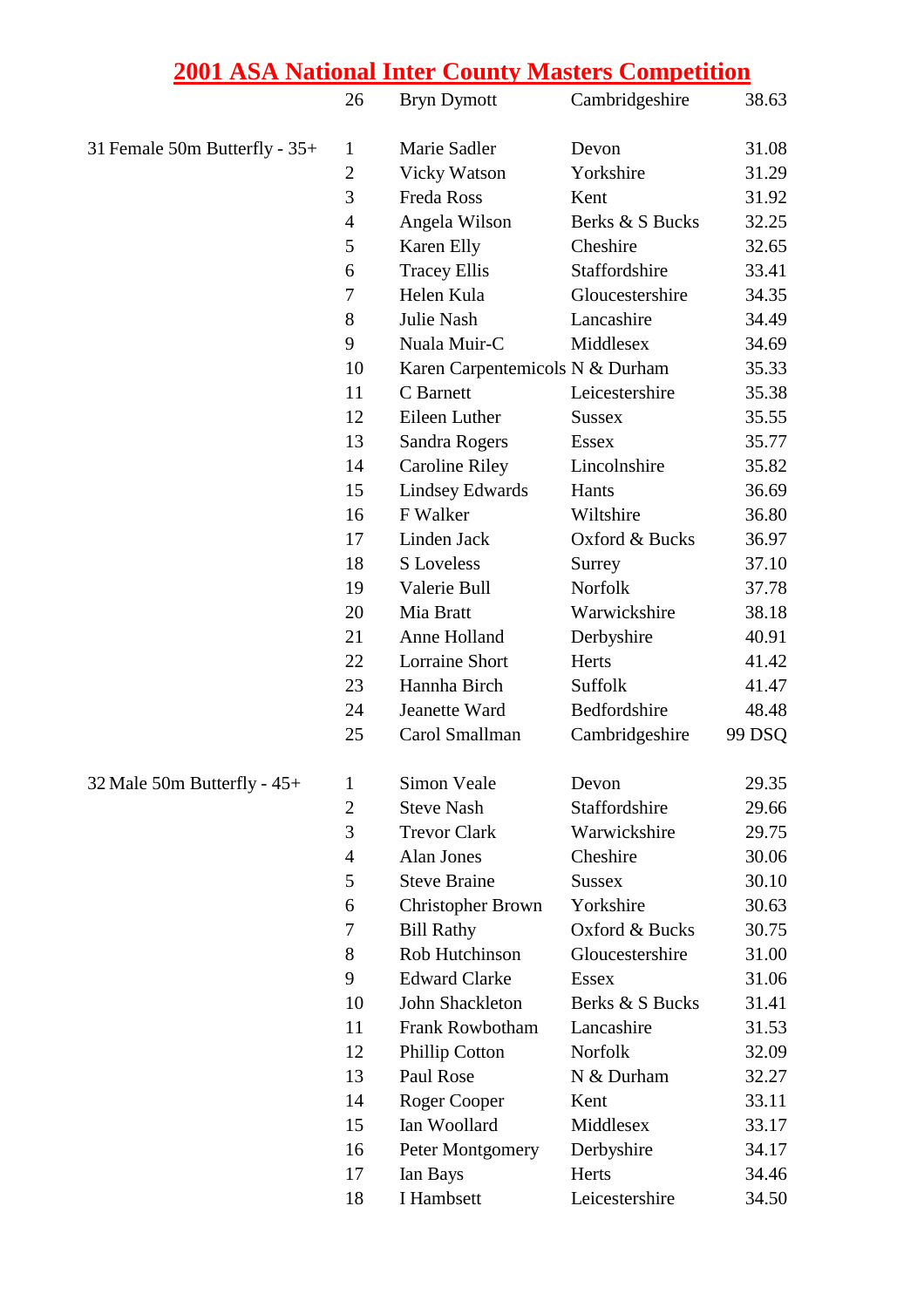| Wiltshire<br>20<br>P Mathews<br>21<br>Len Pheonix<br>Suffolk<br>Bedfordshire<br>22<br>Tony Weight<br>23<br>Cambridgeshire<br><b>Gary Nichols</b><br>Somerset<br>24<br><b>Steve Hughes</b><br>Karl Bullimore<br>Lincolnshire<br>25<br>33 Female 50m Butterfly - 45+<br>Pat Warren<br>$\mathbf{1}$<br>Devon<br>$\boldsymbol{2}$<br>E Rutherford<br>Surrey<br>3<br>Kathy Tunnicliff<br>Staffordshire<br>$\overline{4}$<br>Anne Cork<br>Berks & S Bucks<br>5<br>Meryl Alexander<br><b>Sussex</b><br><b>Claire Griffiths</b><br>6<br>Herts<br>$\tau$<br>Janice Booth<br>Lancashire<br>8<br>Mary Purvis<br>N & Durham<br>9<br><b>Judith Baker</b><br>Kent<br>10<br>Marian Belsten<br>Derbyshire<br>Wiltshire<br>11<br><b>S</b> Harding Morris<br><b>Bernice Wilkins</b><br>Middlesex<br>12<br>13<br>Wendy Offord<br>Yorkshire<br>Ann Bourne<br>Warwickshire<br>14<br>Julie Vickers<br>Lincolnshire<br>15<br>Pat Jackson<br>Norfolk<br>16<br>17<br>Liz Harrison<br>Nottinghamshire<br>Gill Ferris<br>Gloucestershire<br>18<br>Linda Walton<br>19<br><b>Essex</b><br>Ro Palmer<br>20<br>Oxford & Bucks<br>Suffolk<br>21<br>Karen Billington<br>Bedfordshire<br>22<br>Chris Ayres<br>Helen Smith<br>23<br>Cheshire<br>Jane Fairman<br>24<br>Somerset<br>Liz Reid<br>Cambridgeshire<br>25<br>34 Male 50m Butterfly - 55+<br>Middlesex<br>Derek Parr<br>1<br><b>Bill Redfern</b><br>Cheshire<br>$\mathfrak{2}$<br>3<br>Chris Dunn<br>Herts<br><b>Duncan Mccreadie</b><br>$\overline{4}$<br>Berks & S Bucks<br>5<br>Philip Harper<br><b>Essex</b><br>Neil Jackson<br>6<br>Hants | 35.21 |
|---------------------------------------------------------------------------------------------------------------------------------------------------------------------------------------------------------------------------------------------------------------------------------------------------------------------------------------------------------------------------------------------------------------------------------------------------------------------------------------------------------------------------------------------------------------------------------------------------------------------------------------------------------------------------------------------------------------------------------------------------------------------------------------------------------------------------------------------------------------------------------------------------------------------------------------------------------------------------------------------------------------------------------------------------------------------------------------------------------------------------------------------------------------------------------------------------------------------------------------------------------------------------------------------------------------------------------------------------------------------------------------------------------------------------------------------------------------------------------------------------------------------------------------------------------------------|-------|
|                                                                                                                                                                                                                                                                                                                                                                                                                                                                                                                                                                                                                                                                                                                                                                                                                                                                                                                                                                                                                                                                                                                                                                                                                                                                                                                                                                                                                                                                                                                                                                     | 35.80 |
|                                                                                                                                                                                                                                                                                                                                                                                                                                                                                                                                                                                                                                                                                                                                                                                                                                                                                                                                                                                                                                                                                                                                                                                                                                                                                                                                                                                                                                                                                                                                                                     | 36.57 |
|                                                                                                                                                                                                                                                                                                                                                                                                                                                                                                                                                                                                                                                                                                                                                                                                                                                                                                                                                                                                                                                                                                                                                                                                                                                                                                                                                                                                                                                                                                                                                                     | 36.98 |
|                                                                                                                                                                                                                                                                                                                                                                                                                                                                                                                                                                                                                                                                                                                                                                                                                                                                                                                                                                                                                                                                                                                                                                                                                                                                                                                                                                                                                                                                                                                                                                     | 38.12 |
|                                                                                                                                                                                                                                                                                                                                                                                                                                                                                                                                                                                                                                                                                                                                                                                                                                                                                                                                                                                                                                                                                                                                                                                                                                                                                                                                                                                                                                                                                                                                                                     | 39.71 |
|                                                                                                                                                                                                                                                                                                                                                                                                                                                                                                                                                                                                                                                                                                                                                                                                                                                                                                                                                                                                                                                                                                                                                                                                                                                                                                                                                                                                                                                                                                                                                                     | 40.91 |
|                                                                                                                                                                                                                                                                                                                                                                                                                                                                                                                                                                                                                                                                                                                                                                                                                                                                                                                                                                                                                                                                                                                                                                                                                                                                                                                                                                                                                                                                                                                                                                     | 33.19 |
|                                                                                                                                                                                                                                                                                                                                                                                                                                                                                                                                                                                                                                                                                                                                                                                                                                                                                                                                                                                                                                                                                                                                                                                                                                                                                                                                                                                                                                                                                                                                                                     | 33.37 |
|                                                                                                                                                                                                                                                                                                                                                                                                                                                                                                                                                                                                                                                                                                                                                                                                                                                                                                                                                                                                                                                                                                                                                                                                                                                                                                                                                                                                                                                                                                                                                                     | 36.17 |
|                                                                                                                                                                                                                                                                                                                                                                                                                                                                                                                                                                                                                                                                                                                                                                                                                                                                                                                                                                                                                                                                                                                                                                                                                                                                                                                                                                                                                                                                                                                                                                     | 36.73 |
|                                                                                                                                                                                                                                                                                                                                                                                                                                                                                                                                                                                                                                                                                                                                                                                                                                                                                                                                                                                                                                                                                                                                                                                                                                                                                                                                                                                                                                                                                                                                                                     | 37.11 |
|                                                                                                                                                                                                                                                                                                                                                                                                                                                                                                                                                                                                                                                                                                                                                                                                                                                                                                                                                                                                                                                                                                                                                                                                                                                                                                                                                                                                                                                                                                                                                                     | 37.30 |
|                                                                                                                                                                                                                                                                                                                                                                                                                                                                                                                                                                                                                                                                                                                                                                                                                                                                                                                                                                                                                                                                                                                                                                                                                                                                                                                                                                                                                                                                                                                                                                     | 37.34 |
|                                                                                                                                                                                                                                                                                                                                                                                                                                                                                                                                                                                                                                                                                                                                                                                                                                                                                                                                                                                                                                                                                                                                                                                                                                                                                                                                                                                                                                                                                                                                                                     | 37.65 |
|                                                                                                                                                                                                                                                                                                                                                                                                                                                                                                                                                                                                                                                                                                                                                                                                                                                                                                                                                                                                                                                                                                                                                                                                                                                                                                                                                                                                                                                                                                                                                                     | 37.80 |
|                                                                                                                                                                                                                                                                                                                                                                                                                                                                                                                                                                                                                                                                                                                                                                                                                                                                                                                                                                                                                                                                                                                                                                                                                                                                                                                                                                                                                                                                                                                                                                     | 38.32 |
|                                                                                                                                                                                                                                                                                                                                                                                                                                                                                                                                                                                                                                                                                                                                                                                                                                                                                                                                                                                                                                                                                                                                                                                                                                                                                                                                                                                                                                                                                                                                                                     | 38.59 |
|                                                                                                                                                                                                                                                                                                                                                                                                                                                                                                                                                                                                                                                                                                                                                                                                                                                                                                                                                                                                                                                                                                                                                                                                                                                                                                                                                                                                                                                                                                                                                                     | 38.72 |
|                                                                                                                                                                                                                                                                                                                                                                                                                                                                                                                                                                                                                                                                                                                                                                                                                                                                                                                                                                                                                                                                                                                                                                                                                                                                                                                                                                                                                                                                                                                                                                     | 39.19 |
|                                                                                                                                                                                                                                                                                                                                                                                                                                                                                                                                                                                                                                                                                                                                                                                                                                                                                                                                                                                                                                                                                                                                                                                                                                                                                                                                                                                                                                                                                                                                                                     | 39.98 |
|                                                                                                                                                                                                                                                                                                                                                                                                                                                                                                                                                                                                                                                                                                                                                                                                                                                                                                                                                                                                                                                                                                                                                                                                                                                                                                                                                                                                                                                                                                                                                                     | 40.01 |
|                                                                                                                                                                                                                                                                                                                                                                                                                                                                                                                                                                                                                                                                                                                                                                                                                                                                                                                                                                                                                                                                                                                                                                                                                                                                                                                                                                                                                                                                                                                                                                     | 40.27 |
|                                                                                                                                                                                                                                                                                                                                                                                                                                                                                                                                                                                                                                                                                                                                                                                                                                                                                                                                                                                                                                                                                                                                                                                                                                                                                                                                                                                                                                                                                                                                                                     | 40.68 |
|                                                                                                                                                                                                                                                                                                                                                                                                                                                                                                                                                                                                                                                                                                                                                                                                                                                                                                                                                                                                                                                                                                                                                                                                                                                                                                                                                                                                                                                                                                                                                                     | 40.79 |
|                                                                                                                                                                                                                                                                                                                                                                                                                                                                                                                                                                                                                                                                                                                                                                                                                                                                                                                                                                                                                                                                                                                                                                                                                                                                                                                                                                                                                                                                                                                                                                     | 42.18 |
|                                                                                                                                                                                                                                                                                                                                                                                                                                                                                                                                                                                                                                                                                                                                                                                                                                                                                                                                                                                                                                                                                                                                                                                                                                                                                                                                                                                                                                                                                                                                                                     | 42.64 |
|                                                                                                                                                                                                                                                                                                                                                                                                                                                                                                                                                                                                                                                                                                                                                                                                                                                                                                                                                                                                                                                                                                                                                                                                                                                                                                                                                                                                                                                                                                                                                                     | 42.74 |
|                                                                                                                                                                                                                                                                                                                                                                                                                                                                                                                                                                                                                                                                                                                                                                                                                                                                                                                                                                                                                                                                                                                                                                                                                                                                                                                                                                                                                                                                                                                                                                     | 42.92 |
|                                                                                                                                                                                                                                                                                                                                                                                                                                                                                                                                                                                                                                                                                                                                                                                                                                                                                                                                                                                                                                                                                                                                                                                                                                                                                                                                                                                                                                                                                                                                                                     | 45.35 |
|                                                                                                                                                                                                                                                                                                                                                                                                                                                                                                                                                                                                                                                                                                                                                                                                                                                                                                                                                                                                                                                                                                                                                                                                                                                                                                                                                                                                                                                                                                                                                                     | 45.63 |
|                                                                                                                                                                                                                                                                                                                                                                                                                                                                                                                                                                                                                                                                                                                                                                                                                                                                                                                                                                                                                                                                                                                                                                                                                                                                                                                                                                                                                                                                                                                                                                     | 48.60 |
|                                                                                                                                                                                                                                                                                                                                                                                                                                                                                                                                                                                                                                                                                                                                                                                                                                                                                                                                                                                                                                                                                                                                                                                                                                                                                                                                                                                                                                                                                                                                                                     | 31.48 |
|                                                                                                                                                                                                                                                                                                                                                                                                                                                                                                                                                                                                                                                                                                                                                                                                                                                                                                                                                                                                                                                                                                                                                                                                                                                                                                                                                                                                                                                                                                                                                                     | 32.49 |
|                                                                                                                                                                                                                                                                                                                                                                                                                                                                                                                                                                                                                                                                                                                                                                                                                                                                                                                                                                                                                                                                                                                                                                                                                                                                                                                                                                                                                                                                                                                                                                     | 32.96 |
|                                                                                                                                                                                                                                                                                                                                                                                                                                                                                                                                                                                                                                                                                                                                                                                                                                                                                                                                                                                                                                                                                                                                                                                                                                                                                                                                                                                                                                                                                                                                                                     | 33.06 |
|                                                                                                                                                                                                                                                                                                                                                                                                                                                                                                                                                                                                                                                                                                                                                                                                                                                                                                                                                                                                                                                                                                                                                                                                                                                                                                                                                                                                                                                                                                                                                                     | 33.16 |
|                                                                                                                                                                                                                                                                                                                                                                                                                                                                                                                                                                                                                                                                                                                                                                                                                                                                                                                                                                                                                                                                                                                                                                                                                                                                                                                                                                                                                                                                                                                                                                     | 33.40 |
| <b>Bill Letch</b><br>7<br>Surrey                                                                                                                                                                                                                                                                                                                                                                                                                                                                                                                                                                                                                                                                                                                                                                                                                                                                                                                                                                                                                                                                                                                                                                                                                                                                                                                                                                                                                                                                                                                                    | 34.19 |
| 8<br>Tony Cherrington<br>Gloucestershire                                                                                                                                                                                                                                                                                                                                                                                                                                                                                                                                                                                                                                                                                                                                                                                                                                                                                                                                                                                                                                                                                                                                                                                                                                                                                                                                                                                                                                                                                                                            | 34.36 |
| 9<br>David Cumming<br><b>Sussex</b>                                                                                                                                                                                                                                                                                                                                                                                                                                                                                                                                                                                                                                                                                                                                                                                                                                                                                                                                                                                                                                                                                                                                                                                                                                                                                                                                                                                                                                                                                                                                 | 34.58 |
| Alan Jackson<br>10<br>Bedfordshire                                                                                                                                                                                                                                                                                                                                                                                                                                                                                                                                                                                                                                                                                                                                                                                                                                                                                                                                                                                                                                                                                                                                                                                                                                                                                                                                                                                                                                                                                                                                  | 35.35 |
| 11<br>John Holding<br>Devon                                                                                                                                                                                                                                                                                                                                                                                                                                                                                                                                                                                                                                                                                                                                                                                                                                                                                                                                                                                                                                                                                                                                                                                                                                                                                                                                                                                                                                                                                                                                         | 36.00 |
| 12<br>Leicestershire<br><b>B</b> Twigg                                                                                                                                                                                                                                                                                                                                                                                                                                                                                                                                                                                                                                                                                                                                                                                                                                                                                                                                                                                                                                                                                                                                                                                                                                                                                                                                                                                                                                                                                                                              | 36.19 |

#### 33 Female 50m Butterfly -  $45+$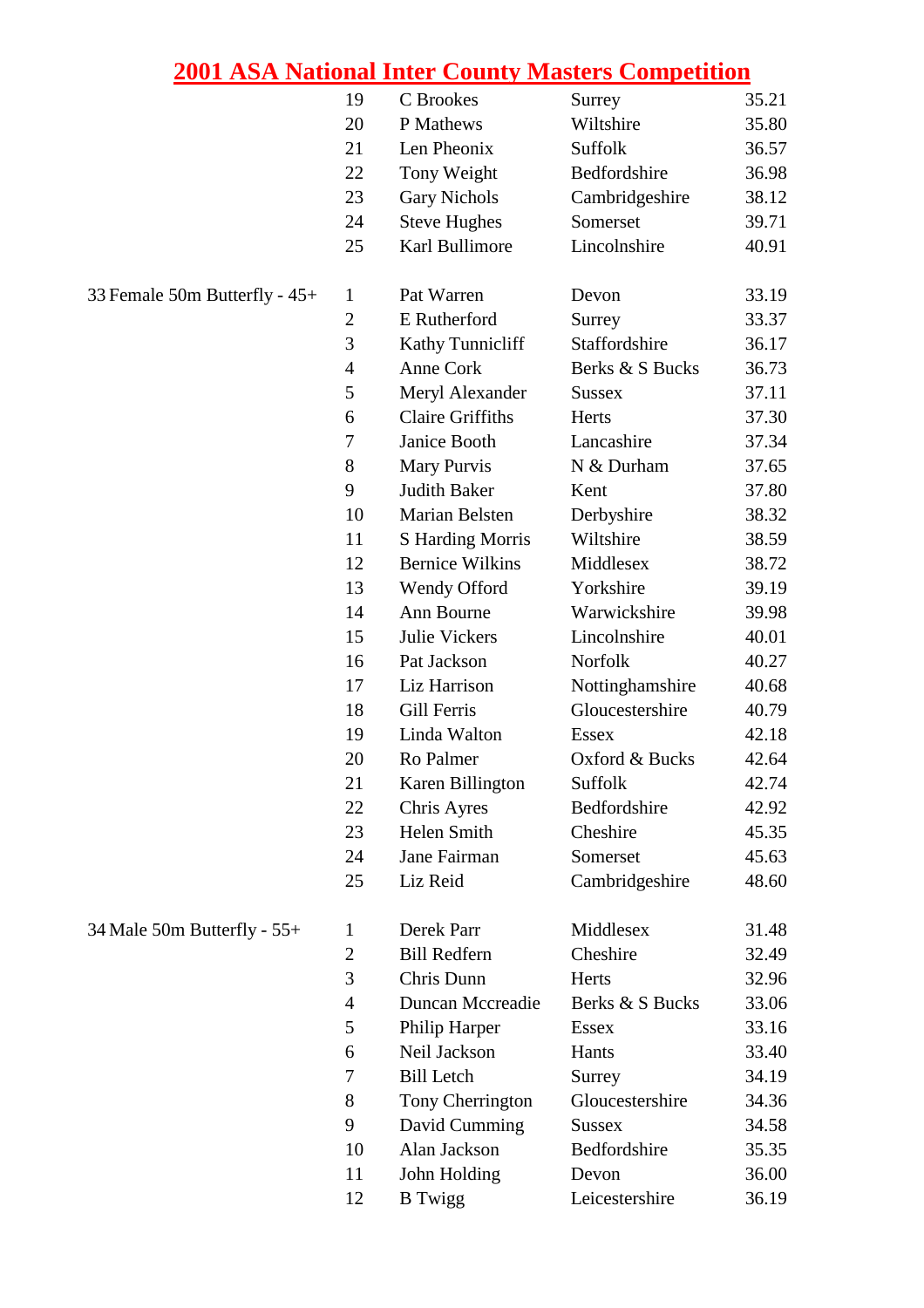|                               | 13             | <b>Tony Catterall</b>    | Lancashire      | 36.76   |
|-------------------------------|----------------|--------------------------|-----------------|---------|
|                               | 14             | David Hall               | Oxford & Bucks  | 36.83   |
|                               | 15             | Norman Stephenson        | N & Durham      | 37.15   |
|                               | 16             | David Clay               | Yorkshire       | 38.98   |
|                               | 17             | Peter Sutherland         | Kent            | 43.43   |
|                               | 18             | <b>Warwick Thompson</b>  | Norfolk         | 44.88   |
|                               | 19             | L.Short                  | Wiltshire       | 45.26   |
|                               | 20             | <b>Richard Goodard</b>   | Cambridgeshire  | 45.49   |
|                               | 21             | Jim Blackwell            | Derbyshire      | 45.67   |
|                               | 22             | <b>Robert Casey</b>      | Staffordshire   | 46.83   |
|                               | 23             | Michael Danie;           | Somerset        | 1 00.53 |
|                               | 24             | <b>Graham Stark</b>      | Lincolnshire    | 1 02.05 |
| 35 Female 50m Butterfly - 55+ | $\mathbf{1}$   | Carol Fellows            | Gloucestershire | 36.90   |
|                               | $\overline{2}$ | Diane Ford               | Hants           | 40.66   |
|                               | 3              | <b>Christine Parfect</b> | <b>Sussex</b>   | 40.99   |
|                               | $\overline{4}$ | <b>Elaine Blower</b>     | Middlesex       | 42.66   |
|                               | 5              | Barabara Legg            | Oxford & Bucks  | 43.03   |
|                               | 6              | Helen Jenkins            | Lancashire      | 45.01   |
|                               | 7              | Mary Holland             | Derbyshire      | 45.17   |
|                               | 8              | Sue Holdich              | Suffolk         | 46.92   |
|                               | 9              | Georgie Hamilton         | Herts           | 47.38   |
|                               | 10             | Pamela Bristow           | Kent            | 49.02   |
|                               | 11             | <b>Glenys France</b>     | Wiltshire       | 50.41   |
|                               | 12             | <b>Maureen Tomlinson</b> | Berks & S Bucks | 51.10   |
|                               | 13             | E Mcgowan                | Surrey          | 51.62   |
|                               | 14             | <b>Brenda Halland</b>    | Warwickshire    | 51.70   |
|                               | 15             | Gill Vinten              | Yorkshire       | 52.29   |
|                               | 16             | Jenni Martin             | Cheshire        | 52.68   |
|                               | 17             | Jill Complin             | <b>Essex</b>    | 53.03   |
|                               | 18             | Sue Talbot               | Staffordshire   | 56.07   |
|                               | 19             | Ann Gtantham             | Devon           | 58.48   |
| 36 Male 50m Butterfly - 65+   | 1              | <b>Brian Maurice</b>     | Gloucestershire | 36.22   |
|                               | $\mathbf{2}$   | Tom Walker               | Cheshire        | 41.64   |
|                               | 3              | Paul Alveraz             | <b>Essex</b>    | 41.77   |
|                               | $\overline{4}$ | <b>Basil Gell</b>        | Bedfordshire    | 42.17   |
|                               | 5              | <b>Ted Evans</b>         | Derbyshire      | 45.05   |
|                               | 6              | John Bailey              | Kent            | 45.47   |
|                               | 7              | Colin Sage               | Yorkshire       | 46.49   |
|                               | 8              | Neil Chapman             | <b>Sussex</b>   | 46.58   |
|                               | 9              | Bryan Ferryman           | Warwickshire    | 47.02   |
|                               | 10             | I Dixon                  | Surrey          | 47.06   |
|                               | 11             | Ian Young                | N & Durham      | 47.81   |
|                               | 12             | Peter Tucker             | Lancashire      | 51.79   |
|                               | 13             | Neil Howell              | Suffolk         | 52.58   |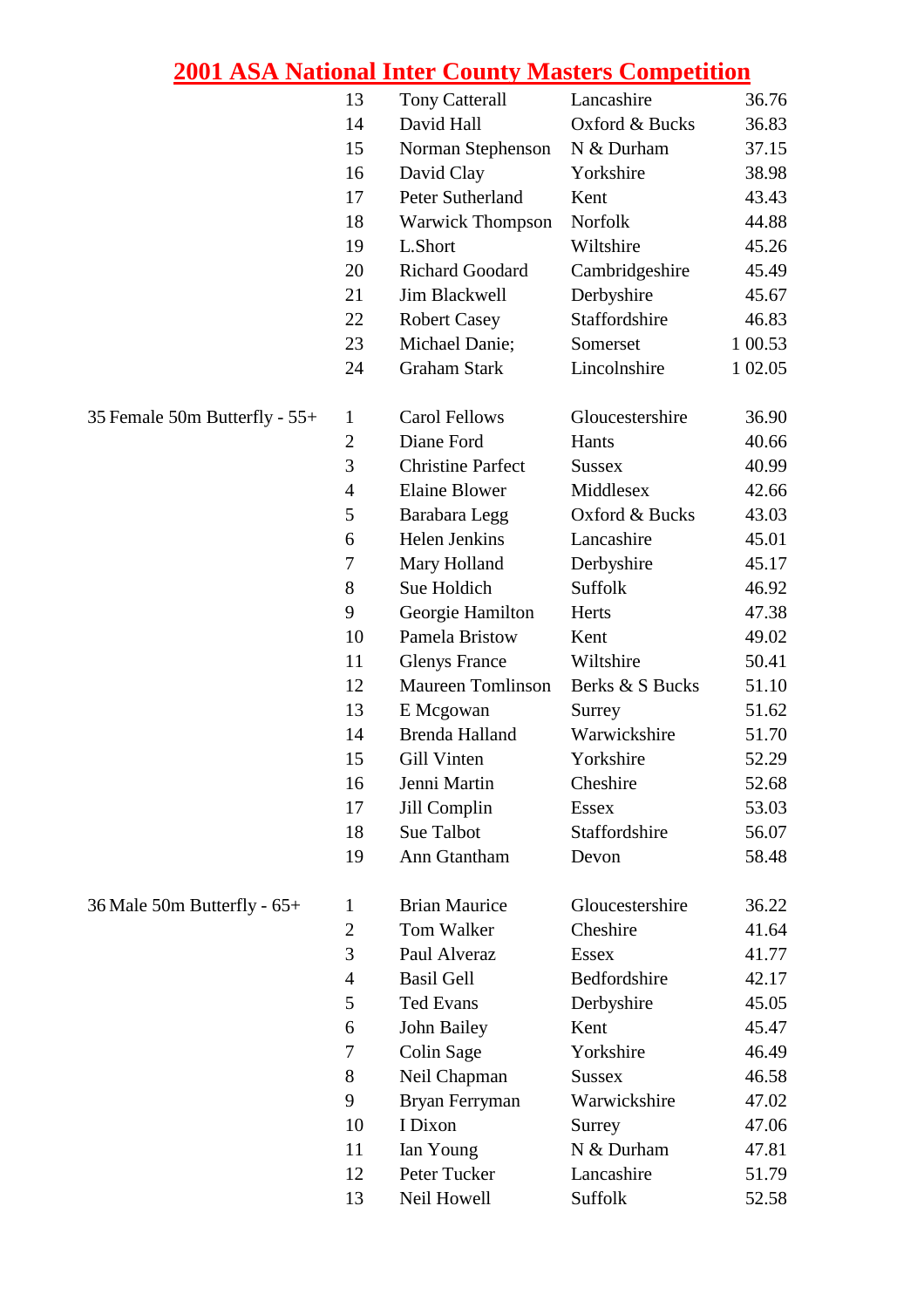|                               | 14             | John Jeffery           | Berks & S Bucks | 56.59       |
|-------------------------------|----------------|------------------------|-----------------|-------------|
|                               | 15             | Don Leader             | Devon           | 56.60       |
|                               | 16             | Neil Blake             | Herts           | 56.76       |
|                               | 17             | G Reed                 | Somerset        | 58.41       |
|                               | 18             | Gordon Chapman         | Oxford & Bucks  | 1 04.51     |
|                               | 19             | Peter Pollard          | Middlesex       | 99 DSQ      |
| 37 Female 50m Butterfly - 65+ | 1              | Jane Asher             | Surrey          | 42.65       |
|                               | $\overline{2}$ | <b>Carol Bates</b>     | Gloucestershire | 54.35       |
|                               | 3              | Sabrina Carr           | Lancashire      | 56.46       |
|                               | $\overline{4}$ | Jean Kitson            | Devon           | 58.90       |
|                               | 5              | Helen Stacker          | Warwickshire    | 1 01.05     |
|                               | 6              | <b>Betty Grayson</b>   | Yorkshire       | 1 01.66     |
|                               | 7              | Mairi Mclellan         | Berks & S Bucks | 1 04.64     |
|                               | 8              | Rita Bayter            | Lincolnshire    | 1 05.31     |
|                               | 9              | Pat Mantell            | <b>Sussex</b>   | 1 06.16     |
|                               | 10             | <b>Susan Halter</b>    | Middlesex       | 1 08.03     |
|                               | 11             | Joy Cochrane           | <b>Essex</b>    | 1 14.80     |
|                               | 12             | <b>Claire Charlton</b> | Cheshire        | 1 37.39     |
| 38 Male 4x2 Med Relay - 160+  | 1              |                        | Lancashire      | 159.18      |
|                               | $\overline{2}$ |                        | N & Durham      | 2 01.84     |
|                               | 3              |                        | Yorkshire       | 201.92      |
|                               | $\overline{4}$ |                        | <b>Essex</b>    | 2 03.40     |
|                               | 5              |                        | Surrey          | 2 03.80     |
|                               | 6              |                        | Gloucestershire | 204.19      |
|                               | $\tau$         |                        | Devon           | 2 04.20     |
|                               | 8              |                        | <b>Sussex</b>   | 2 04.83     |
|                               | 9              |                        | Staffordshire   | 2 05.09     |
|                               | 10             |                        | Berks & S Bucks | 2 05.21     |
|                               | 11             |                        | Warwickshire    | 206.87      |
|                               | 12             |                        | Oxford & Bucks  | 2 08:03     |
|                               | 13             |                        | Leicestershire  | 2 08.73     |
|                               | 14             |                        | Cheshire        | 208.78      |
|                               | 15             |                        | Lincolnshire    | 2 12.01     |
|                               | 16             |                        | Norfolk         | 2 12.77     |
|                               | 17             |                        | Suffolk         | 2 14.57     |
|                               | 18             |                        | Kent            | 2 15.13     |
|                               | 19             |                        | Derbyshire      | 2 17.65     |
|                               | 20             |                        | Wiltshire       | 2 18.95     |
|                               | 21             |                        | Herts           | 2 2 0.35    |
|                               | 22             |                        | Bedfordshire    | 2 2 3 . 8 4 |
|                               | 23             |                        | Hants           | 2 24.36     |
|                               | 24             |                        | Cambridgeshire  | 2 2 5.46    |
|                               | 25             |                        | Middlesex       | 99 DSQ      |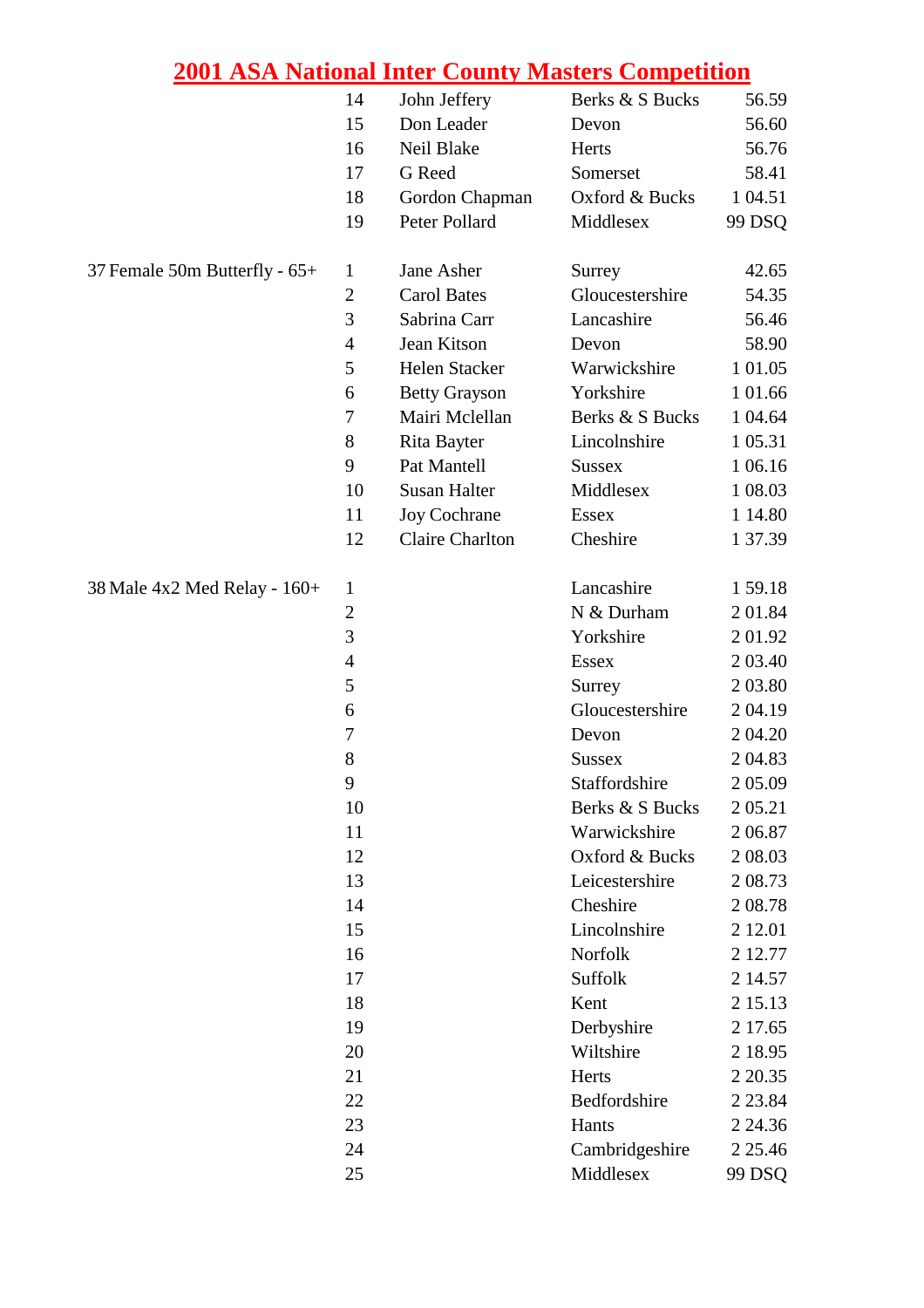| 39 Female 4x2 Med Relay - 160+ 1 |                | Middlesex       | 2 19.61     |
|----------------------------------|----------------|-----------------|-------------|
|                                  | $\overline{2}$ | <b>Sussex</b>   | 2 2 1.98    |
|                                  | 3              | Devon           | 2 2 2 .01   |
|                                  | $\overline{4}$ | Cheshire        | 2 2 2 . 3 5 |
|                                  | 5              | Lancashire      | 2 2 3 . 8 9 |
|                                  | 6              | Yorkshire       | 2 2 5.77    |
|                                  | $\overline{7}$ | Staffordshire   | 2 2 6.50    |
|                                  | 8              | Leicestershire  | 2 27.66     |
|                                  | 9              | Surrey          | 2 2 8 . 1 6 |
|                                  | 10             | N & Durham      | 2 2 8 . 3 0 |
|                                  | 11             | Berks & S Bucks | 2 2 8.74    |
|                                  | 12             | <b>Essex</b>    | 2 34.06     |
|                                  | 13             | Warwickshire    | 2 34.79     |
|                                  | 14             | Wiltshire       | 2 3 6 4 9   |
|                                  | 15             | Lincolnshire    | 2 3 7 . 3 5 |
|                                  | 16             | Gloucestershire | 2 38.54     |
|                                  | 17             | <b>Suffolk</b>  | 2 3 8 .9 6  |
|                                  | 18             | Derbyshire      | 2 39.27     |
|                                  | 19             | Hants           | 2 3 9 . 3 6 |
|                                  | 20             | Oxford & Bucks  | 2 42.10     |
|                                  | 21             | Norfolk         | 243.41      |
|                                  | 22             | Herts           | 2 43.50     |
|                                  | 23             | Kent            | 245.99      |
|                                  | 24             | Bedfordshire    | 3 01.61     |
|                                  | 25             | Cambridgeshire  | 3 13.32     |
| 40 Mixed 4x2 Med Relay - $240+$  | $\mathbf{1}$   | Surrey          | 2 2 9 . 3 0 |
|                                  | $2=$           | Middlesex       | 2 3 0.45    |
|                                  | $2=$           | Sussex          | 2 3 0.45    |
|                                  | 4              | Lancashire      | 243.17      |
|                                  | 5              | <b>Essex</b>    | 2 50.76     |
|                                  | 6              | Hants           | 2 5 2.2 1   |
|                                  | $\tau$         | N & Durham      | 255.96      |
|                                  | 8              | Cheshire        | 256.53      |
|                                  | 9              | Yorkshire       | 2 57.40     |
|                                  | 10             | Oxford & Bucks  | 2 59.08     |
|                                  | 11             | Warwickshire    | 3 00.26     |
|                                  | 12             | Devon           | 3 03.83     |
|                                  | 13             | Derbyshire      | 3 04.14     |
|                                  | 14             | Berks & S Bucks | 3 06.92     |
|                                  | 15             | Kent            | 3 07.72     |
|                                  | 16             | Wiltshire       | 3 07.96     |
|                                  | 17             | Herts           | 3 09.63     |
|                                  | 18             | Lincolnshire    | 3 17.43     |
|                                  | 19             | Gloucestershire | 3 2 1.95    |
|                                  | 20             | Staffordshire   | 3 2 2.25    |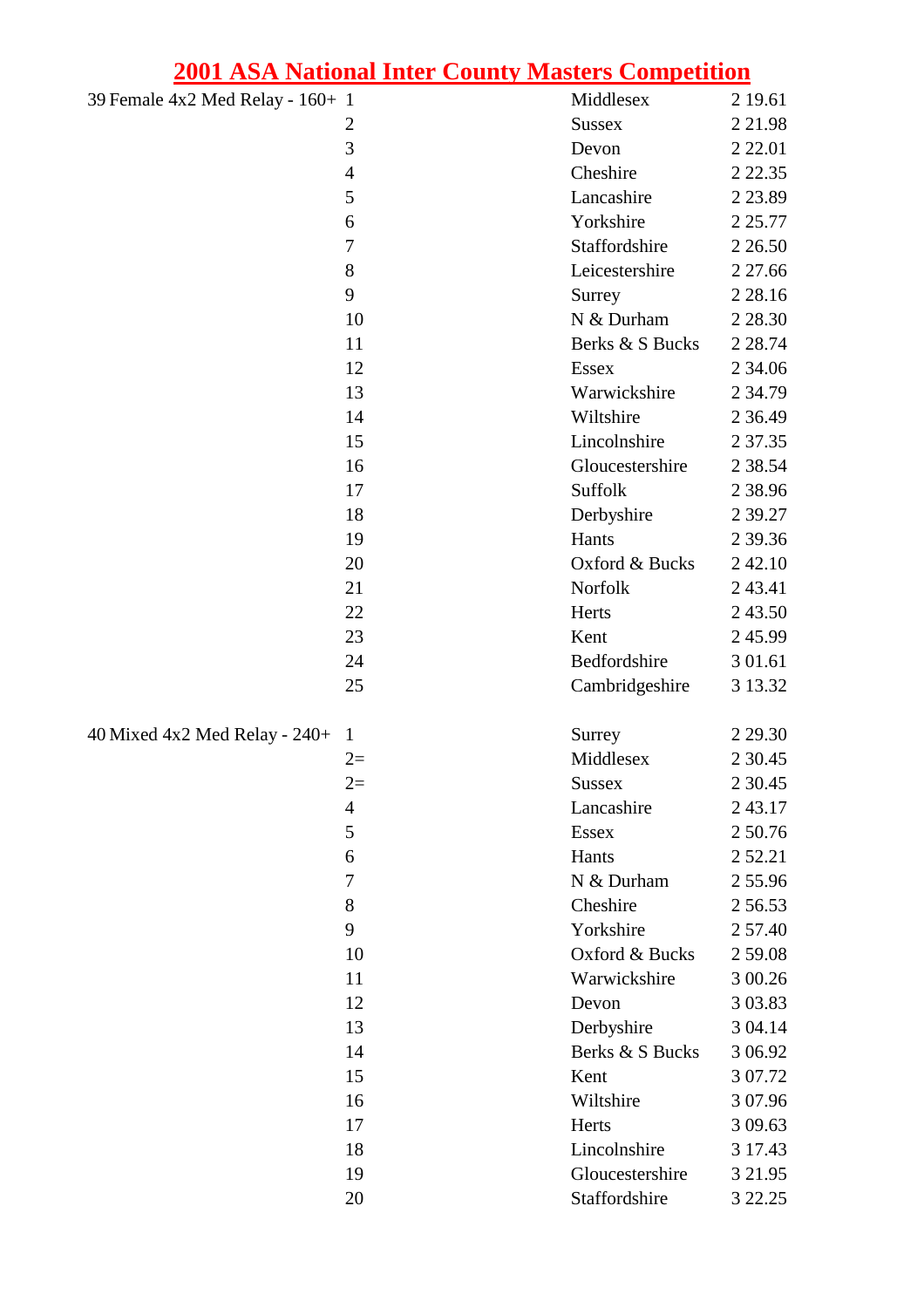|                               |                | zuul ASA Nauonal Inter County Masters Competition |                 |          |
|-------------------------------|----------------|---------------------------------------------------|-----------------|----------|
|                               | 21             |                                                   | Norfolk         | 3 2 2.78 |
|                               | 22             |                                                   | Suffolk         | 3 27.36  |
|                               | 23             |                                                   | Somerset        | 3 28.01  |
|                               | 24             |                                                   | Leicestershire  | 4 01.48  |
| 41 Female 50m Freestyle - 25+ | $\mathbf{1}$   | Joanne Collins                                    | Derbyshire      | 28.47    |
|                               | $\mathfrak{2}$ | Helen Sadler                                      | Cheshire        | 28.70    |
|                               | 3              | Sue Hill                                          | Middlesex       | 28.81    |
|                               | $\overline{4}$ | <b>Ann Vanner</b>                                 | Herts           | 28.95    |
|                               | 5              | <b>Rachel Horrocks</b>                            | Lancashire      | 29.04    |
|                               | 6              | Lara Clarke                                       | <b>Essex</b>    | 29.19    |
|                               | $\overline{7}$ | <b>Sarah Davies</b>                               | Berks & S Bucks | 29.47    |
|                               | 8              | K Mccarthy                                        | Surrey          | 29.48    |
|                               | 9              | Laura Chidgey                                     | Devon           | 29.65    |
|                               | 10             | <b>Jeanette Ashton</b>                            | Oxford & Bucks  | 29.71    |
|                               | 11             | S Hanscombe                                       | Leicestershire  | 29.72    |
|                               | 12             | <b>Sharon Crowhurst</b>                           | <b>Sussex</b>   | 29.84    |
|                               | 13             | Gill Sutcliffe                                    | Yorkshire       | 30.21    |
|                               | 14             | Tanya Clifton                                     | Cambridgeshire  | 30.44    |
|                               | 15             | Chrissie Edwards                                  | Bedfordshire    | 30.57    |
|                               | 16             | <b>Hannah Davies</b>                              | Suffolk         | 30.84    |
|                               | 17             | R Shergold                                        | Wiltshire       | 30.87    |
|                               | 18             | Gail Bryant                                       | Kent            | 31.06    |
|                               | 19             | Jo Johnson                                        | Norfolk         | 31.08    |
|                               | 20             | Helen Gilman                                      | Staffordshire   | 31.14    |
|                               | 21             | Alison Usher                                      | N & Durham      | 31.60    |
|                               | 22             | <b>Tracey Cawthan</b>                             | Nottinghamshire | 31.68    |
|                               | 23             | <b>Hayley Fountain</b>                            | Lincolnshire    | 31.73    |
|                               | 24             | <b>Sarah Castree</b>                              | Gloucestershire | 31.96    |
|                               | 25             | Gail Henry                                        | Hants           | 32.21    |
|                               | 26             | Alison Wolstenholme Warwickshire                  |                 | 36.37    |
| 42 Male 50m Freestyle - 25+   | $\mathbf{1}$   | Martin Carl                                       | <b>Essex</b>    | 24.67    |
|                               | $\mathbf{2}$   | K Kirkwood                                        | Surrey          | 24.82    |
|                               | 3              | Craig Bransby                                     | Middlesex       | 25.53    |
|                               | $\overline{4}$ | R Stock                                           | Leicestershire  | 25.80    |
|                               | 5              | Peter Irving                                      | Derbyshire      | 25.82    |
|                               | 6              | Paul Frith                                        | Lancashire      | 25.96    |
|                               | 7              | David Chaney                                      | N & Durham      | 26.13    |
|                               | 8              | Craig Sutcliffe                                   | Yorkshire       | 26.14    |
|                               | 9              | Peter Smith                                       | Gloucestershire | 26.23    |
|                               | 10             | Ian Hardern                                       | Cheshire        | 26.48    |
|                               | 11             | <b>Anton Kiss</b>                                 | <b>Sussex</b>   | 26.56    |
|                               | 12             | Darren Frowen                                     | Warwickshire    | 26.64    |
|                               | 13             | Ben Winter                                        | Devon           | 26.77    |

14 Mark Osteritter Suffolk 26.91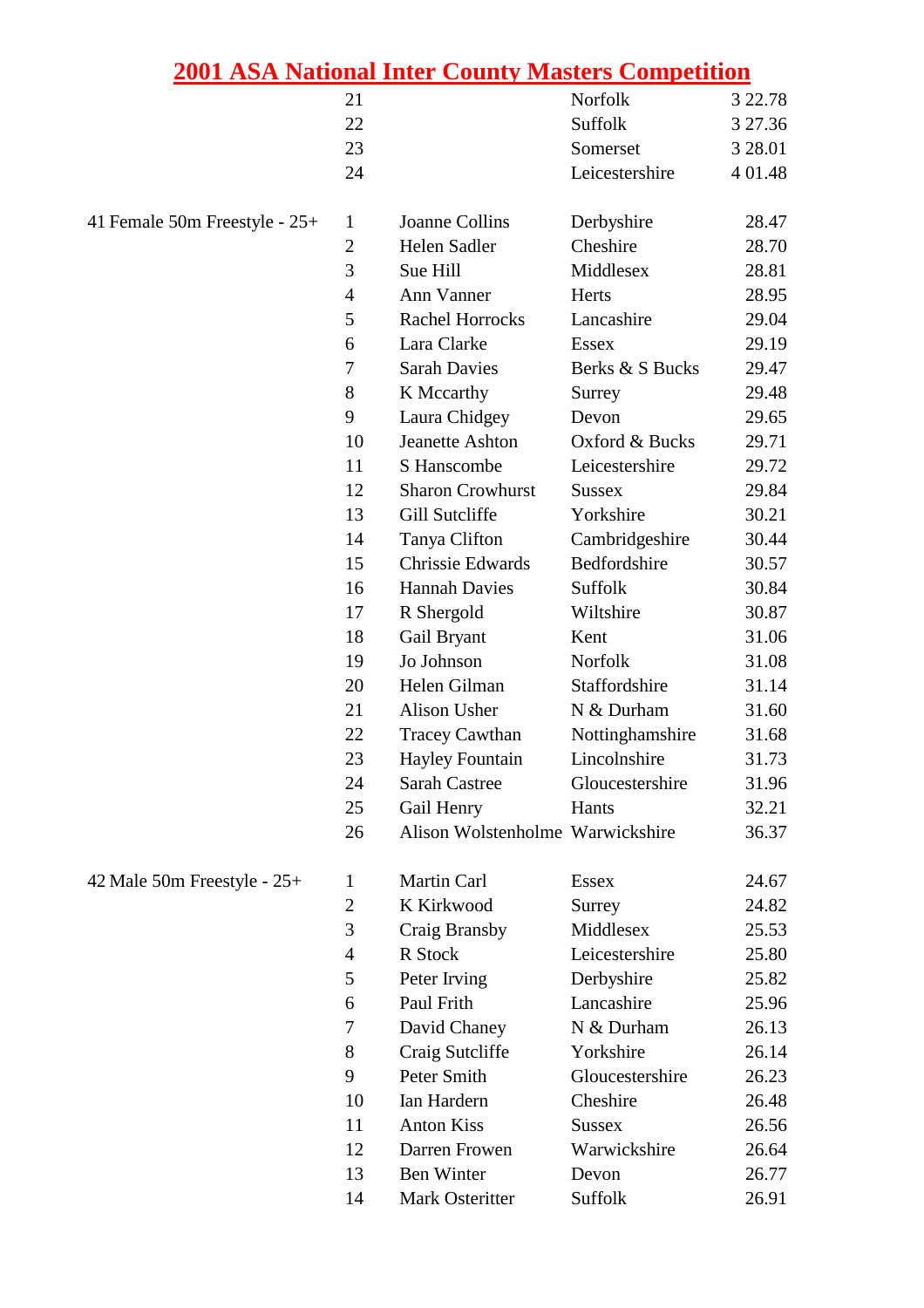|                               | 15             | N Naswari                  | Berks & S Bucks | 27.19 |
|-------------------------------|----------------|----------------------------|-----------------|-------|
|                               | 16             | <b>Simon Mullinger</b>     | Kent            | 27.22 |
|                               | 17             | <b>Andrew Lally</b>        | Norfolk         | 27.35 |
|                               | 18             | Jeremery Finch             | Oxford & Bucks  | 27.66 |
|                               | 19             | <b>Tim Roberts</b>         | Nottinghamshire | 27.82 |
|                               | 20             | Chris Rolle                | Staffordshire   | 27.88 |
|                               | 21             | <b>Mark Coley</b>          | Lincolnshire    | 28.15 |
|                               | $22=$          | <b>Brian Smith</b>         | Herts           | 28.93 |
|                               | $22=$          | J Webb                     | Wiltshire       | 28.93 |
|                               | 24             | Robbie Dixon               | Bedfordshire    | 29.26 |
|                               | 25             | <b>Andy Greaves</b>        | Hants           | 29.70 |
|                               | 26             | Keith Nichols              | Cambridgeshire  | 30.78 |
| 43 Female 50m Freestyle - 35+ | $1 =$          | <b>Tracey Maloney</b>      | Cheshire        | 29.09 |
|                               | $1=$           | <b>Vicky Watson</b>        | Yorkshire       | 29.09 |
|                               | 3              | Helen Gray                 | Kent            | 29.57 |
|                               | $\overline{4}$ | Angela Wilson              | Berks & S Bucks | 29.84 |
|                               | 5              | Kate Veale                 | Devon           | 30.06 |
|                               | 6              | Nuala Muir-C               | Middlesex       | 30.52 |
|                               | 7              | <b>Karen Stacey</b>        | Warwickshire    | 30.53 |
|                               | 8              | Helen Kula                 | Gloucestershire | 30.63 |
|                               | 9              | <b>Lindsey Gowland</b>     | Staffordshire   | 30.81 |
|                               | 10             | Linda Blinch               | <b>Sussex</b>   | 31.26 |
|                               | 11             | Linden Jack                | Oxford & Bucks  | 31.45 |
|                               | 12             | K Carpenternicols          | N & Durham      | 31.51 |
|                               | 13             | <b>Julie Nash</b>          | Lancashire      | 31.63 |
|                               | 14             | Carolyn Riley              | Lincolnshire    | 31.92 |
|                               | 15             | <b>Sally Winter</b>        | Herts           | 32.06 |
|                               | 16             | D Haughli                  | Surrey          | 32.11 |
|                               | 17             | Phillipa Joseph            | Derbyshire      | 32.25 |
|                               | 18             | <b>Mandy Allum</b>         | <b>Essex</b>    | 32.28 |
|                               | 19             | Isobel Robson              | Norfolk         | 32.49 |
|                               | 20             | <b>Lindsay Edwards</b>     | Hants           | 32.90 |
|                               | 21             | P Carier                   | Wiltshire       | 33.29 |
|                               | 22             | S Durant                   | Leicestershire  | 33.92 |
|                               | 23             | Hannaha Bird               | Suffolk         | 34.83 |
|                               | 24             | Georgia Knight             | Cambridgeshire  | 38.91 |
|                               | 25             | Jane Fairman               | Somerset        | 40.07 |
|                               | 26             | Ann Outtram                | Bedfordshire    | 44.56 |
| 44 Male 50m Freestyle - 35+   | $\mathbf{1}$   | David Emerson              | Yorkshire       | 25.62 |
|                               | $\mathbf{2}$   | <b>Christopher Goddard</b> | Lancashire      | 25.77 |
|                               | 3              | <b>Courtney Sheets</b>     | Middlesex       | 26.60 |
|                               | $\overline{4}$ | <b>Marcel Sholten</b>      | Bedfordshire    | 26.63 |
|                               | 5              | Martin Gallagher           | Suffolk         | 26.80 |
|                               | 6              | <b>G</b> Davies            | Surrey          | 26.88 |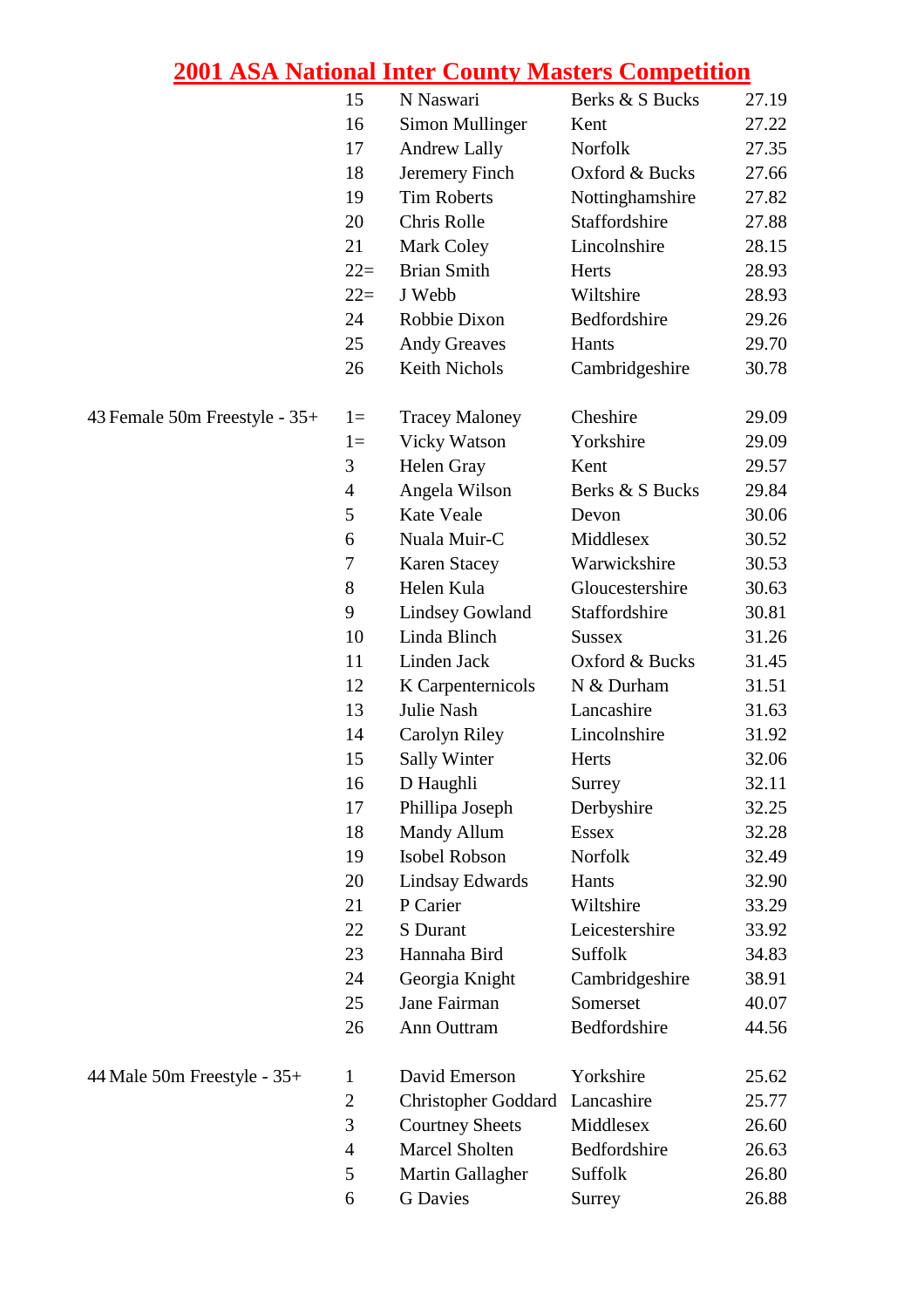|                               | 7              | <b>Andrew Harrington</b> | <b>Essex</b>    | 26.93 |
|-------------------------------|----------------|--------------------------|-----------------|-------|
|                               | 8              | Tom Greenwood            | Berks & S Bucks | 26.94 |
|                               | 9              | <b>Timothy Fraser</b>    | <b>Sussex</b>   | 27.22 |
|                               | 10             | <b>Anthony Wells</b>     | Staffordshire   | 27.29 |
|                               | 11             | <b>Matt Gomez</b>        | Oxford & Bucks  | 27.40 |
|                               | 12             | <b>Rory Fitzgerald</b>   | Hants           | 27.41 |
|                               | 13             | Chris Ryall              | Warwickshire    | 27.47 |
|                               | 14             | <b>Neal Roberts</b>      | Devon           | 27.56 |
|                               | 15             | S Jory                   | Leicestershire  | 27.59 |
|                               | 16             | <b>Andrew Gristwood</b>  | Lincolnshire    | 27.76 |
|                               | 17             | Mike O'Toole             | Kent            | 27.79 |
|                               | 18             | John Lamb                | N & Durham      | 28.00 |
|                               | 19             | David Thurgood           | Derbyshire      | 28.01 |
|                               | 20             | <b>Chris Roberts</b>     | Nottinghamshire | 28.13 |
|                               | 21             | Ken Oliphant             | Gloucestershire | 28.20 |
|                               | 22             | <b>Clark Flint</b>       | Wiltshire       | 28.31 |
|                               | 23             | <b>Graham Platt</b>      | Cheshire        | 28.61 |
|                               | 24             | Gavin Kilpatrick         | Cambridgeshire  | 28.68 |
|                               | 25             | Adam Lelean              | Norfolk         | 29.71 |
|                               | 26             | Jim Boucher              | Herts           | 29.74 |
|                               | 27             | Michael Daniel           | Somerset        | 47.42 |
| 45 Female 50m Freestyle - 45+ | $\mathbf{1}$   | <b>Kathy Tunnicliff</b>  | Staffordshire   | 31.80 |
|                               | $\mathbf{2}$   | <b>Rachel Barton</b>     | Lancashire      | 32.13 |
|                               | 3              | E Rutherford             | Surrey          | 32.23 |
|                               | $\overline{4}$ | Jayne Ball               | Middlesex       | 32.40 |
|                               | 5              | Jennifer Merritt         | Derbyshire      | 32.96 |
|                               | 6              | <b>Julie Vicars</b>      | Lincolnshire    | 33.32 |
|                               | 7              | Lyn Jenkins              | Sussex          | 33.45 |
|                               | 8              | Barbara Boxall           | <b>Essex</b>    | 33.46 |
|                               | 9              | Mary Purvis              | N & Durham      | 33.67 |
|                               | 10             | Judith Baker             | Kent            | 33.90 |
|                               | 11             | <b>Sally Shields</b>     | Yorkshire       | 33.91 |
|                               | 12             | Pauline Holland          | Suffolk         | 34.08 |
|                               | 13             | <b>Claire Griffiths</b>  | Herts           | 34.73 |
|                               | 14             | Ann Bourne               | Warwickshire    | 35.15 |
|                               | 15             | <b>Jill Ellis</b>        | Norfolk         | 35.79 |
|                               | 16             | N Thomas                 | Leicestershire  | 36.84 |
|                               | 17             | <b>Bev Rawlings</b>      | Bedfordshire    | 36.90 |
|                               | 18             | Anne Cork                | Berks & S Bucks | 37.03 |
|                               | 19             | <b>Margaret Rouse</b>    | Cheshire        | 37.41 |
|                               | 20             | J Kemp                   | Wiltshire       | 38.08 |
|                               | 21             | Ro Palmer                | Oxford & Bucks  | 38.94 |
|                               | 22             | <b>Jane Brown</b>        | Gloucestershire | 39.40 |
|                               | 23             | Sue Johnson              | Cambridgeshire  | 40.61 |
|                               | 24             | Gaye Nowak               | Hants           | 41.42 |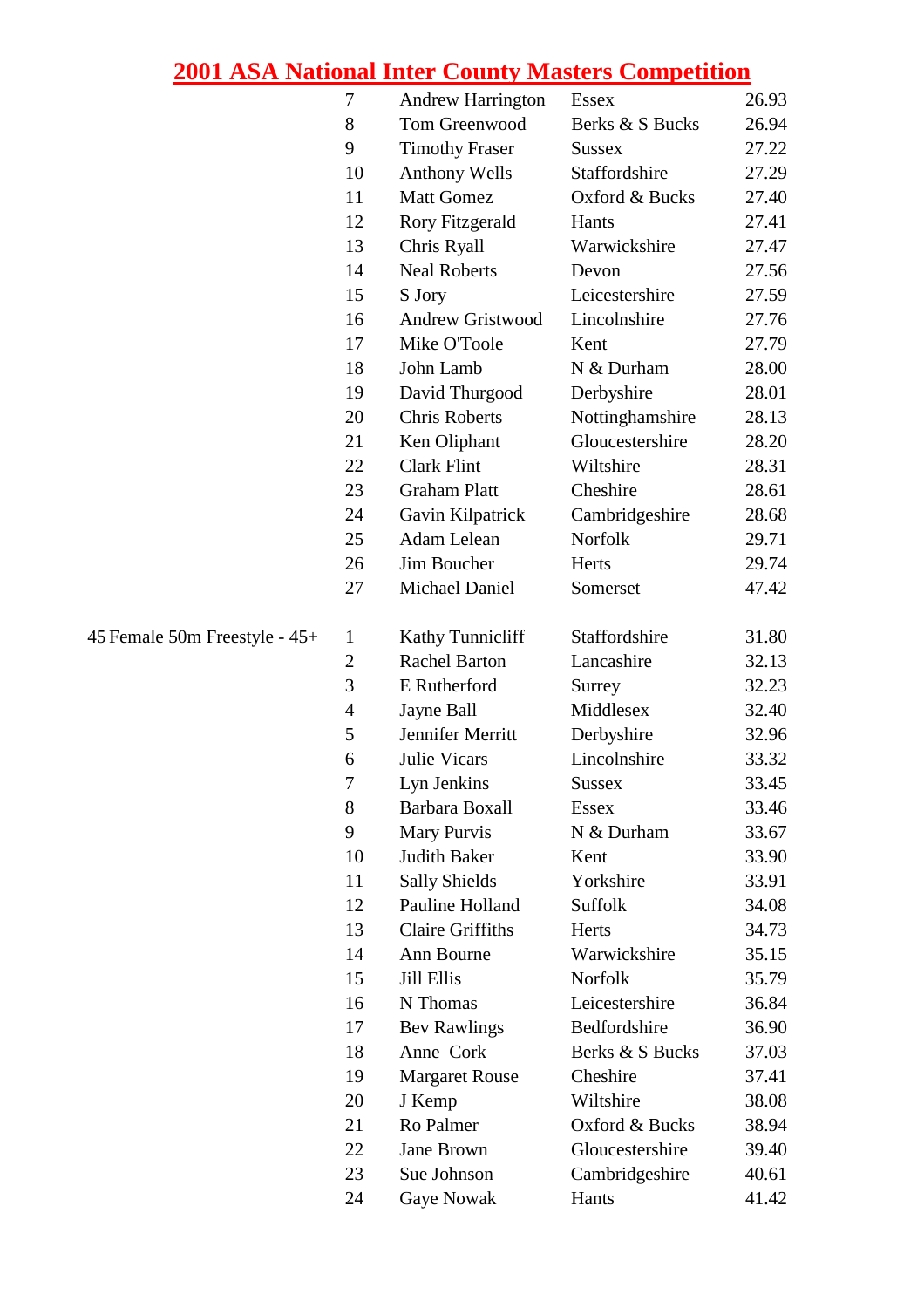|                               | 25               | <b>Joy Finley</b>        | Somerset        | 41.51  |
|-------------------------------|------------------|--------------------------|-----------------|--------|
|                               | 26               | Pauline Lockwood         | Nottinghamshire | 42.12  |
|                               | 27               | Pat Warren               | Devon           | 99 DSQ |
| 46 Male 50m Freestyle - 45+   | $\mathbf{1}$     | Simon Veale              | Devon           | 27.07  |
|                               | $\mathfrak{2}$   | Tony Ward                | Staffordshire   | 27.26  |
|                               | 3                | <b>Trevor Clark</b>      | Warwickshire    | 27.41  |
|                               | $\overline{4}$   | <b>Neville Barton</b>    | Lancashire      | 27.50  |
|                               | 5                | <b>Brian Godfrey</b>     | Yorkshire       | 27.68  |
|                               | 6                | Alan Jones               | Cheshire        | 27.78  |
|                               | $\boldsymbol{7}$ | Peter Rae                | <b>Essex</b>    | 27.82  |
|                               | 8                | Clive Whitelock          | Gloucestershire | 28.43  |
|                               | 9                | <b>Steve Braine</b>      | <b>Sussex</b>   | 28.47  |
|                               | 10               | Paul Rose                | N & Durham      | 28.64  |
|                               | 11               | S Marsh                  | Surrey          | 28.74  |
|                               | 12               | Peter Montgomery         | Derbyshire      | 28.93  |
|                               | 13               | <b>Philip Cotton</b>     | Norfolk         | 28.97  |
|                               | 14               | Dave Hibbins             | Kent            | 29.23  |
|                               | 15               | Roman Walczak            | Oxford & Bucks  | 29.33  |
|                               | 16               | John Shackleton          | Berks & S Bucks | 29.99  |
|                               | 17               | Dave Davenport           | Hants           | 30.03  |
|                               | 18               | Len Pheonix              | Suffolk         | 30.83  |
|                               | 19               | C Holden                 | Leicestershire  | 30.93  |
|                               | 20               | Mike Skinner             | Middlesex       | 31.42  |
|                               | 21               | Ian Bays                 | Herts           | 31.69  |
|                               | 22               | R Fountain               | Lincolnshire    | 32.83  |
|                               | 23               | Tony Weight              | Bedfordshire    | 33.10  |
|                               | 24               | Peter Rank               | Cambridgeshire  | 33.24  |
|                               | 25               | Clive Lock               | Wiltshire       | 33.51  |
|                               | 26               | Tim Man                  | Somerset        | 37.40  |
| 47 Female 50m Freestyle - 55+ | $\mathbf{1}$     | Carol Fellows            | Gloucestershire | 32.84  |
|                               | $\mathbf{2}$     | <b>Judy Alden</b>        | Middlesex       | 33.91  |
|                               | 3                | Melaine Eldridge         | <b>Sussex</b>   | 34.49  |
|                               | $\overline{4}$   | Doreen Gordon            | Lancashire      | 36.29  |
|                               | $5=$             | Cordelia Martin Dye      | Herts           | 37.13  |
|                               | $5=$             | Sue Holdich              | Suffolk         | 37.13  |
|                               | 7                | Diane Ford               | Hants           | 37.21  |
|                               | 8                | E Mcgowan                | Surrey          | 37.89  |
|                               | 9                | Mary Holland             | Derbyshire      | 38.69  |
|                               | 10               | <b>Brenda Halland</b>    | Warwickshire    | 40.77  |
|                               | 11               | Barbara Legg             | Oxford & Bucks  | 41.14  |
|                               | 12               | C Vaughan                | Wiltshire       | 41.33  |
|                               | 13               | Pam Bristow              | Kent            | 41.70  |
|                               | 14               | Nina Savory              | Lincolnshire    | 42.74  |
|                               | 15               | <b>Maureen Tomlinson</b> | Berks & S Bucks | 42.82  |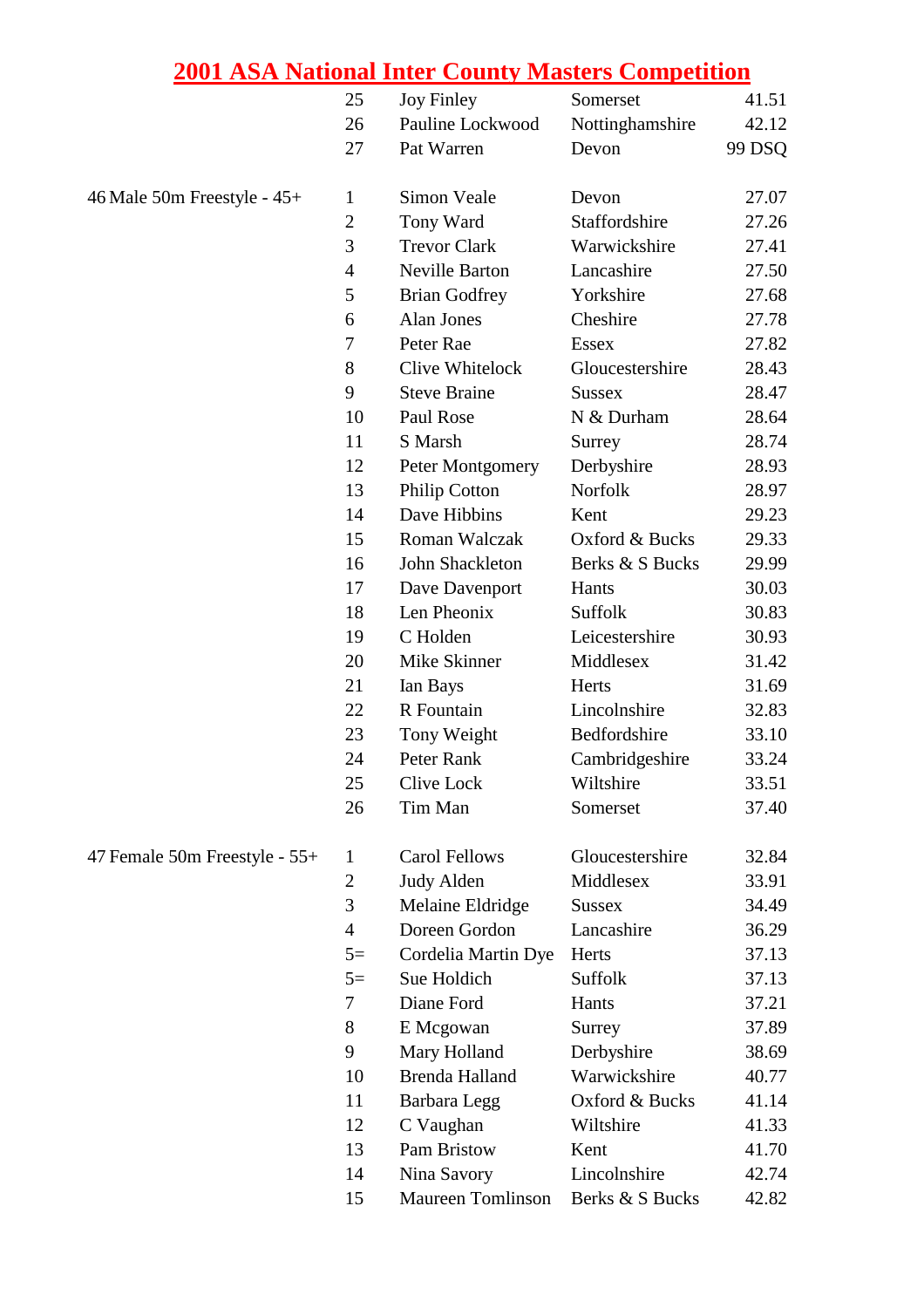|                               | 16             | Gill Vinten                   | Yorkshire       | 42.85 |
|-------------------------------|----------------|-------------------------------|-----------------|-------|
|                               | $17=$          | <b>Frances Alveraz</b>        | <b>Essex</b>    | 46.28 |
|                               | $17=$          | Greta Foulds                  | N & Durham      | 46.28 |
|                               | 19             | Ann Humphris                  | Devon           | 46.88 |
|                               | 20             | <b>Sue Talbot</b>             | Staffordshire   | 48.50 |
|                               | 21             | Jenni Martin                  | Cheshire        | 49.61 |
|                               | 22             | Grace Issac                   | Somerset        | 50.56 |
|                               | 23             | <b>Anne Martin</b>            | Norfolk         | 56.71 |
| 48 Male 50m Freestyle - 55+   | 1              | Chris Dunn                    | Herts           | 27.74 |
|                               | $\mathfrak{2}$ | Tony Cherrington              | Gloucestershire | 28.12 |
|                               | 3              | <b>Duncan Mccreadie</b>       | Berks & S Bucks | 28.54 |
|                               | $\overline{4}$ | Ian Mclean                    | Lancashire      | 30.26 |
|                               | 5              | Andy Wilson                   | Warwickshire    | 30.46 |
|                               | 6              | <b>Bill Letch</b>             | Surrey          | 30.70 |
|                               | $\tau$         | David Clay                    | Yorkshire       | 30.73 |
|                               | 8              | Alan Jackson                  | Bedfordshire    | 31.29 |
|                               | 9              | <b>Geoff Stokes</b>           | Hants           | 31.42 |
|                               | 10             | Neil Mackinnon                | Cheshire        | 31.43 |
|                               | 11             | Derek Gore                    | <b>Essex</b>    | 31.71 |
|                               | 12             |                               | Norfolk         | 31.83 |
|                               | 13             | Derek Parr                    | Middlesex       | 32.01 |
|                               | 14             | Chris Scotcher                | Oxford & Bucks  | 32.22 |
|                               | 15             | <b>Eddie Sawyers</b>          | N & Durham      | 32.46 |
|                               | 16             | David Staveley                | Kent            | 32.57 |
|                               | 17             | Paeter Atkinson               | Suffolk         | 32.63 |
|                               | 18             | David Cumming                 | <b>Sussex</b>   | 32.74 |
|                               | 19             | Joh Holding                   | Devon           | 32.83 |
|                               | 20             | Jim Blckwell                  | Derbyshire      | 33.00 |
|                               | 21             | <b>B</b> Twigg                | Leicestershire  | 34.13 |
|                               | 22             | <b>B</b> Hey                  | Wiltshire       | 34.76 |
|                               | 23             | <b>Robert Casey</b>           | Staffordshire   | 35.05 |
|                               | 24             | G Oxley                       | Somerset        | 36.19 |
|                               | 25             | <b>Richard Goodard</b>        | Cambridgeshire  | 36.35 |
|                               | 26             | Gordon Sylvester              | Lincolnshire    | 39.32 |
| 49 Female 50m Freestyle - 65+ | 1              | Jane Asher                    | Surrey          | 37.36 |
|                               | $\overline{2}$ | L Harding                     | Wiltshire       | 42.22 |
|                               | 3              | Jean Kitson                   | Devon           | 43.14 |
|                               | $\overline{4}$ | Sabrina Carr                  | Lancashire      | 45.78 |
|                               | 5              | <b>Susan Halter</b>           | Middlesex       | 46.27 |
|                               | 6              | Pat Baxter                    | Yorkshire       | 47.16 |
|                               | 7              | Pat Mantell                   | <b>Sussex</b>   | 47.78 |
|                               | 8              | Rosemary Mcchesney Derbyshire |                 | 47.98 |
|                               | 9              | Mairi Mclellan                | Berks & S Bucks | 48.05 |
|                               | 10             | Dorothy Wilkie                | Cheshire        | 49.37 |

| 49 Female 50m Freestyle - 65+ |  |
|-------------------------------|--|
|-------------------------------|--|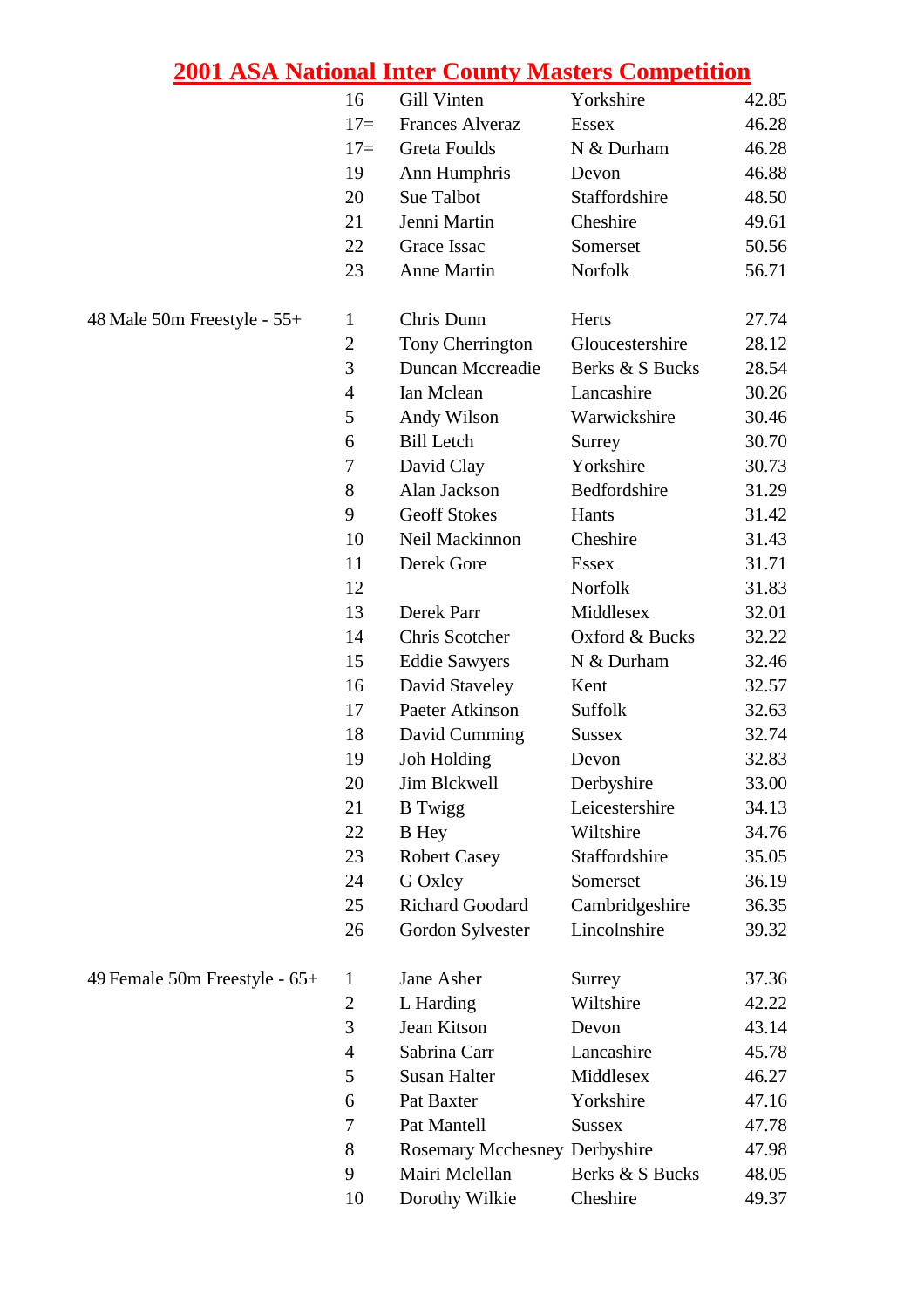|                                    | 11             | Grace Issac            | Somerset        | 50.05      |
|------------------------------------|----------------|------------------------|-----------------|------------|
|                                    | 12             | <b>Joy Cochrane</b>    | <b>Essex</b>    | 50.20      |
|                                    | 13             | Olive Hale             | Kent            | 51.82      |
|                                    | 14             | Joan Kidd              | Hants           | 51.99      |
|                                    | 15             | Rita Baxter            | Lincolnshire    | 53.56      |
|                                    | 16             | <b>Kathy Saunders</b>  | Herts           | 58.37      |
|                                    | 17             | <b>Betty Sands</b>     | N & Durham      | 58.57      |
|                                    | 18             | <b>June Hawkins</b>    | Suffolk         | 1 00.21    |
|                                    | 19             | Margaret Fairman       | Gloucestershire | 1 00.26    |
|                                    | 20             | Peggy Hill             | Warwickshire    | 1 1 1 .0 5 |
|                                    | 21             | <b>Margaret Holmes</b> | Staffordshire   | 1 15.47    |
|                                    | 22             | <b>Lilian Stowe</b>    | Norfolk         | 1 28.95    |
| 50 Male 50m Freestyle - 65+        | $\mathbf{1}$   | <b>Brain Maurice</b>   | Gloucestershire | 32.54      |
|                                    | $\mathfrak{2}$ | <b>Ted Evans</b>       | Derbyshire      | 33.14      |
|                                    | 3              | John Starr             | <b>Essex</b>    | 33.38      |
|                                    | $\overline{4}$ | Cliff Ward             | N & Durham      | 33.57      |
|                                    | 5              | John Walker            | <b>Sussex</b>   | 33.76      |
|                                    | 6              | I Dixon                | Surrey          | 33.86      |
|                                    | 7              | John Harrington        | Middlesex       | 34.30      |
|                                    | 8              | Derrick Fuller         | Kent            | 34.60      |
|                                    | 9              | Peter Tucker           | Lancashire      | 35.19      |
|                                    | 10             | Frank Taylor           | Hants           | 35.87      |
|                                    | 11             | <b>Basil Gell</b>      | Bedfordshire    | 36.65      |
|                                    | 12             | Mick Kelly             | Yorkshire       | 38.56      |
|                                    | 13             | Tom Walker             | Cheshire        | 38.69      |
|                                    | 14             | Rod Poulter            | Warwickshire    | 39.28      |
|                                    | 15             | Cyril Tonry            | Staffordshire   | 39.33      |
|                                    | 16             | Raoul Fled             | Lincolnshire    | 39.54      |
|                                    | 17             | John Jeffery           | Berks & S Bucks | 40.31      |
|                                    | 18             | G Reed                 | Somerset        | 42.19      |
|                                    | 19             | I Wilkinson            | Wiltshire       | 43.27      |
|                                    | 20             | John Harper            | Devon           | 46.67      |
|                                    | 21             | L Smith                | Leicestershire  | 46.95      |
|                                    | 22             | Neil Blake             | Herts           | 48.58      |
|                                    | 23             | Gordon Chapman         | Oxford & Bucks  | 49.55      |
|                                    | 24             | Neil Howell            | Suffolk         | 50.31      |
|                                    | 25             | Peter Pummell          | Norfolk         | 53.18      |
| 51 Female $4x2$ F/S Relay - $100+$ | $\mathbf{1}$   |                        | Cheshire        | 1 56.14    |
|                                    | $\overline{2}$ |                        | Middlesex       | 158.65     |
|                                    | 3              |                        | Berks & S Bucks | 2 00.88    |
|                                    | $\overline{4}$ |                        | Yorkshire       | 2 00.89    |
|                                    | 5              |                        | Kent            | 201.88     |
|                                    | 6              |                        | Devon           | 2 0 2.39   |
|                                    | 7              |                        | <b>Sussex</b>   | 2 02.50    |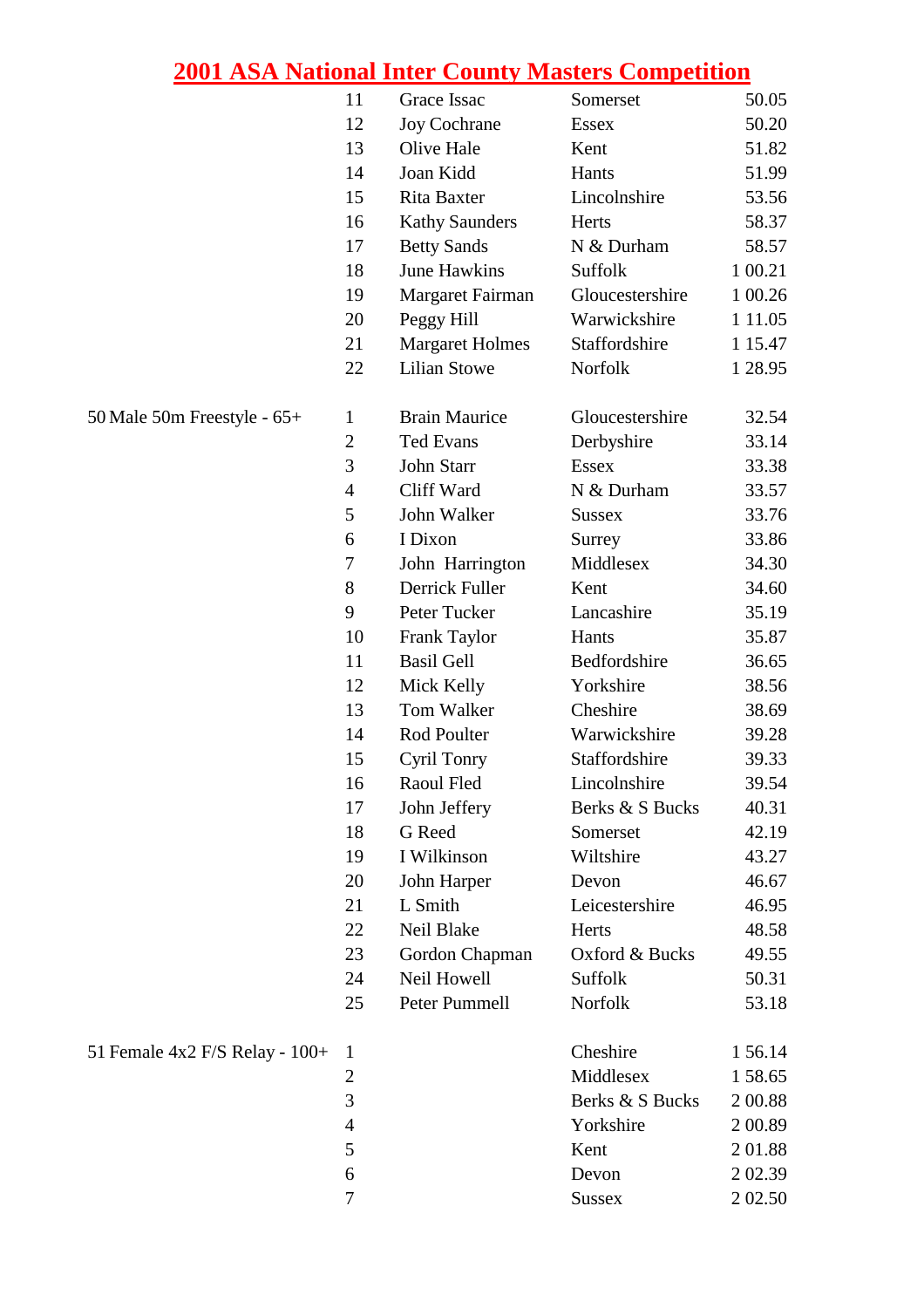|                              | 2001 ASA National Inter County Masters Competition |                 |          |
|------------------------------|----------------------------------------------------|-----------------|----------|
|                              | 8                                                  | Derbyshire      | 2 0 2.57 |
|                              | 9                                                  | Essex           | 2 0 2.97 |
|                              | 10                                                 | Lancashire      | 2 0 2.99 |
|                              | 11                                                 | Herts           | 2 04.03  |
|                              | 12                                                 | Leicestershire  | 2 04.34  |
|                              | 13                                                 | Staffordshire   | 205.49   |
|                              | 14                                                 | Bedfordshire    | 205.88   |
|                              | 15                                                 | Suffolk         | 2 06.51  |
|                              | 16                                                 | Hants           | 2 06.53  |
|                              | 17                                                 | Oxford & Bucks  | 207.75   |
|                              | 18                                                 | Norfolk         | 2 08.17  |
|                              | 19                                                 | N & Durham      | 2 08.19  |
|                              | 20                                                 | Cambridgeshire  | 2 10.77  |
|                              | 21                                                 | Gloucestershire | 2 11.48  |
|                              | 22                                                 | Warwickshire    | 2 16.18  |
|                              | 23                                                 | Wiltshire       | 2 17.91  |
|                              | 24                                                 | Lincolnshire    | 2 19.40  |
|                              | 25                                                 | Surrey          | 99 DSQ   |
| 52 Male 4x2 F/S Relay - 100+ | 1                                                  | Essex           | 1 43.34  |
|                              | $\overline{c}$                                     | Lancashire      | 1 43.45  |
|                              | 3                                                  | Yorkshire       | 1 43.75  |
|                              | $\overline{4}$                                     | Surrey          | 1 44.08  |
|                              | 5                                                  | Middlesex       | 1 44.79  |
|                              | 6                                                  | Gloucestershire | 145.51   |
|                              | $\overline{7}$                                     | Derbyshire      | 1 46.03  |
|                              | 8                                                  | Leicestershire  | 1 46.24  |
|                              | 9                                                  | N & Durham      | 147.36   |
|                              | 10                                                 | Kent            | 148.15   |
|                              | 11                                                 | Oxford & Bucks  | 148.32   |
|                              | 12                                                 | Staffordshire   | 149.41   |
|                              | 13                                                 | Berks & S Bucks | 149.80   |
|                              | 14                                                 | Cheshire        | 149.96   |
|                              | 15                                                 | Devon           | 150.15   |
|                              | 16                                                 | Warwickshire    | 150.21   |
|                              | 17                                                 | Norfolk         | 150.97   |
|                              | 18                                                 | Nottinghamshire | 1 51.42  |
|                              | 19                                                 | Bedfordshire    | 1 53.21  |
|                              | 20                                                 | Lincolnshire    | 153.64   |
|                              | 21                                                 | <b>Sussex</b>   | 1 53.93  |
|                              | 22                                                 | Suffolk         | 153.99   |
|                              | 23                                                 | Herts           | 156.19   |
|                              | 24                                                 | Hants           | 1 57.14  |
|                              | 25                                                 | Cambridgeshire  | 2 02.54  |

26 Wiltshire 2 05.51

- $52$  Male  $4x$ <sup>2</sup>
	-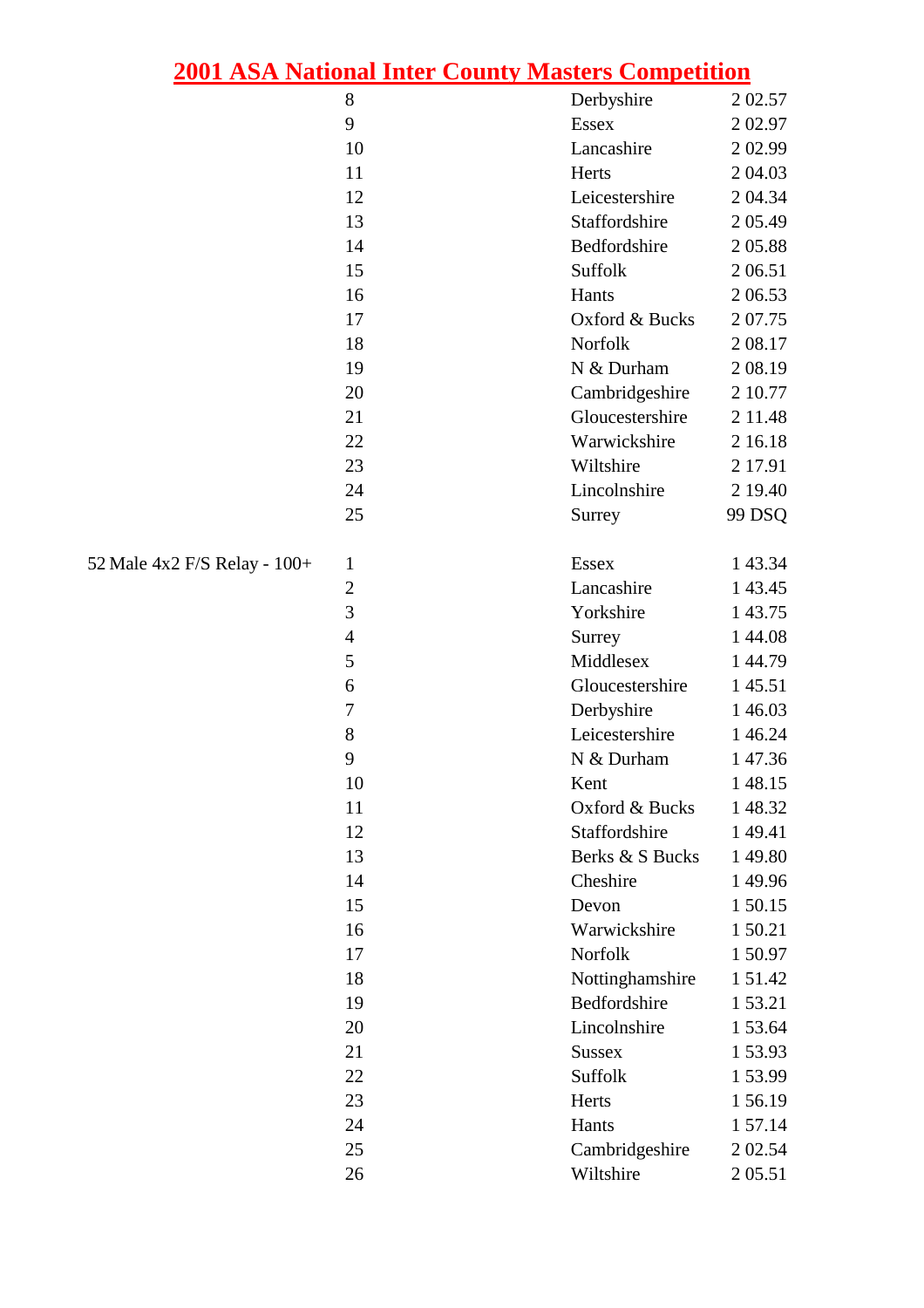| 53 Female 4x2 F/S Relay - 200+ | $1 =$          | Middlesex       | 2 16.70     |
|--------------------------------|----------------|-----------------|-------------|
|                                | $1=$           | <b>Sussex</b>   | 2 16.70     |
|                                | 3              | Lancashire      | 2 19.02     |
|                                | $\overline{4}$ | Surrey          | 2 2 1 .67   |
|                                | 5              | Cheshire        | 2 2 3 .09   |
|                                | 6              | Herts           | 2 24.45     |
|                                | $\tau$         | Derbyshire      | 2 2 5 .47   |
|                                | 8              | N & Durham      | 2 3 0.71    |
|                                | 9              | Yorkshire       | 2 3 1 . 3 9 |
|                                | 10             | Bedfordshire    | 2 3 1 .5 4  |
|                                | 11             | Gloucestershire | 2 31.66     |
|                                | 12             | Essex           | 2 3 1 . 7 7 |
|                                | 13             | Warwickshire    | 2 3 5 . 7 9 |
|                                | 14             | Devon           | 2 3 6.4 2   |
|                                | 15             | Lincolnshire    | 2 3 6 .5 6  |
|                                | 16             | Berks & S Bucks | 2 37.66     |
|                                | 17             | Wiltshire       | 2 37.68     |
|                                | 18             | Hants           | 2 4 0 4 0   |
|                                | 19             | Suffolk         | 2 4 2.46    |
|                                | 20             | Norfolk         | 243.78      |
|                                | 21             | Oxford & Bucks  | 245.76      |
|                                | 22             | Cambridgeshire  | 245.85      |
|                                | 23             | Kent            | 2 49.00     |
|                                | 24             | Somerset        | 3 03.62     |
|                                | 25             | Staffordshire   | 3 11.23     |
| 54 Male 4x2 F/S Relay - 200+   | $\mathbf{1}$   | Lancashire      | 153.81      |
|                                | $\overline{c}$ | <b>Essex</b>    | 154.08      |
|                                | 3              | Warwickshire    | 1 56.24     |
|                                | $\overline{4}$ | Yorkshire       | 156.35      |
|                                | 5              | Devon           | 158.20      |
|                                | 6              | Berks & S Bucks | 158.48      |
|                                | 7              | Gloucestershire | 159.10      |
|                                | 8              | <b>Sussex</b>   | 159.64      |
|                                | 9              | N & Durham      | 2 00.88     |
|                                | 10             | Middlesex       | 201.36      |
|                                | 11             | Oxford & Bucks  | 2 02.22     |
|                                | 12             | Surrey          | 2 0 2.31    |
|                                | 13             | Herts           | 2 0 2.94    |
|                                | 14             | Hants           | 2 04.39     |
|                                | 15             | Cheshire        | 2 05.94     |
|                                | 16             | Wiltshire       | 2 08.26     |
|                                | 17             | Derbyshire      | 2 1 1 . 4 5 |
|                                | 18             | Norfolk         | 2 12.55     |
|                                | 19             | Kent            | 2 13.47     |
|                                | 20             | Lincolnshire    | 2 13.84     |